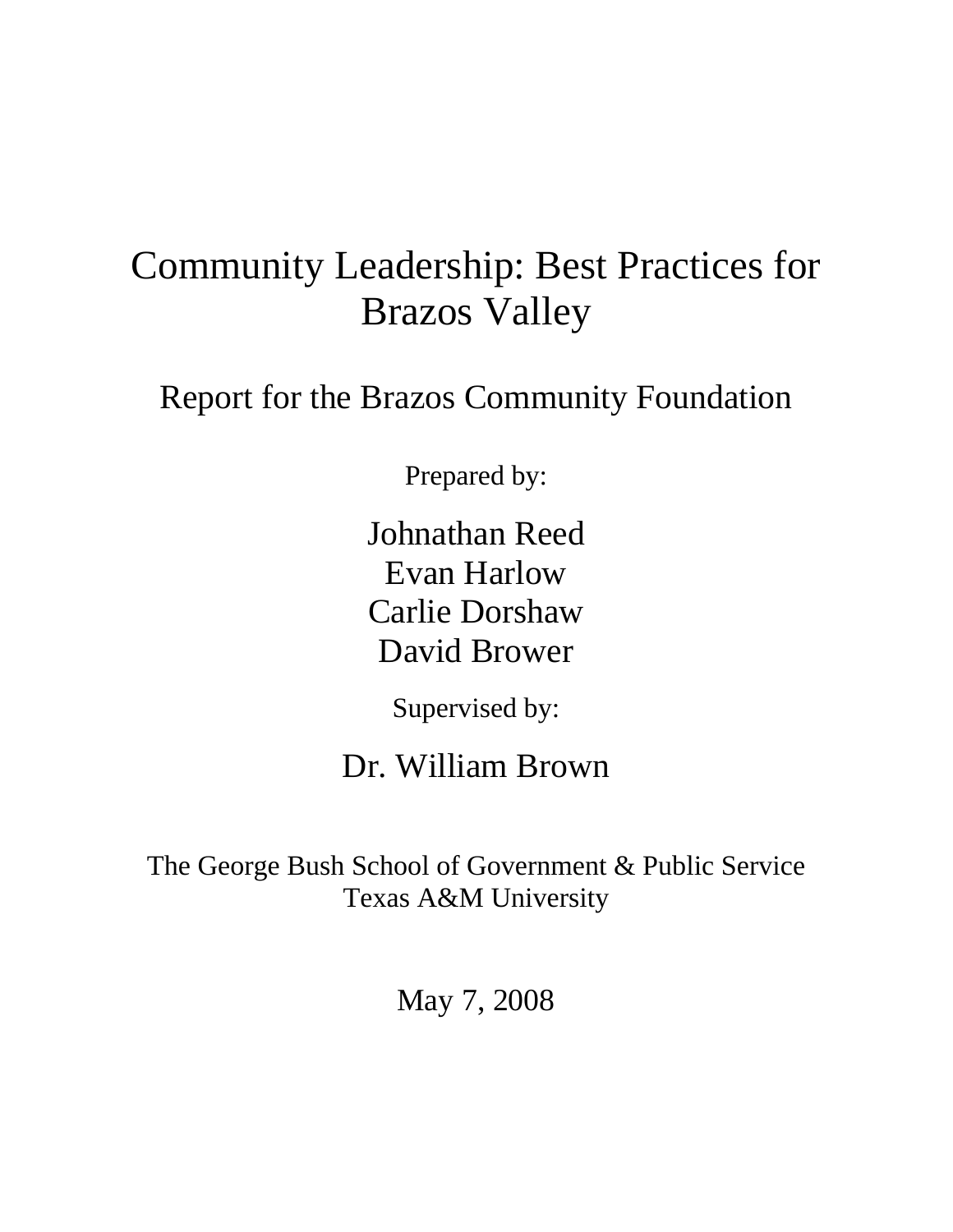#### **Table of Contents**

| Opportunities and Challenges Confronting Brazos County Nonprofits  6 |  |
|----------------------------------------------------------------------|--|
|                                                                      |  |
|                                                                      |  |
|                                                                      |  |
|                                                                      |  |
|                                                                      |  |
|                                                                      |  |
|                                                                      |  |
|                                                                      |  |
|                                                                      |  |
|                                                                      |  |
|                                                                      |  |
|                                                                      |  |
|                                                                      |  |
|                                                                      |  |
|                                                                      |  |
|                                                                      |  |
|                                                                      |  |
|                                                                      |  |
|                                                                      |  |
|                                                                      |  |
|                                                                      |  |
|                                                                      |  |
|                                                                      |  |
|                                                                      |  |
|                                                                      |  |
|                                                                      |  |
|                                                                      |  |
|                                                                      |  |
|                                                                      |  |
|                                                                      |  |
|                                                                      |  |
|                                                                      |  |
|                                                                      |  |
|                                                                      |  |
|                                                                      |  |
|                                                                      |  |
|                                                                      |  |
|                                                                      |  |
|                                                                      |  |
|                                                                      |  |
|                                                                      |  |
|                                                                      |  |
|                                                                      |  |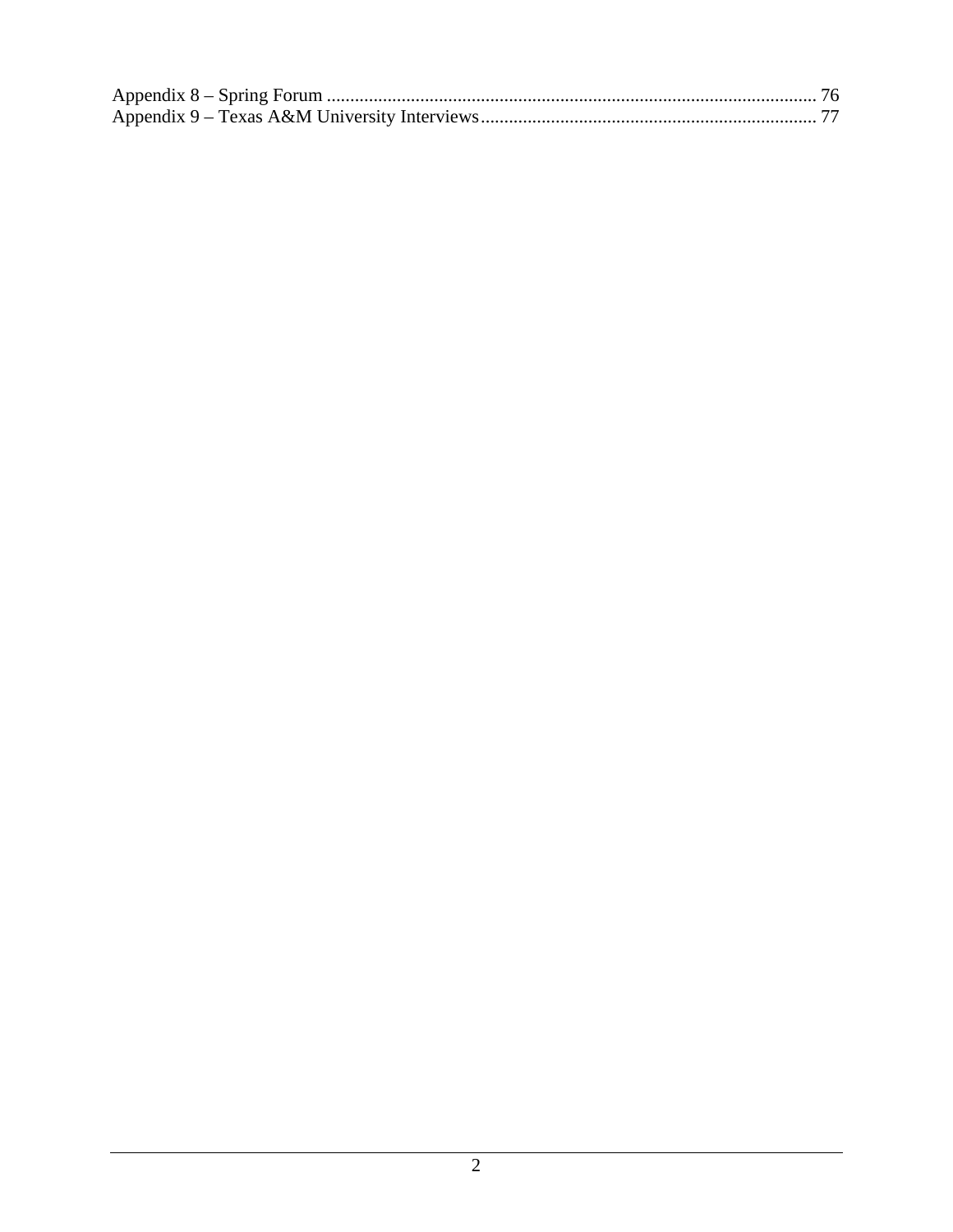# Community Leadership: Best Practices for Brazos Valley Report for the Brazos Community Foundation **Executive Summary**

May 7, 2008

This report was prepared as part of a graduate student capstone project at the George Bush School of Government and Public Service for our client, the Brazos Community Foundation (BCF). We believe the report has implications for the BCF and the broader nonprofit community in the Brazos Valley.

The project team identified ten potential community leadership roles based on best practices in the field and interests of the BCF. Students conducted interviews with 25 local nonprofit leaders, Texas A&M University representatives, as well as other community foundations to inform our recommendations.

After careful evaluation of data the group identified five community leadership roles with the most potential for implementation by the Brazos Community Foundation and the Brazos Valley at large. These roles received wide support, were feasible - based on available resources, and aligned with the mission and purpose of BCF. Students developed a series of action steps to provide guidance for the implementation of these roles. Through the interviews students discovered many opportunities for partnerships in implementing roles:

- 1. Nurture New Philanthropists
	- Bring together philanthropists
	- Education, cooperation, and mentoring of current and potential philanthropists
	- **Matching donor interests with community needs**
	- Find ways to keep money in the Brazos Valley
- 2. Nonprofit Excellence Awards
	- Create a Nonprofit Management Award
	- This award can be given at a Nonprofit Forum
	- **Create a collaborative selection and review panel**
- 3. Workshops and Trainings
	- **Past Capstone nonprofit forums and workshops can be a basis for the future**
	- Coordinate work with others
	- Provide opportunities for local trainings and workshops
- 4. Connect to University Resources
	- **Further develop partnership with Bush School, Aggie Serve, etc.**
	- Foster the creation networks between community and university entities
- 5. Nonprofit Resource Center
	- Participate in efforts to organize and develop a nonprofit resource center

The implementation of these action steps can help strengthen the capacity of regional nonprofits and improve the visibility of the Brazos Community Foundation.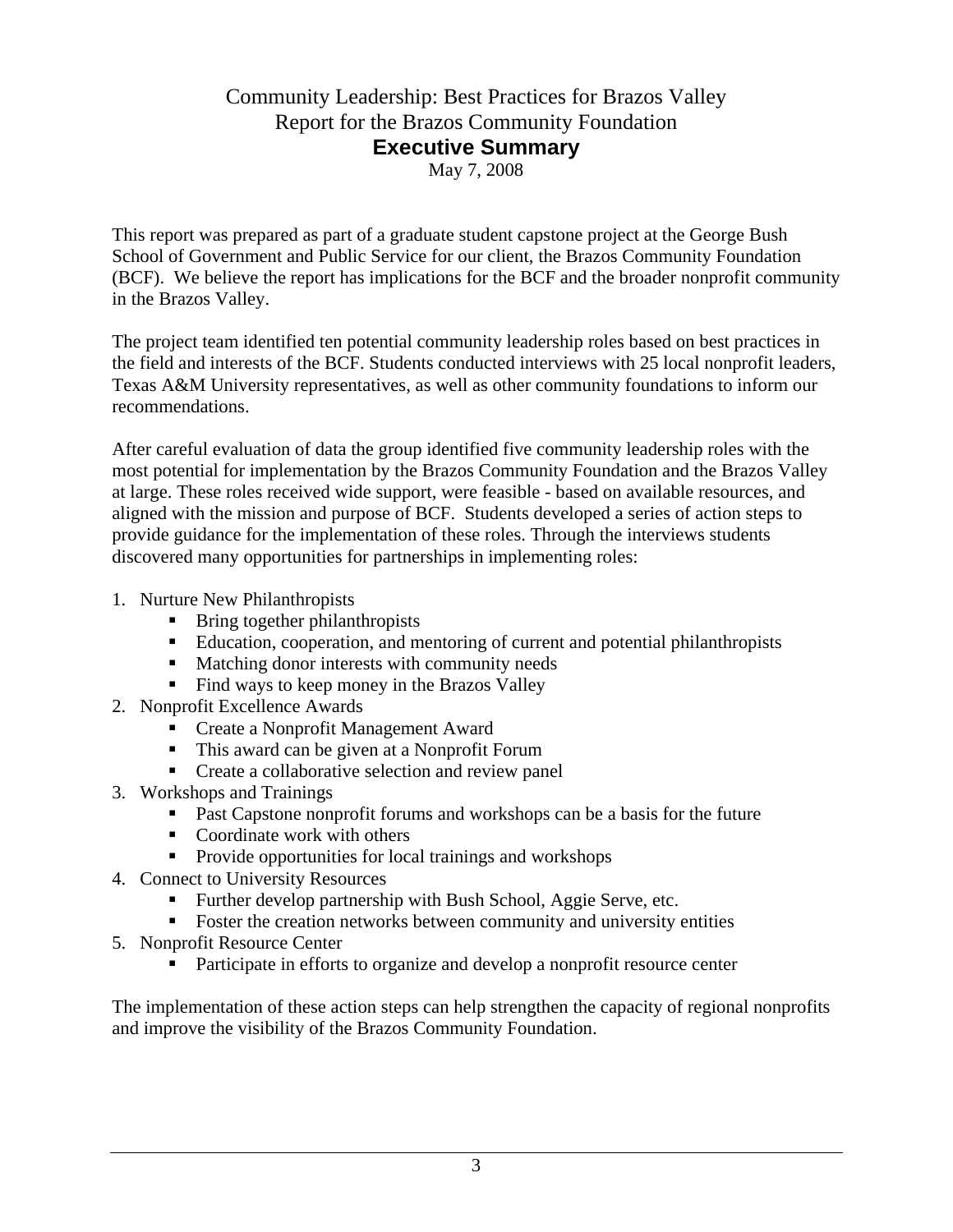# **Introduction**

The Brazos Community Foundation (BCF) wishes to be seen as a leader in the local nonprofit community, as well as a primary point of contact for local nonprofit organizations to fulfill their needs as service providers. The BCF also wishes to create and foster valuable partnerships among other nonprofit leaders in order to ensure that services are delivered where they are needed most, without a surplus of effort or duplication. Throughout the 2007-08 academic year, the Bush School BCF Capstone engaged in research, analysis, and marketing activities with the BCF to help build its position as a leader in the community. As citizens, nonprofits, local government, and corporations become more aware of the BCF's ability to act as an arbiter of philanthropy in the Brazos Valley community, a connectivity will follow that will strengthen community ties and attract additional resources. The project had four goals.

# *Goal 1: Identify potential community leadership roles for the BCF*

Capstone members investigated current literature to uncover community leadership methods for established community foundations and proven methods for management success and bestpractices in nonprofit organizations. The Capstone Team met with Tiffani McKinney, Executive Director of BCF, to help identify possible opportunities and current interests of the BCF for additional Community Leadership roles.

# *Goal 2: Prioritize potential community leadership roles for the Foundation*

Capstone members conducted 25 interviews with local nonprofit and community leaders to explore the current state of the nonprofit sector of the Brazos Valley, the needs of local nonprofit organizations such as capacity building, training, and mediation, and possible methods for collaboration and other successful nonprofit practices. Once complete, Capstone members analyzed the interviews to uncover common themes, the current position of the local nonprofit sector, and the perspectives of its leaders. These roles were prioritized based upon interest in the community and feasibility for the BCF.

#### *Goal 3: Support the Foundation's ability to implement one or more of the community leadership roles*

The Capstone identified potential partnership opportunities for the BCF with other local nonprofits for the implementation of selected community leadership roles based on information gathered during the interview process. In addition the students interviewed six Texas A&M representatives and academic experts to establish methods for implementing selected community leadership roles. Further research was conducted with Texas community foundations to explore funding and implementation examples.

#### *Goal 4: Increase community awareness of the Foundation*

Fall Nonprofit Workshop: The Bush School, United Way, and BCF sponsored an all-day workshop in October that focused on the Standards of Excellence for Nonprofits and the National Nonprofit Congress. The presenters were Rose Mary Fry of the Texas Nonprofit Network and Dr. Angela Bies of the Bush School.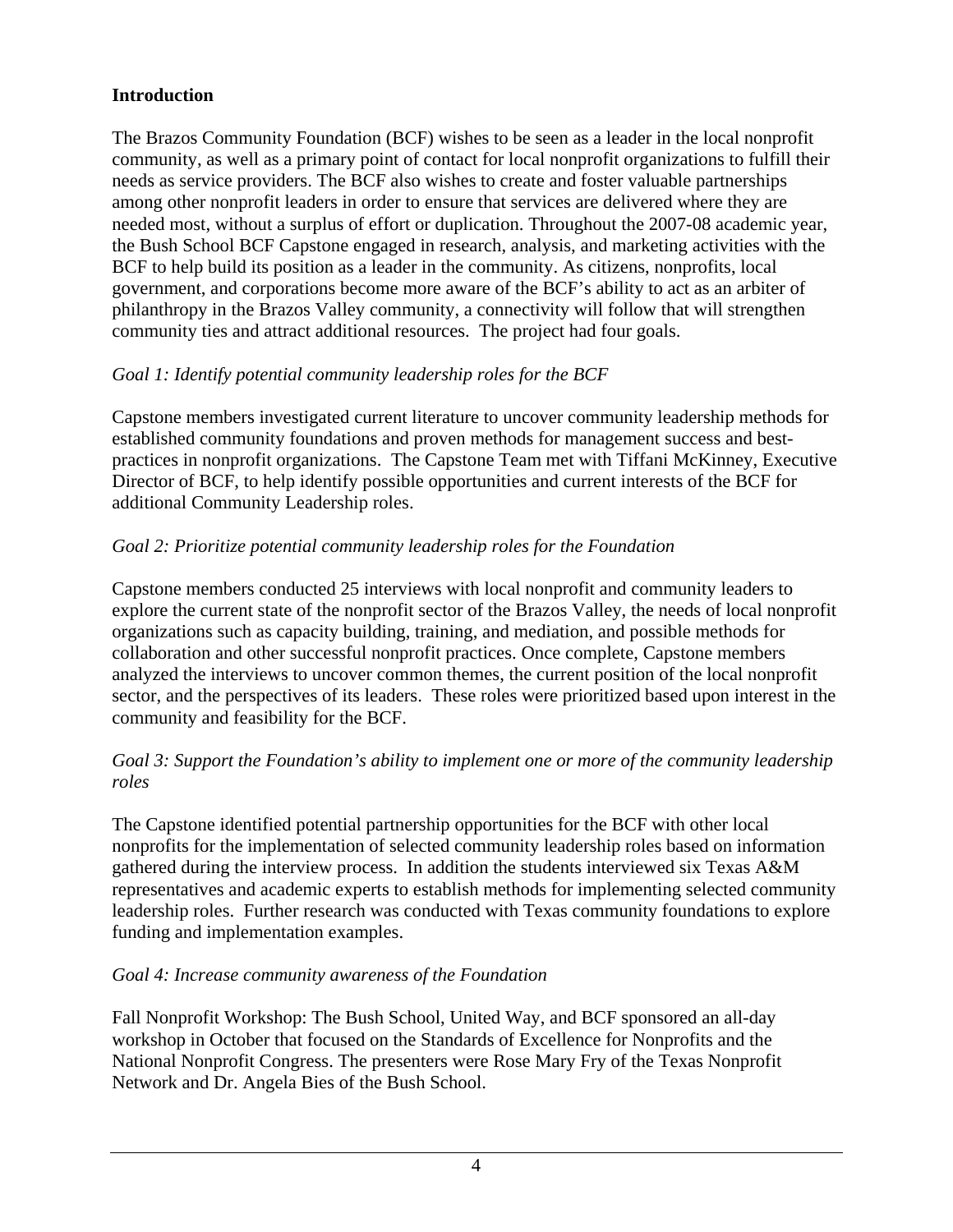Spring Nonprofit Forum: The Capstone coordinated a spring nonprofit forum in April to provide training and to bring awareness of the BCF to the local nonprofit community. The forum included five workshop sessions, a lunch, a keynote speaker, and a panel session with the Capstone to present the final report and receive feedback.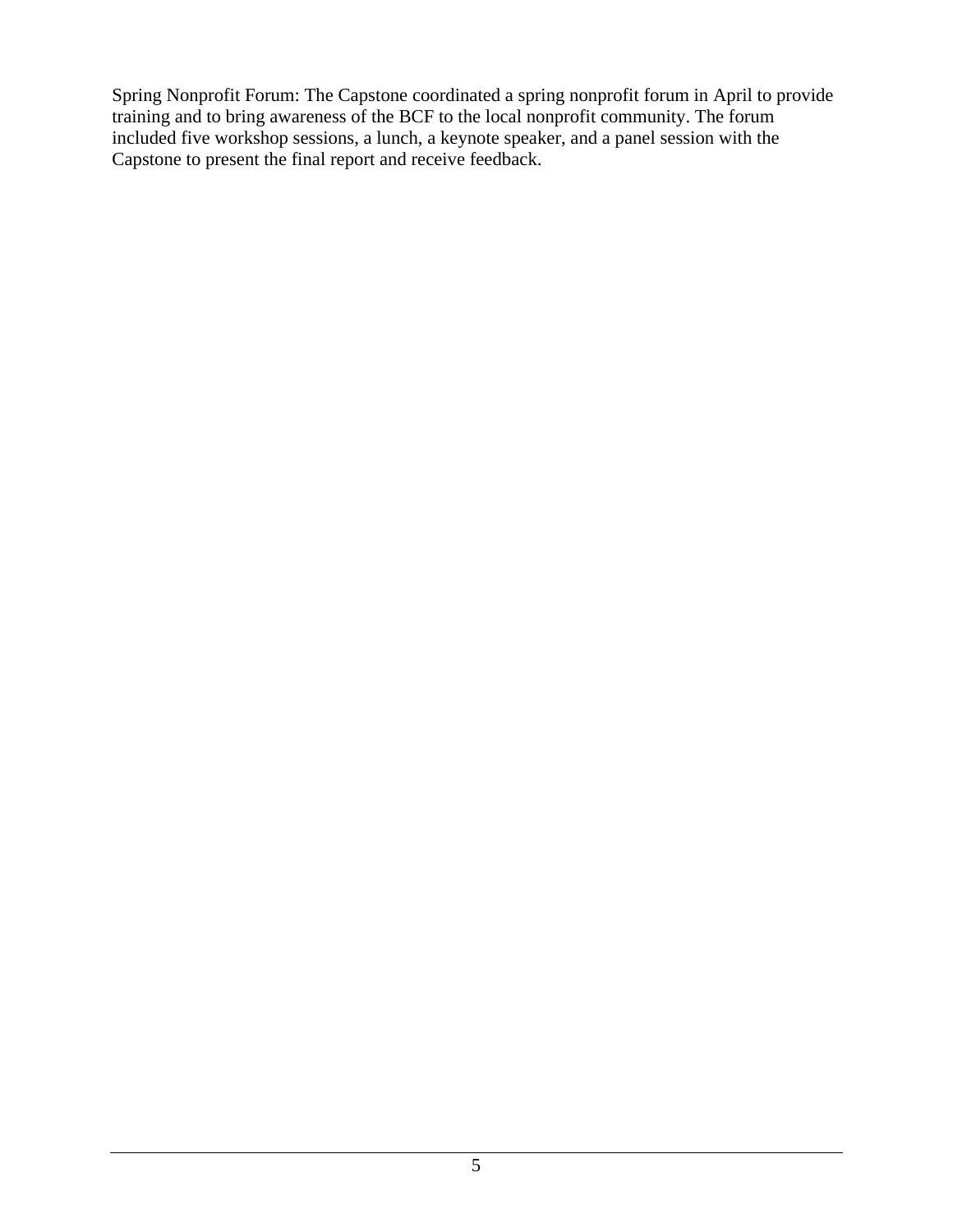#### **Interview Procedures and Participants**

The 25 nonprofit organizations that participated in the interviews represented a diverse group. They offer programs that ranged from community development and gentrification to general health issues and care for the terminally ill. These organizations range from the relatively old such as the Bryan/College Station Chamber of Commerce (founded 1952), to the fairly new such as Aggie Serve (founded 2005). This diversity is also manifested in the service area of the nonprofit organizations. Seven organizations served the Bryan/College Station area, 12 organizations stated that they served the 7 county area, and the rest fell somewhere in between (see appendix 1 for a complete list of participants).

We selected organizations to interview based on a variety of criteria. First, we requested Fall Workshop participants to volunteer for interviews. Second, we found the Brazos Valley's fifty largest nonprofits based on total assets. Finally, we chose interviewees in order to fully encompass the Brazos Valleys diversity. Of 35 originally selected organizations, 25 were interviewed within a four month period.

We developed an interview script and protocol (see Appendix 2) that provided constancy through out the interview process. Each interview was conducted by two group members; one took notes while the other led the session. Findings were reached after data was rigorously analyzed using inter-rater reliability tests.

In addition, we interviewed six university representatives including administrators and academicians. Professors and university representatives were selected on the basis of knowledge of and connection to the nonprofit community. We used the same analysis processes to conduct the university interviews.

Emails were sent to various U.S. community foundations. They were asked to respond to how they funded and executed some or all of the 10 identified community leadership roles. Sixteen foundations responded (See Appendix 6).

# *Opportunities and Challenges Confronting Brazos County Nonprofits*

We asked the organizations where they would like to see themselves in the next five to ten years and what roadblocks might prevent them from meeting those goals. One of the most common responses reflected a desire to expand the range of services or the serve area. Sixteen organizations mentioned that they intend to grow in some capacity including expanding services, new facilities and entering into new markets.

These organizations mentioned several barriers to achieving their objectives. While funding was typically mentioned, the most common areas identified included better public awareness, a desire for stronger inter-organizational partnerships, retaining high quality volunteers and employees, and a perceived lack of leadership in their organization or community. Evaluating the needs of the community can benefit the work of the BCF by understanding what nonprofits confront.

Several organizations mentioned the need for better Awareness of the organization and improving their Image. Organizations felt the public was unaware of who they are or their mission or that there was confusion over their name and services. Eleven mentioned a problem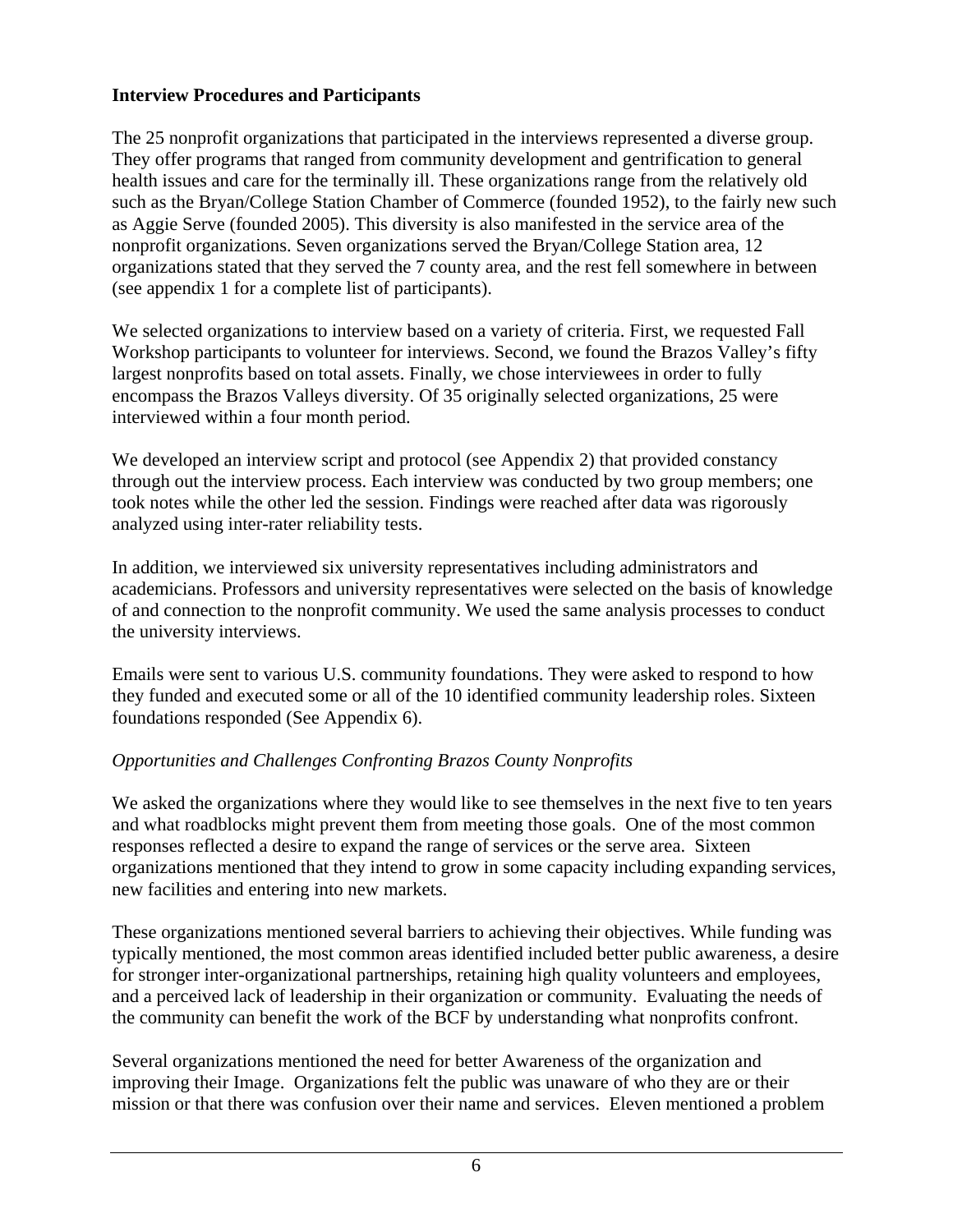in marketing their organization or in advertising their services to the public. Some complained of a "lack of a sellable image" while others simply wanted to make their organization more visible and therefore able to provide their services to more people.

Eight respondents indicated a need for better Partnerships. Organizations wanted to work with other organizations in some form of collaboration or partnership in an effort to either increase services, eliminate duplication, or be the organizer of collaborations. A couple of comments pointed out the need for partnerships in general or the lack thereof due to competition with forprofit organizations. As one respondent stated, "You cannot survive without partnerships."

Six individuals mentioned the need for stronger Personnel including volunteers and staff. The general theme of this category is the difficulty in either retaining or managing the people who help make an organization operate. Comments ranged from a lack of volunteers to a work force that is unavailable for various reasons. Related to this idea is that many individuals discussed a need to improve volunteer leadership on the board. An example from one interview: "Board development is a challenge… we need a good combination of people who are not afraid to go out and ask for money".

Other areas discussed include a desire for improved government involvement, improving funding capabilities and stability, healthcare costs and industry specific concerns about regulation, etc.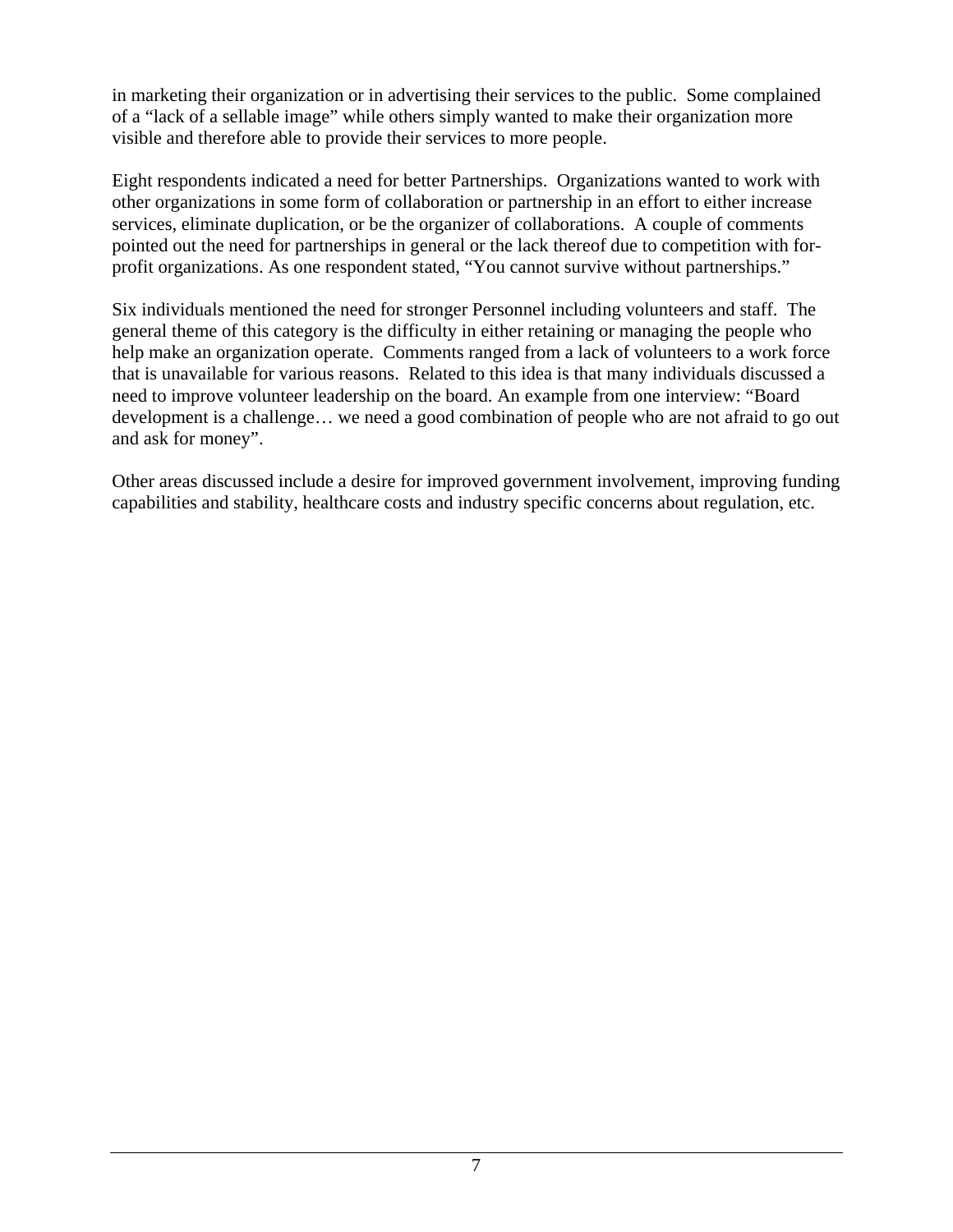#### **Community Leadership Roles**

We identified 10 potential community leadership roles that could be applicable to the Brazos community. These roles were identified through reviews of the literature and discussions with experts in the community (see Appendix 2 for the list of community leadership roles shared with interview participants). Community leadership functions are increasingly becoming a part of community foundations' every day work. The literature indicates that Community foundations need to do community leadership to stay relevant, unique, and useful (Bernholz 2005). This includes a variety of activities that go beyond resource development and asset building. Community leadership addresses the capacity and function of nonprofits as they work to improve the quality of life in their communities. Literature also offers several warnings to individual organizations and their executives as they consider which leadership roles are most appropriate for their foundation and the community.

- Community leadership roles are often difficult and time consuming tasks that can detract from a foundation's asset development responsibilities.
- Many organizations do similar work and community foundations must figure out where there is need and how they can benefit their communities in a way that is does not overlap existing services or resources (Bernholz 2005).

In light of the many challenges facing community foundations, it is important that they efficiently and effectively implement necessary community leadership programs. The remainder of this report considers community leadership roles for the Brazos Community Foundations and considers the feedback from interview participants, university experts, and responses from over 30 Texas based community foundations. Examples are drawn from existing literature, websites and interviews with community foundation professionals. Figure one summarizes the responses from interview participants and the extent to which each role was most supported by the local community. Community leadership roles with the most support are discussed first.



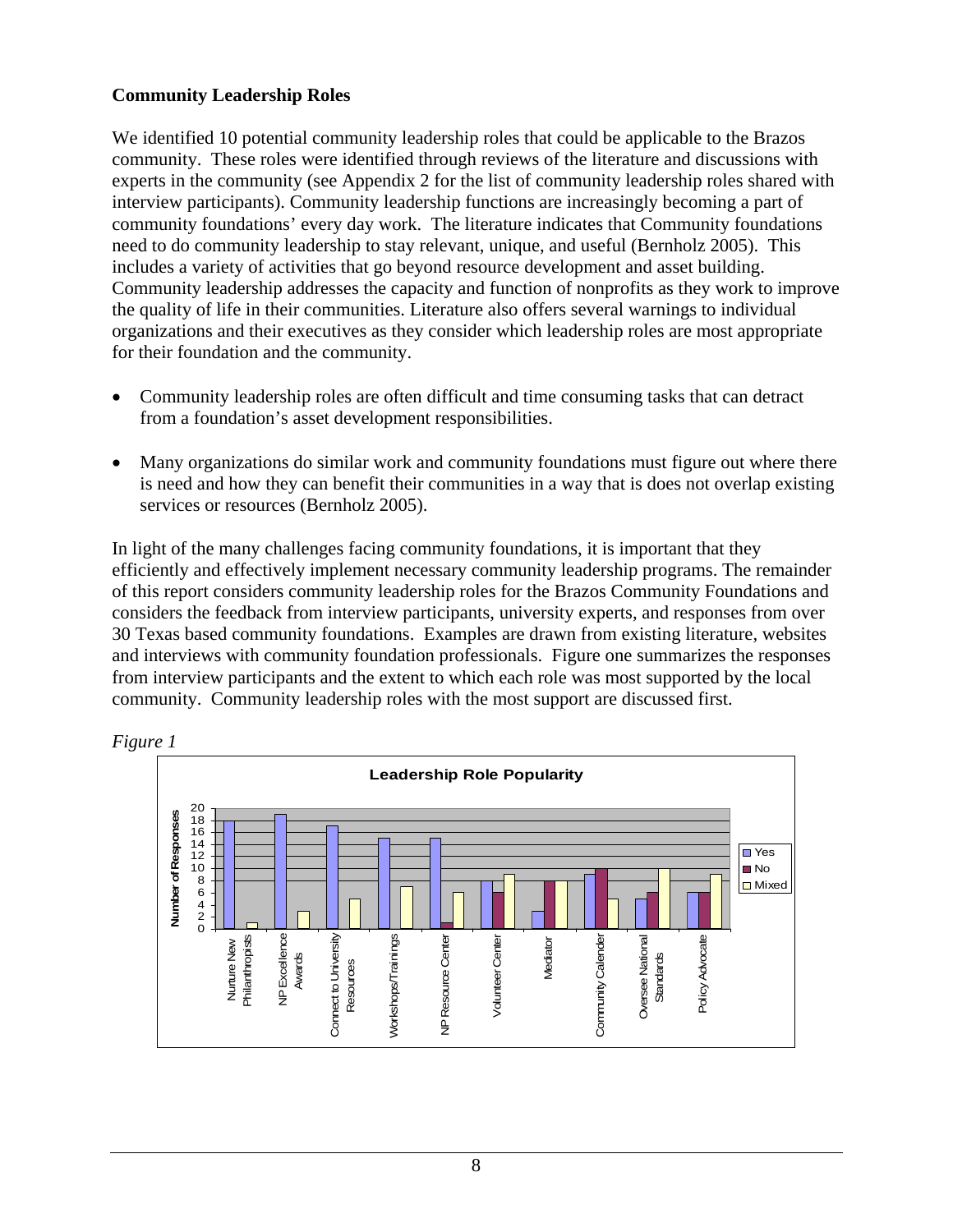#### *Nurture New Philanthropists*

A fundamental leadership role for community foundations is to nurture and strengthen the philanthropic community. Community foundations can identify donors' areas of interest and inform them of pertinent community needs. Often they are able to increase nonprofit organizations' fundraising efforts by "matching" donors with organizations in a number of ways. Giving can also be cultivated by promoting activities that raise community awareness and create social capital (Putnam 1995). Civic involvement and the desire to improve the community can result in more local giving. Community awareness can be raised by actively promoting and marketing community needs. This can be achieved through the use of web sites, newsletters, public service announcements, and donor based direct marketing techniques. Community foundations can also establish corporate philanthropy programs. These programs can both reduce corporations' administrative burden and provide them with tax reduction strategies.

There is growing evidence that donors want to be more involved in the changes in the community that their money is funding. Community foundations are well positioned to help donors meet their giving goals. Other similar roles of community foundations are (Hamilton 2004, 12):

- Introducing local donors and potential donors to "role models" in hopes if emulation.
- "Set up giving circles"
- "Enlarge donors' vision of what is possible"
- "Link donors' knowledge, experience, and networks to places where they are needed"
- Giving Catalogue annual publication of all the "wish lists" of local nonprofits this way, individuals can pick what they want to help with.

"Community foundations can engage and mobilize donors as participants and leaders in community problem solving, helping donors to share not just their money, but also their knowledge, expertise, and networks (Bernholz 2005, 39)."

Interviews: We asked interviewees if they felt "Community foundations can identify donors' areas of interest and inform them of pertinent community needs." Of the 19 organizations that responded, 18 said "yes", none said "no", and one gave a "mixed" response. Four "yes" respondents indicated that this role falls perfectly in line with the BCF's mission. Two organizations mentioned that this type of effort should be the BCF's number one priority. Another organization showed concern over area federal dollars being cut and said that the BCF should lead this effort. Four organizations indicated that the BCF could fill this role by making area philanthropists aware of different organizations, their work, and their needs. One organization mentioned that part of their organization already does this.

#### *Nonprofit Excellence Awards*

These awards would recognize excellent management and governance practices among Brazos Valley nonprofit organizations. They would also create awareness and publicity for winning organizations and their causes. Community foundations have chosen to award improvement of management practices over time, innovation and creativity, as well as specific notable accomplishments. The recipients of these awards would gain validity in the eyes of foundations and other funders. Additionally, the Foundation offers other nonprofits a set of management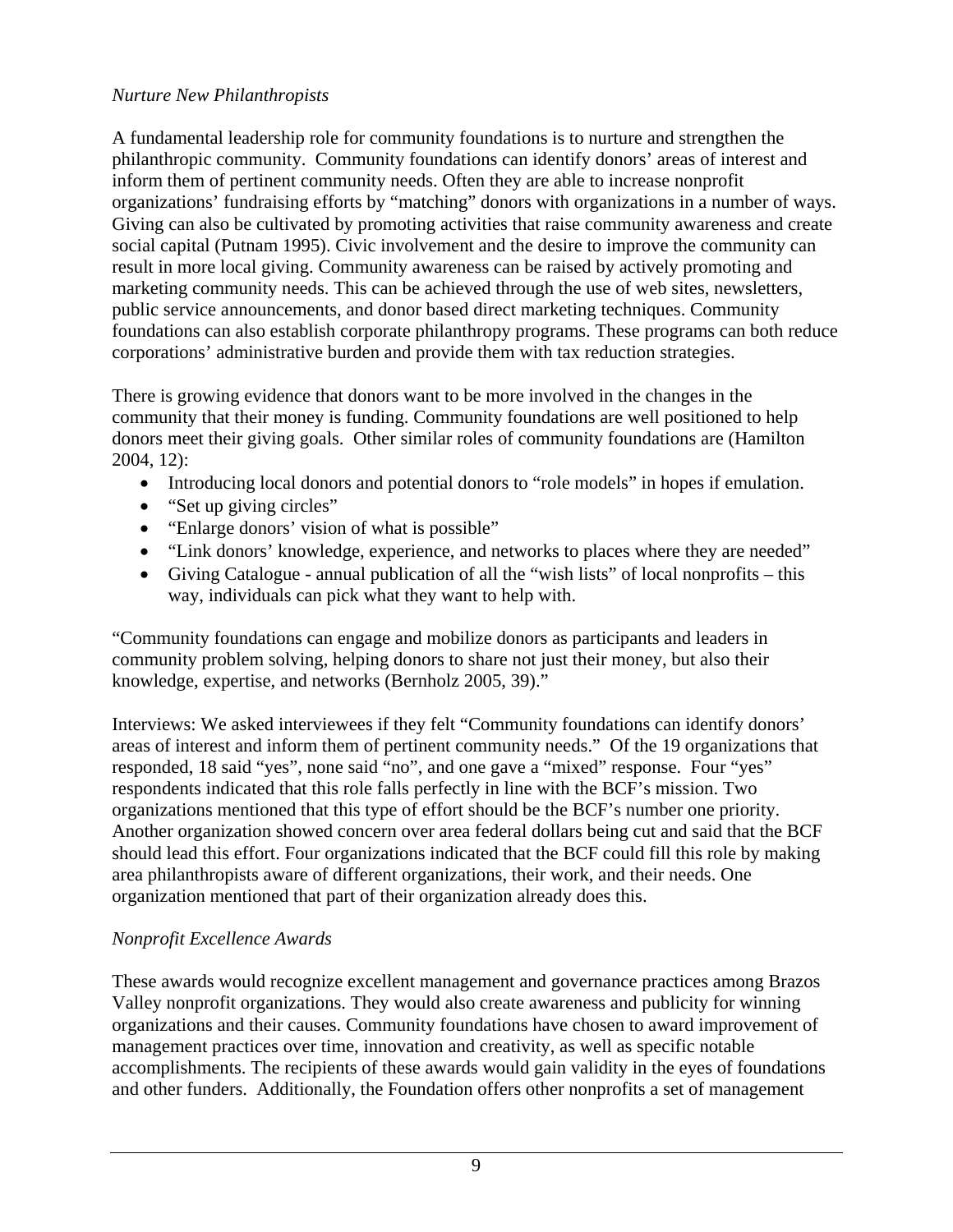standards to which they could aspire. The awards can enhance the visibility of the foundation, which would draw in diverse peoples to serve on the awards committee. Community foundations can also take advantage of previously established award programs. Local nonprofits and nonprofit volunteers can be nominated by the community foundation for state and national awards.

Interviews: We told interviewees the following: "These awards would recognize excellent management and governance practices among Brazos Valley nonprofit organizations. They would also create awareness and publicity for winning organizations and their causes."

Of the 22 organizations that responded, 19 said "yes", none said "no", and three gave "mixed" responses. One organization suggested that such awards be "dovetail[ed] into the Newman 10 awards. An organization suggested that the BCF recognize community philanthropists as well as stellar nonprofit managers. Another recommended that they recognize volunteers. Three organizations mentioned that awards would help with their marketing and public relations efforts. One organization said that awards would help to bring attention to lesser known and understood community nonprofits. Another suggested that giving awards would help the BCF to increase visibility in the community. An origination offered a warning: to be prepared to "play politics" if the excellence awards role is taken on. Two of the mixed responses were concerned with the choice of who gives the awards, and how they are decided.

#### *Connect to University Resources*

Texas A&M University and the various nonprofits in the Brazos Valley represent complex and decentralized networks. Successful community-university partnerships seem to depend on the ability of involved parties to define and understand the various goals and needs of the networks many entities. Common language and definitions as well as clearly communicated goals will greatly increase the chance of successful community-university partnerships occurring (Checkoway 1997; Cox 2000). Connecting various institutions presents many of the network communication problems already mentioned in the discussion of community calendars (Cox 2000). The BCF and the Bush School can help to articulate the benefits of mutual collaboration to both the University and the nonprofit sector. By acting as a "bridge" between two separate nonprofit and University entities, the BCF and the Bush School can help them connect in mutually beneficial ways. The aid of University experts and volunteers has the potential to supply the Brazos nonprofit community with need assistance.

Texas A&M University has a rich tradition of service. With part of its mission being to prepare "students to assume roles in leadership, responsibility, and service to society", Texas A&M University seems to be a prime candidate for nonprofit partnership. An example of one such partnership can be found at

http://media.www.thebatt.com/media/storage/paper657/news/2008/02/21/News/Charitable.Desig n-3224798.shtml

Interviews: We told interviewees the following: "Texas A&M University can be a great asset and ally for your organization. Help would be given to connect with the University resources, such as experts or volunteers that would help your organization."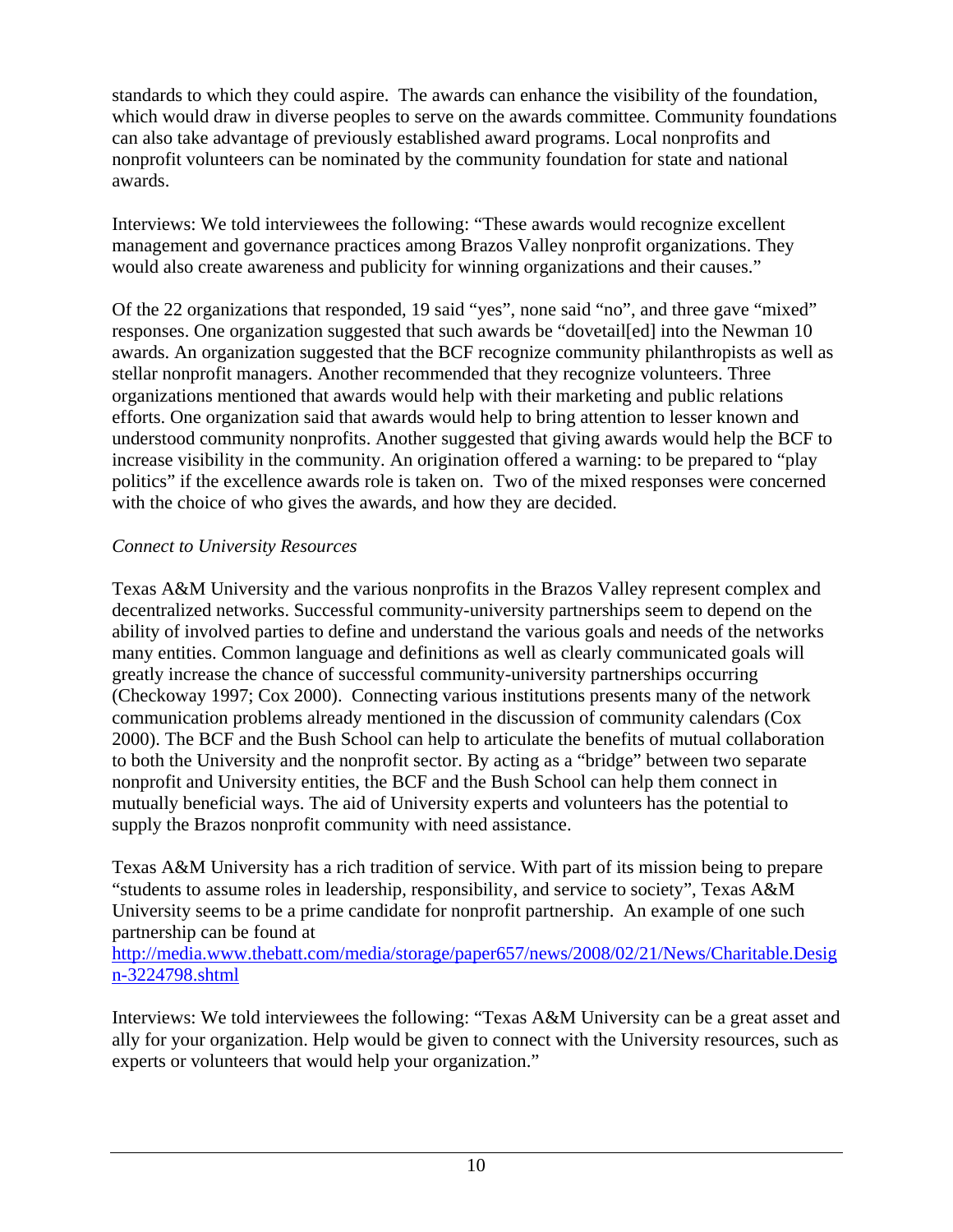Of the 22 organizations that responded, 17 said "yes", none said "no", and five gave "mixed" responses. One organization indicating a "yes" response said that this would be helpful because of A&M's large size. Two other organizations mentioned a disconnect between the University and the community that they would like to see the BCF do something about. Another organization pointed to a lack of involvement caused by competing "theory vs. practice schools." One organization mentioned the benefits they could derive from potential student volunteers, while another mentioned that they would like to see "professors on the board." An organization suggested that the BCF could "provide nonprofits with information and direction" in this area, while another said that they could help nonprofits see the university as a resource. Another gave advice to keep any such role organized and consistent, and another organization mentioned that this should not be the BCF's priority.

Four "mixed" response organizations mentioned that they already have relationships with the university, indicating that they need no more help. Three of these originations said that while they may not need help in this area, other nonprofits might. One organization mentioned that this role would take a lot of work.

We gained additional insight from our six university interviews. Professors provided ideas and insights on how to implement leadership roles. University administrators discussed their views on the University's role in connecting to the local nonprofit community (see Appendix 9 for responses).

# *Workshops and Trainings*

Community foundations can serve a sponsor and host for workshops and trainings. Typically these are provided to the nonprofit community but they can also be provided to the general public. As experts on their service area, Community Foundations are in a unique position to identify what works in that particular community and what does not. They can ensure that nonprofits receive accurate and timely information (Hamilton 2004; Bernholz 2005). The Brazos Valley has many unique opportunities and challenges for the nonprofit sector, and training opportunities are only marginally available in the local area. Often these workshops are offered as part of a comprehensive resource center, but they can also be offered in collaboration with other partners in the area.

Interviews: To help interviewees understand the definition we said, "Workshops and trainings would provide management, governance, and capacity building information and tools. These would also provide times to network with other area nonprofit organizations."

Of the 22 agencies that responded, 15 said "yes", none said "no", and seven gave "mixed" responses. Five organizations offered advice on what type of workshops and trainings to offer: grant writing (two mentioned this), standards, governance, startups, management, efficiency, budgeting, leadership, fundraising ideas, accounting software, how to do mail outs, and capacity building. Two organizations said that this was a good role because currently trainings are far away and are expensive. One mentioned networking as being a positive side effect of workshops and trainings. Another said that this role might help nonprofits to retain employees. One mentioned St. Joseph's Hospital as already doing this, and finally, an organization said that this should be the BCF's number one priority.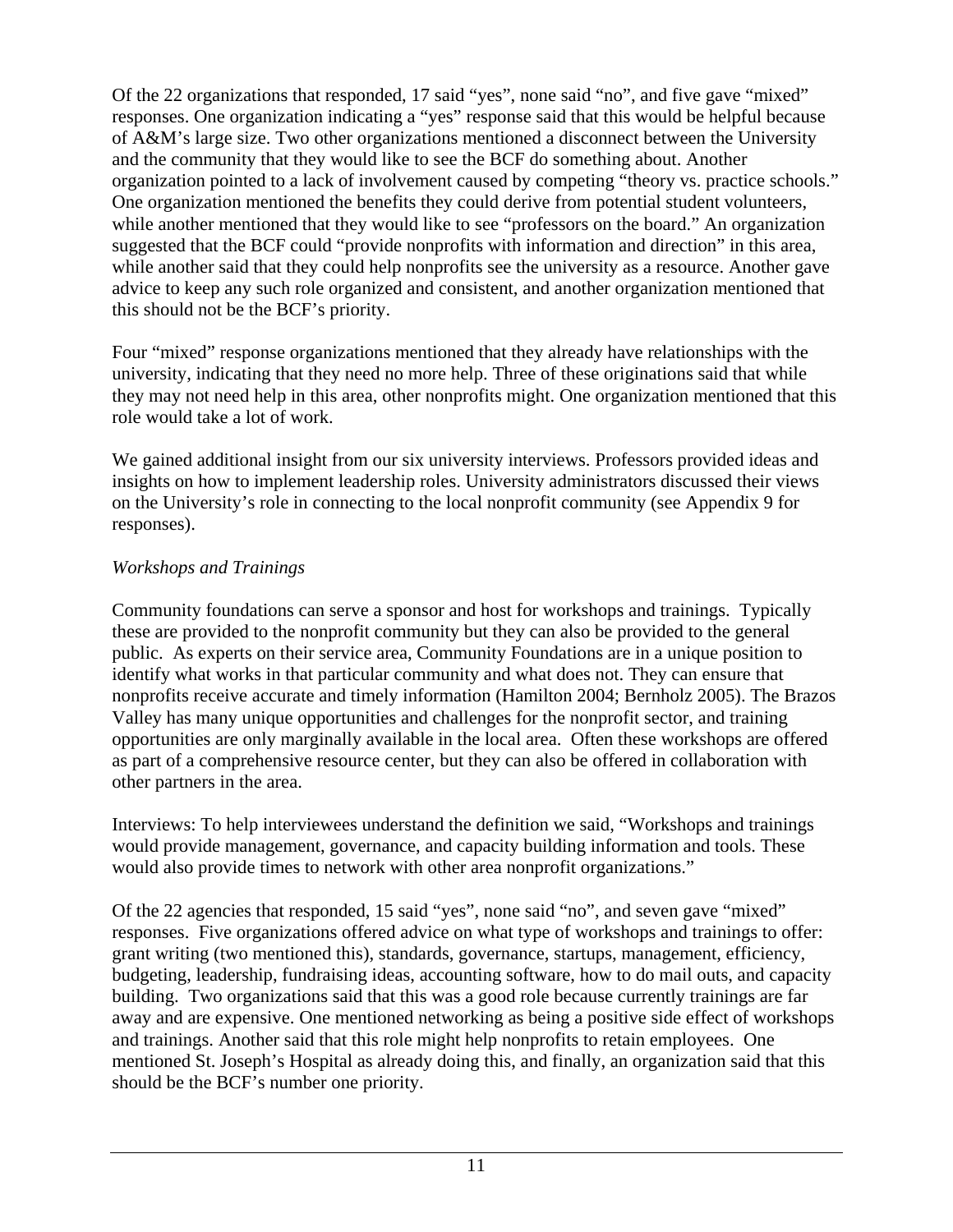One "mixed" comment mentioned the United Way already partially fills this role. Another warned that the BCF should not "be too burdened with this [role]." One organization questioned whether or not the BCF could bring in attractive speakers or if they would be able to overcome "buy in" hurdles.

#### *Nonprofit Resource Center*

A nonprofit resource center provides local nonprofits with a variety of services to strengthen their capacity to serve their various constituencies. This includes a "library" of resources that often includes information about funding sources, technical assistance and a network of potential providers. This type of center can also offer workshops (discussed in separate section), referrals, and consulting services. They often also produce some type of publication that serves to educate and communicate to nonprofits about upcoming events and opportunities. These services are open to all nonprofits and community foundations can use their experience to identify and approach organizations that are in need of specific help (Hamilton 2004, 17). Smaller community foundations can collaborate with other local entities to provide a nonprofit resource center. Foundations can fulfill this role with by simply posting links to nonprofit consultants on their websites. The examples in appendix 3 discuss in more detail potential activities related to operating a nonprofit resource center.

Interviews: We told interviewees the following: "This center could provide information to nonprofits on potential funders, grant writing, and community resources. This type of center could also offer workshops, trainings, and consulting services."

Overall, the interviews indicated a positive response from the community. Fifteen organizations indicated that this would be an important or critical asset to the nonprofit community. While only one organization gave a negative response, six gave a mixed response. The mixed responses indicated a belief that other organizations in the community are already providing this type of service, would like to, or should. One concern was that this type of endeavor is not within the scope or ability of the BCF.

# *Volunteer Center*

A volunteer center can be a central place for volunteer recruitment, training, and placement. It becomes a one-stop shop for individuals interested in volunteering. A well-established volunteer center has the ability to recognize deep-rooted community problems and given enough discretion, it can help focus organizations and volunteers towards a innovative solutions. A volunteer center could serve nonprofits as a capacity builder for the recruitment of volunteers. In a 2004 study, the Urban Institute found that many organizations did not posses connections to potential volunteers. This capacity-building option points to the value of community volunteer centers. It also validates their role in their ability to match volunteers with organizations that need them (Urban Institute 20).

Volunteer centers can also help nonprofits in training and managing volunteers. According to the Urban Institute, most charities and congregations are unable to invest substantial staff resources in volunteer management. The study found that even those nonprofit organizations that do have a full-time paid staff member as volunteer manager; it is rare that they are able to devote all of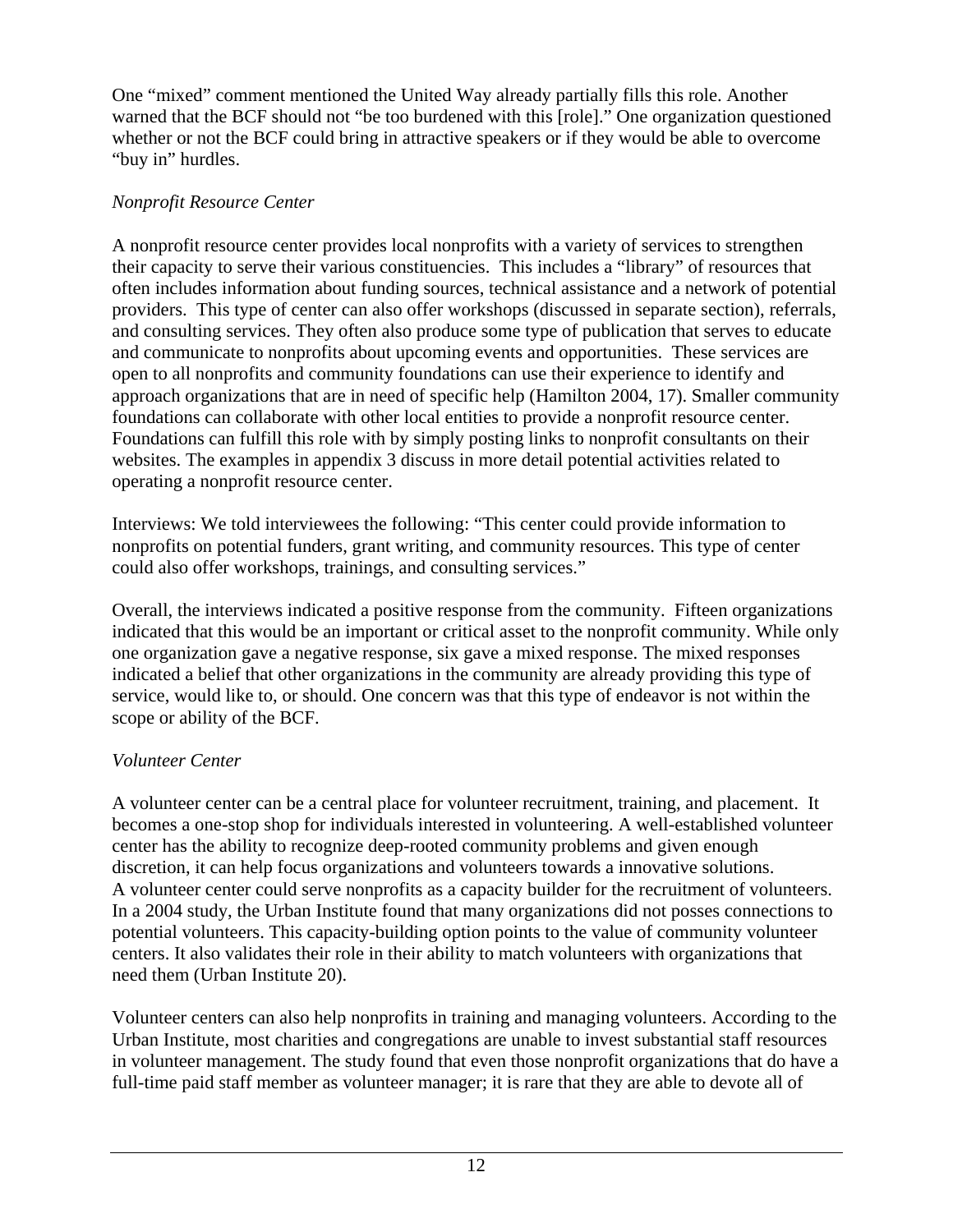their time to volunteer coordination. Most of the time, managing volunteers is just one component of their job, even when their title is volunteer coordinator (Urban Institute 8). An extensive search revealed no community foundations that operate volunteer centers except in a funding capacity.

Interviews: During our interviews, we told interviewees the following: "This center could be a central place for volunteer recruitment, assessment, and organization matching."

The responses to this question were very mixed, and did not lean in either a positive or a negative direction. Nine out of the 25 organizations indicated a mixed response, and the other organizations were split between positive and negative. Some organizations expressed the idea that the volunteer center should be linked to the nonprofit resource center in order to maximize efficiency and use.

#### *Mediator*

Community foundations can be in the unique position to act as a mediator between like-minded, but in some cases very different groups. Starting conversations among local nonprofits on how to address community needs is one of the "most common and cost effective" community leadership tactics (James Irvine Foundation 2003, 22). This mediation conserves community resources by improving the productivity of nonprofits and reducing the number of unnecessary services and efforts (Hamilton 2004; Bernholz 2005). One such example given by the Wayne Community Foundation is interfaith coordination. They facilitate interfaith meetings for all interested clergy in their area. They help to coordinate and unite these various organizations toward common goals and projects.

In his work, "Treating Networks Seriously: Practical and Research-Based Agendas in Public Administration," Laurence O'Toole discusses what are known as "wicked problems." These issues are too complex for one sector to handle and require further collaboration. Policies dealing with complex issues are likely to require networked structures for execution (O'Toole 1997, 46). These wicked problems are numerous in today's society and can include pandemic, natural disasters, education, security, poverty, etc. In big policy areas like these, the government has different agencies that attempt to solve parts of the same problem, and it is the same in the nonprofit world. In order to achieve something meaningful in any one area, several agencies and organizations must be used.

The following are some ways community foundations can carry out the convener role (Hamilton 2004, 8):

- Making introductions
- Brokering partnerships
- Helping to mend frayed relationships
- Educating disparate players about one another's work
- Bringing new voices into community decision making
- Linking diverse stakeholders

By bringing together diverse community actors, community foundations help "communities find a more powerful vision and a more unified voice (Hamilton 2004, 8)." Regular communication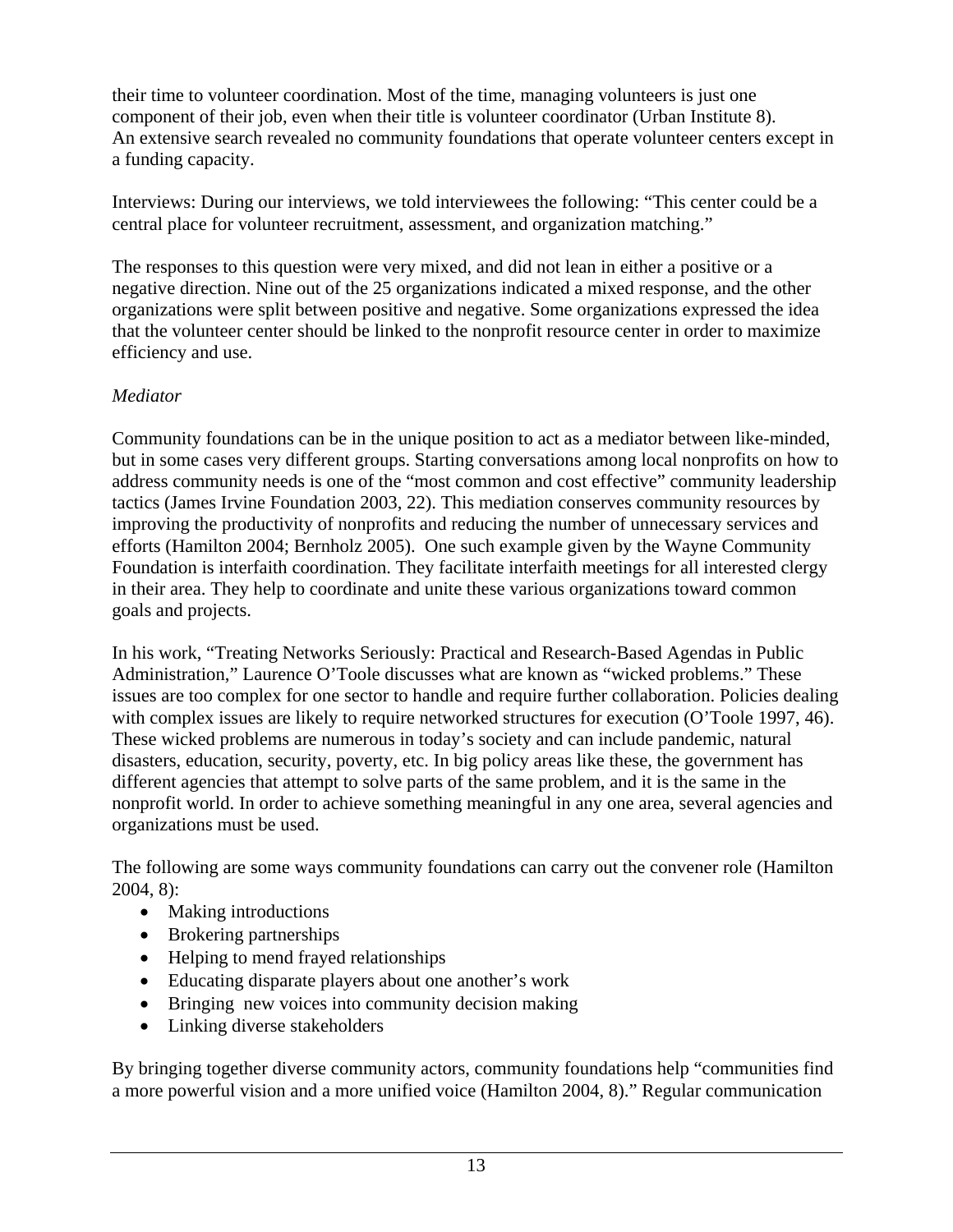and interaction between community service providers fosters partnerships that help these organizations "carry out initiatives, leverage investments and mobilize community participation (James Irvine Foundation 2003, 23)."

When an entire community voices its opinions and takes part in the creation of local programs and initiatives, the community is more likely to view these efforts as legitimate. Community foundations can help build what Putnam calls social capital- "features of social organization such as networks, norms and social trust that facilitate coordination and cooperation for mutual benefit  $(1995, 67)$ ."

Tools:

- Contacts- community foundations are best at the role of convener when they have extensive networks within their communities.
- Host workshops and meetings- help to educate community leaders on important best practice issues and consequences. These meetings also help to shape community discourse by focusing on issues of great consequence (Bernholz 2005, 38).
- Developing and linking local leadership-This can occur through seminars and workshops or through informal introductions (Bernholz 2005, 38). By hosting these types of meetings, community foundations help to "introduce" community members to each other.

Interviews: We told interviewees: "Community foundations can act as a mediator between likeminded but very different groups. This mediation conserves community resources by improving the productivity of nonprofits."

Of the 19 agencies that responded, three said yes, eight said no, and eight gave mixed responses. One "yes" response indicated that this role is desirable because it would help to solve duplication of service issues. Another indicated that they supported the BCF filling such a role if they would help to settle "turf issues", especially among their own clients.

Several respondents felt that mediation was not a good role for the community foundation. They felt that other nonprofits that already fill this role (Project Unity, Community Partnership Board, and Brazos Valley Dispute Resolution Board). Three organizations said that they already have internal mechanisms that fill this role. Three saw this as not being a need in the community. Four thought that a mediator role should not be a priority for the BCF.

Some of the respondents expressed similar reservations about duplication or inappropriate for BCF. For instance, one respondent said that this is a good idea, but does not see it as being part of the BCF's mission. Another organization urged "extreme caution" for the BCF in trying to take on such a role. Two organizations offered more vague comments, saying that "someone has to do it", and that it's "an interesting idea."

A possible component of the mediator role we failed to discuss in the interview process is that of information clearinghouse. Community Foundations can act as a central place for the retention and distribution of community information. A central objective location ensures that information can be correctly and easily made available to the nonprofit sector as well as the general public. The Dallas Indicators Project and the Rhode Island Foundation's Kids Count project examples that follow give specific ways that this role can be carried out.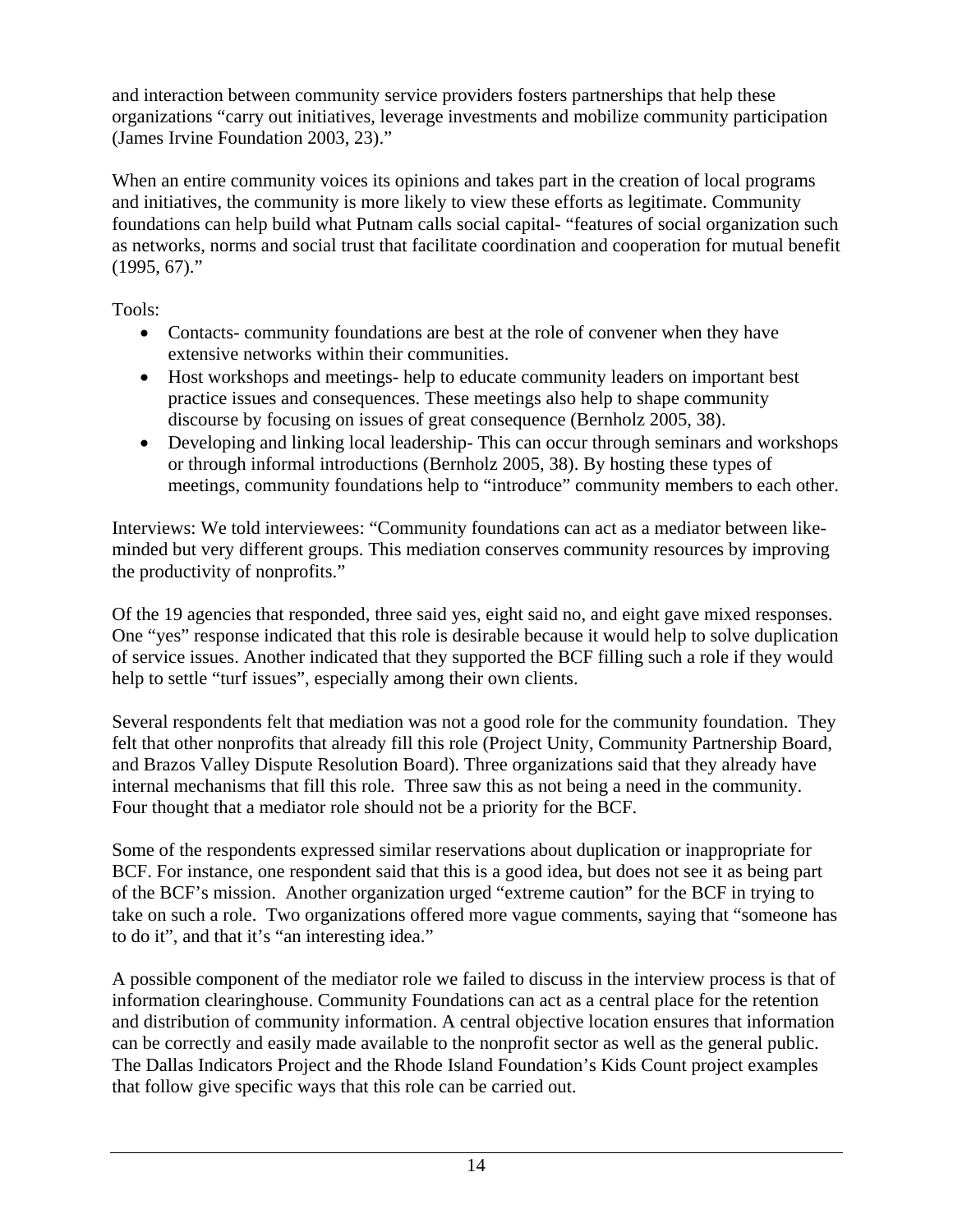# *Community Calendar*

A centralized community calendar could allow all Brazos Valley Nonprofits to better inform the nonprofit community of their events. A centralized community calendar would allow organizations to schedule events to minimize overlap and maximize their impact and success.

While this calendar seems to offer community benefits, multiple challenges arise:

- Communication and coordination within a network can be difficult (O'Toole 1997; Agranoff and McGuire 1999).
- Various stakeholders already producing calendars may not want to give this function up ownership becomes an issue.
- Viability is uncertain. It is unclear whether something like a centralized community calendar will be accepted and used in the Brazos Valley.

Despite these conceivable roadblocks, other methods might be employed in order to achieve the desired benefits of a community calendar:

• Work with organizations that already have a community calendar function. The BCF can foster communication and possibly cooperation between the various calendar producing entities in the Brazos Valley (lifeinthebrazos.com, the Arts Council of Brazos Valley, KBTX and KMAY to name a few).

The BCF could possibly get a neutral third party (not present in the Brazos Valley) to host an online calendar that all in the nonprofit community can post to and utilize.

Interviews: To clarify the definition we told interviewees the following: "A community calendar would allow all Brazos Valley Nonprofits to inform the nonprofit community of their events and event dates. This would allow organizations to schedule events to maximize their impact and success."

Of the 24 agencies that responded, nine said "yes", 10 said "no", and five gave "mixed" responses. Besides generally approving comments like "good idea" and "very beneficial", four organizations mentioned current confusion caused by multiple community calendars, rendering them ineffective. They seemed hopeful that a centralized community calendar could alleviate some of this confusion. One organization said that such a calendar would help with marketing. An organization said that the community foundation would be good at filling this role because they would be able to be a neutral party. Finally, one organization gave a "yes" response with the warning that any entity trying to fill this role would be facing a difficult task. They further counseled that the BCF would have to investigate aggressively all area events, including university and business activities if they wanted to fill this role.

Of the 10 organizations that gave negative comments, four mentioned the United Way or 211 as already filling this role. Additionally, three organizations thought that the Chamber of commerce should fill this role. Two of these organizations specifically mentioned duplication of services being a danger if the BCF were to try to undertake a community calendar. Two organizations pointed to this being too difficult of an undertaking because getting organizations to report would be very hard. Two other organizations viewed this role as not needed in the community.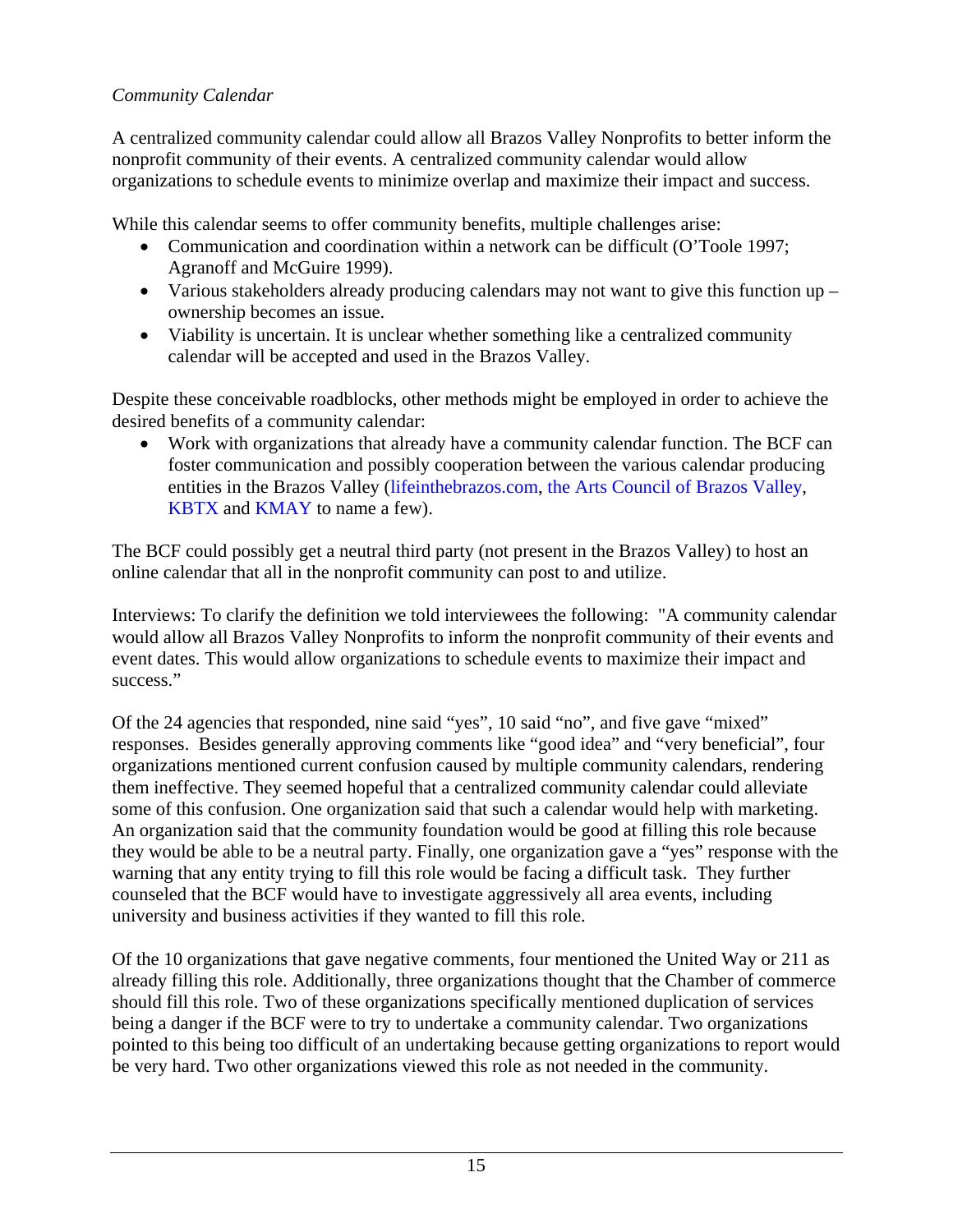Mixed comments generally pointed to the difficulty of such an undertaking. An organization asked how a single calendar will gain legitimacy as "the only calendar" when there are so many in existence already. One organization mentioned 211 as already doing this and another mentioned the Chamber of Commerce as being a good candidate for such a job.

# *National Standards*

There is growing recognition that National Standards are useful for nonprofits because it helps establish the credibility of nonprofits and provides a universal measure to compare different types of nonprofit organizations. Implicit in these standards is that they improve the quality of management practices among nonprofit organizations leading to healthier and more productive organization. "Unclear goals and progress measures make it difficult for communities to judge whether interventions are working. Some community foundation leaders and staff play a valuable role by helping define credible performance targets, accepting accountability for progress towards goals, and evaluating and publicizing results" (Hamilton 2004, 18).

Community foundations are able to help local leaders and their organizations address important issues such as measurement, accountability, and evaluation. They are also able to help them understand how such measures can inform their organization's activities and decisions (Bernholz 2004, 39). Community foundations can act as a gatekeeper by making performance measurement results known to the public. This increased knowledge helps inform individual, government, and corporate giving- effectively "weeding out" ineffective and poor performing organizations (Hamilton 2004, 18-19).

Community foundations can:

- Help develop a "common language, vision, and set of expectations" among those they serve (Hamilton 2004, 19).
- Use their experience to frame issues, recommend best practices, and identify problem areas that need further research (Hamilton 2004, 18-19).
- Use their influence to communicate which organizations will best use the resources they are given (Hamilton 2004, 18-19).

Interviews: Once again, to clarify we told interviewees the following: "This would increase the quality of management practices among nonprofit organizations in the Brazos Valley. Best Practice Standards would give added credibility to all organizations that meet the standards

Of the 21 organizations that responded, five said "yes", six indicated "no", and 10 indicated "mixed" responses. One organization said that they favored national standards because of the added credibility they might give area nonprofits. Another mentioned the benefits coalitions of nonprofits could have when approaching policy makers – national standards would give them a means to unite. Another organization thought that national standards would be good for small or startup nonprofits that are sometimes "run in bad ways." They believe that national standards could act as a reference source for these organizations.

Three "no" organizations said that they have internal mechanisms that already monitor standards- one specifically mentioned their board. Two organizations worried about the extra amount of work that national standards would entail. Two organizations saw administering national standards as not being the BCF's role.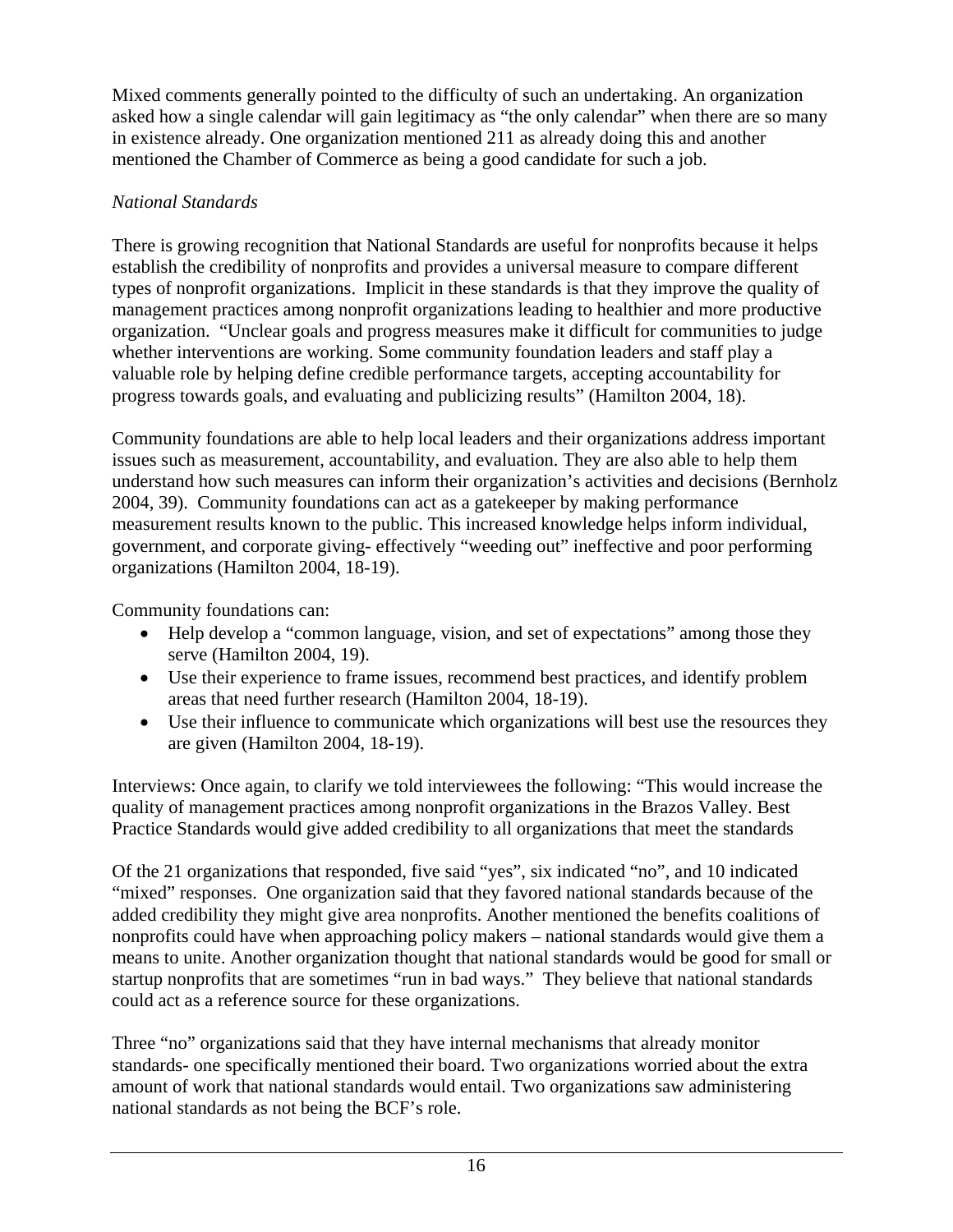One "mixed" comment said that for such an initiative to work it would have to be voluntary. Another organization thought it would be too cumbersome if audits were involved, and that this was the job of each organization's board. Two organizations said that this role belonged under "workshops and trainings." Two more said that it would be very difficult to get area nonprofits to participate in such an endeavor. One organization said that national standards would only be useful if they do not "cause a lot of extra work for the organizations." Finally, an organization said that this would have to be a joint effort.

# *Policy Advocate*

An advocate for policy solutions brokers regional solutions by cordoning efforts across multiple sectors. They could also help the community to connect with government resources by advocating policy solutions to local nonprofit needs.

"The solutions to many problems extend beyond the boundaries of any one city. Yet developing a common vision and concerted action across cities, school districts, police departments, and so forth can be difficult unless someone steps forward to facilitate the process. As even-handed conveners for community visioning and problem solving, community foundation staff often have the sophisticated process skills needed to help players across the region work together (Hamilton  $2004, 9$ ."

There are several roles that community foundations can play in advocating for policy solutions (Bernholz, 2005, 38-39):

- "Brokering regional solutions: Community foundations can help to facilitate action across cities, school districts, and service areas to address regional problems that extend beyond the boundaries of any one city."
- "Maximizing access to government resources: Community foundations can help communities to connect with the public sector to access government resources and develop collaborative solutions."
- "Advocating and partnering for policy solutions: With the devolution of federal authority to state and local control, community foundations are increasingly becoming active policy advocates on a range of community issues. More community foundations will pursue policy roles, either directly or indirectly, as the issues their constituents face cannot be addressed solely through grant funding."

Government procedure and regulations can be confusing and overwhelming to individual organizations within a community. Community foundations, by gaining knowledge of issues and possible solutions, can help their community to effectively interact with local, state, and federal government (Hamilton 2004, 14).

The question of neutrality: One danger of community foundation involvement in policy advocacy is a potential violation of their neutral status. This type of violation could alienate members of their community that they are trying to help. The James Irvine Foundation article "Community Catalyst" gives an example of some criteria that Ventura Community Foundation uses to decide on their level of involvement in a particular policy issue. They will be involved if (2003, 25-26):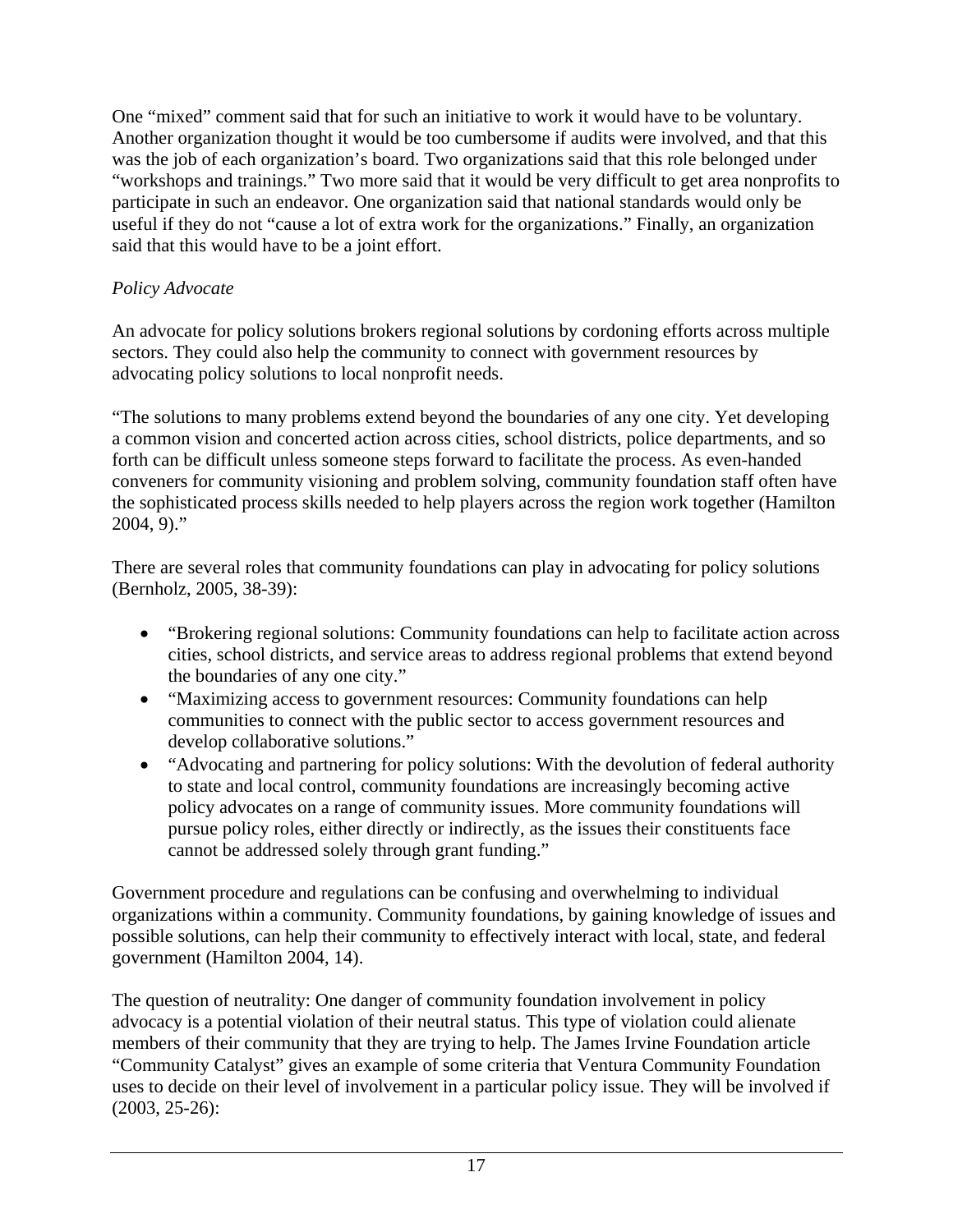- The issue is of paramount importance to Ventura County's future.
- The Alliance's position has overwhelming consensus among Alliance participants (defined as 92 percent, or 46 of the 50 members).
- There is no other group that can fill the gap or take on this role.
- The position is fully consistent with the mission, principles and values of the Alliance.
- The position is deeply grounded in an objective analysis of the issue.
- By taking a position, the Alliance adds significant value and weight to the policy debate.
- The Alliance's intended policy outcome is agreed upon and achievable.
- The position will not compromise the Alliance's credibility in the community. (James Irvine Foundation 2003, 25-26)."

Interviews: To clarify, we told interviewees: "The Brazos Community Foundation could help to broker regional solutions by cordoning efforts across multiple sectors. They could also help the community to connect with government resources by advocating policy solutions to local nonprofit needs."

Of the 21 organizations that responded, six said "yes", six said "no", and nine gave "mixed" responses. One "yes" respondent said, "If you are not out there making noise, you are overlooked." This respondent said they already have efforts to do this, but indicated that any additional effort in the community would be welcome. Another organization suggested that whoever takes on this role could "help get the word out on laws." Another said that, like the national standards, any effort to add credibility is good. Finally, one organization suggested that the BCF work with TANO and other statewide organizations in trying to fill this role.

Two of the "no" respondents said that they already have organizations that do this for them. One organization said that this is what the COG does. Three organizations warned that policy advocacy is not included in the BCF's mission. One of these organizations worried that this type of action could hurt the BCF's ability to raise money.

Two "mixed" response organizations warned that filling such a role would be difficult because of the diversity in the local nonprofit community. One of these organizations said that the BCF would have to focus on very broad issues for it to work. Two mentioned that other organizations already do this, indicating that there is no need for the BCF to. One of these also thought that the BCF lacks the experience and personnel power now to fill such a role. Another organization suggested that any such endeavor would have to be a community wide effort. Finally, an organization warned that this would be a "big job."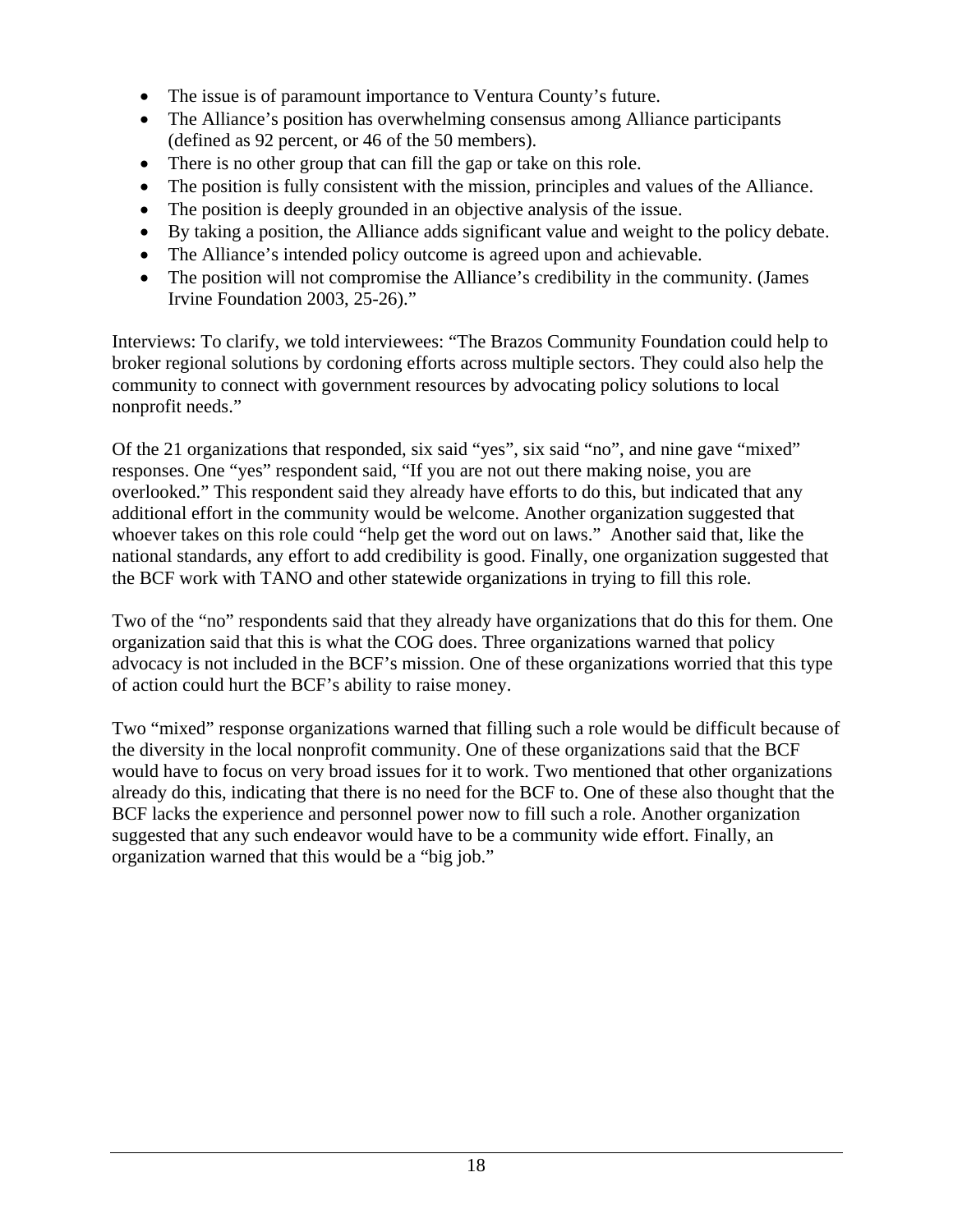# **Conclusion and Recommendation**

# *Goal 1: Identify potential community leadership roles for the BCF*

We met this goal by effectively conducting a review of relevant literature on community foundations' societal role. We also uncovered community leadership best practices through both literature and various examples.

# *Goal 2: Prioritize potential community leadership roles for the Foundation*

After conducting interviews with local nonprofit leaders and university representatives, we rigorously analyzed responses and subjected them to inter-rater reliability tests. We used this information to develop five recommended community leadership roles. We chose these roles based on community support, resource availability, and BCF mission alignment.

#### *Goal 3: Support the Foundation's ability to implement one or more of the community leadership roles.*

We developed a series of action steps for the implementation of the five recommended roles:

- Nurture New Philanthropists
	- Bring together philanthropists
	- Education, cooperation, and mentoring of current and potential philanthropists
	- **Matching donor interests with community needs**
	- Find ways to keep money in the Brazos Valley
- Nonprofit Excellence Awards
	- Create a Nonprofit Management Award
	- This award can be given at a Nonprofit Forum
	- **Create a collaborative selection and review panel**
- Workshops and Trainings
	- **Past Capstone nonprofit forums and workshops can be a basis for the future**
	- Coordinate work with others
	- **Provide opportunities for local trainings and workshops**
- Connect to University Resources
	- Further develop partnership with Bush School, Aggie Serve, etc.
	- Foster the creation networks between community and university entities
- Nonprofit Resource Center
	- Participate in efforts to organize and develop a nonprofit resource center

#### *Goal 4: Increase community awareness of the Foundation*

In October, we hosted the Fall Nonprofit Workshop and Townhall Meeting. Fifty people attended to hear Ms. Rose Mary Fry speak about nonprofit standards. In April, we hosted the first annual Bush School Spring Nonprofit Forum. This all day event was attended by over 100 community members, and included two keynote speakers, a speech by Dr. Elsa Murano, President of Texas A&M University, as well as six workshop sessions. This event was covered by two local newspapers, The Bryan/College Station Eagle and The Battalion. See the following links to read these stories: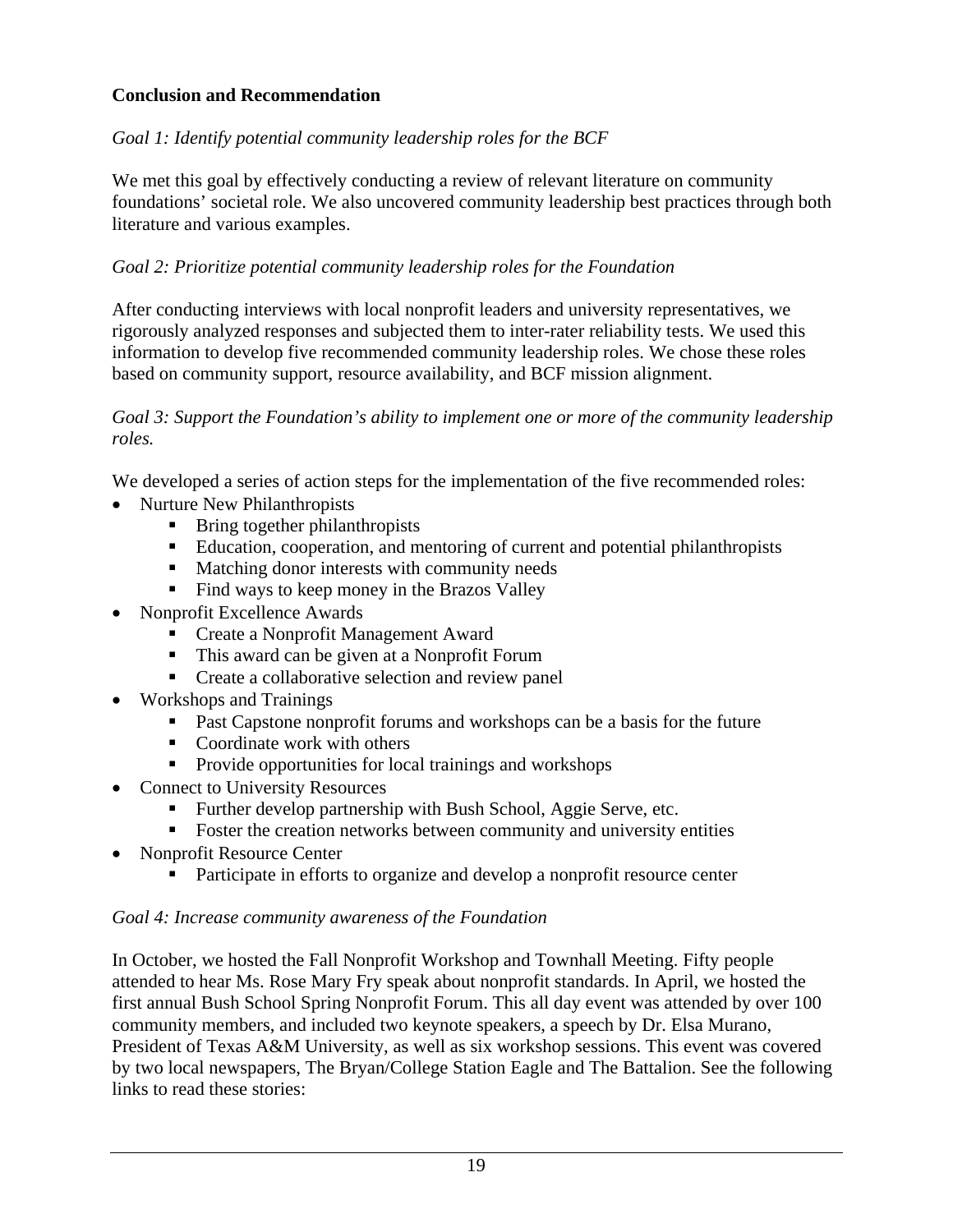http://media.www.thebatt.com/media/storage/paper657/news/2008/04/23/News/Bush-School.Sponsors.Forum.To.Train.For.Nonprofit.Work-3342439.shtml

http://www.theeagle.com/lifestyles/Working-together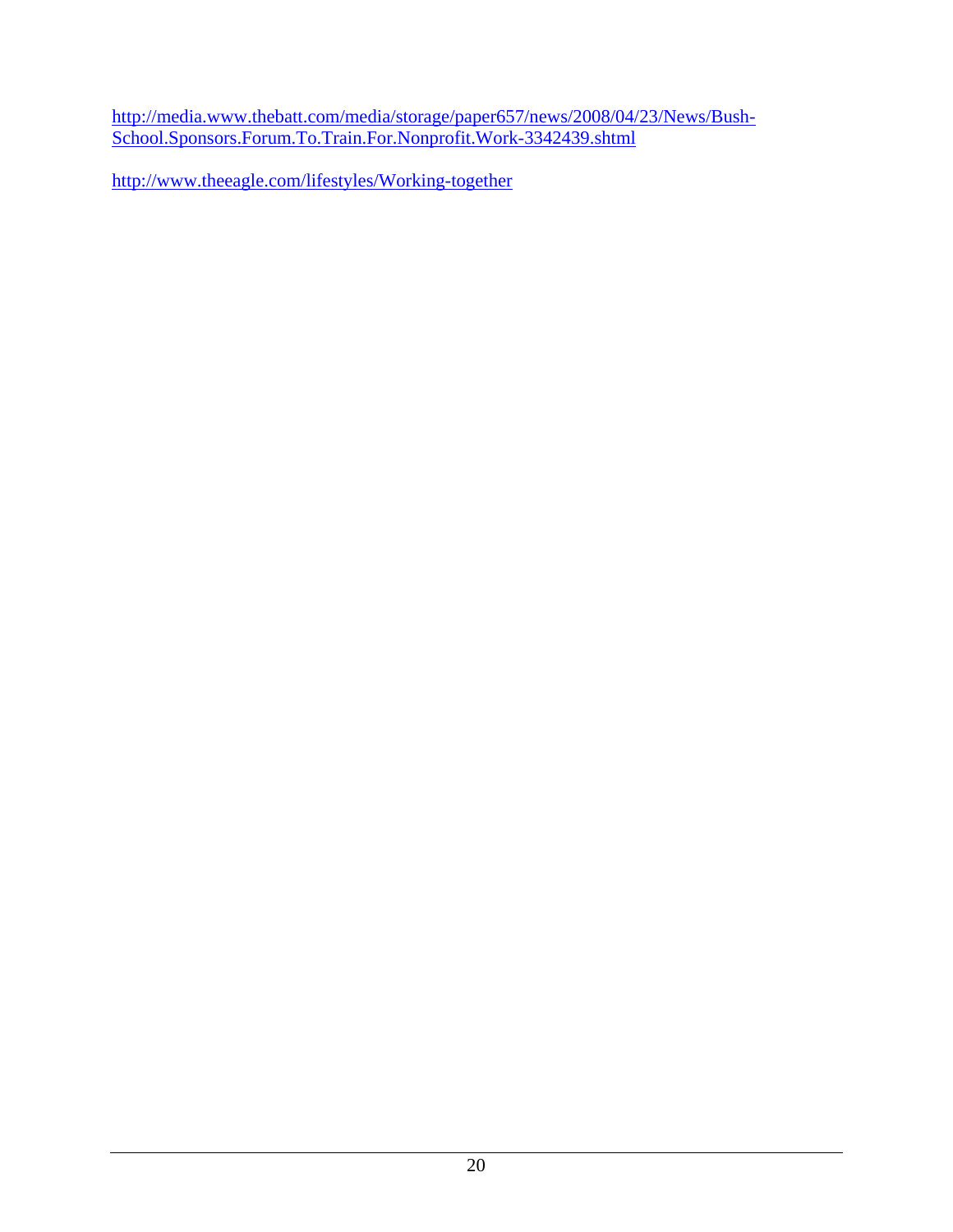# **Bibliography**

Agranoff and McGuire. 1999. "Managing in Network Settings." Policy Studies Review. 16(1): 18-41.

Agranoff and McGuire. 2001. "Big Questions in Public Network Management Research." Journal of Public Administration Research and Theory. 11(3): 295-326.

Bernholz, Lucy, Katherine Fulton, and Gabriel Kasper. 2005. "On the Brink of New Promise: the Future of U.S. Community Foundations." Blueprint Research & Design, Inc. and Monitor Company Group, LLP. http://www.communityphilanthropy.org/pdf/fullreport.pdf

Checkoway, Barry.1997. Reinventing the Research University for Public Service. Journal of Planning Literature. February 1997. 11 (3), 307-320.

Cox, David. 2000. "Developing a Framework for Understanding University-Community Partnerships." Cityscape: A Journal of Policy Development and Research. U.S. Department of Housing and Urban Development; Office of Policy Development and Research. 5(1). Washington, DC. 9-26

Hamilton, Ralph, Julia Parzen and Prue Brown. 2004. "Community Change Makers: The Leadership Roles of Community Foundations." Chapin Hall Center for Children, University of Chicago.

http://www.chapinhall.org/article\_abstract.aspx?ar=1366&L2=63&L3=110

James Irvine Foundation. 2003. "Community Catalyst: How Community Foundations are Acting as Agents for Local Change." http://www.irvine.org/assets/pdf/pubs/philanthropy/CFI\_Paper.pdf

Kezerian, Steve. "Bridgeport: Teenage Pregnancy" An Agile Servant: Community Leadership by Community Foundations. The Foundation Center.

Magat, Richard. 1989. An Agile Servant: Community Leadership by Community Foundations. The Foundation Center.

O'Toole, Laurence J. Jr. 1997. "Treating Networks Seriously: Practical and Research- Based Agendas in Public Administration.' Public Administration Review. 57(1): 45-52.

Putnam, Robert D. 1995. "Bowling Alone: America's Declining Social Capital." Journal of Democracy 6: 65-78.

Rasmussen, Irene. "Arizona: At-Risk Children" An Agile Servant: Community Leadership by Community Foundations. The Foundation Center.

Transatlantic Community Foundation Network. "Beyond Money & Grantmaking: The Emerging Role of Community Foundations." http://www.tcfn.efc.be/download.php?d=64 Urban Institute. 2004. Volunteer Management Capacity in America's Charities and Congregations: A Briefing Report. Washington, D.C.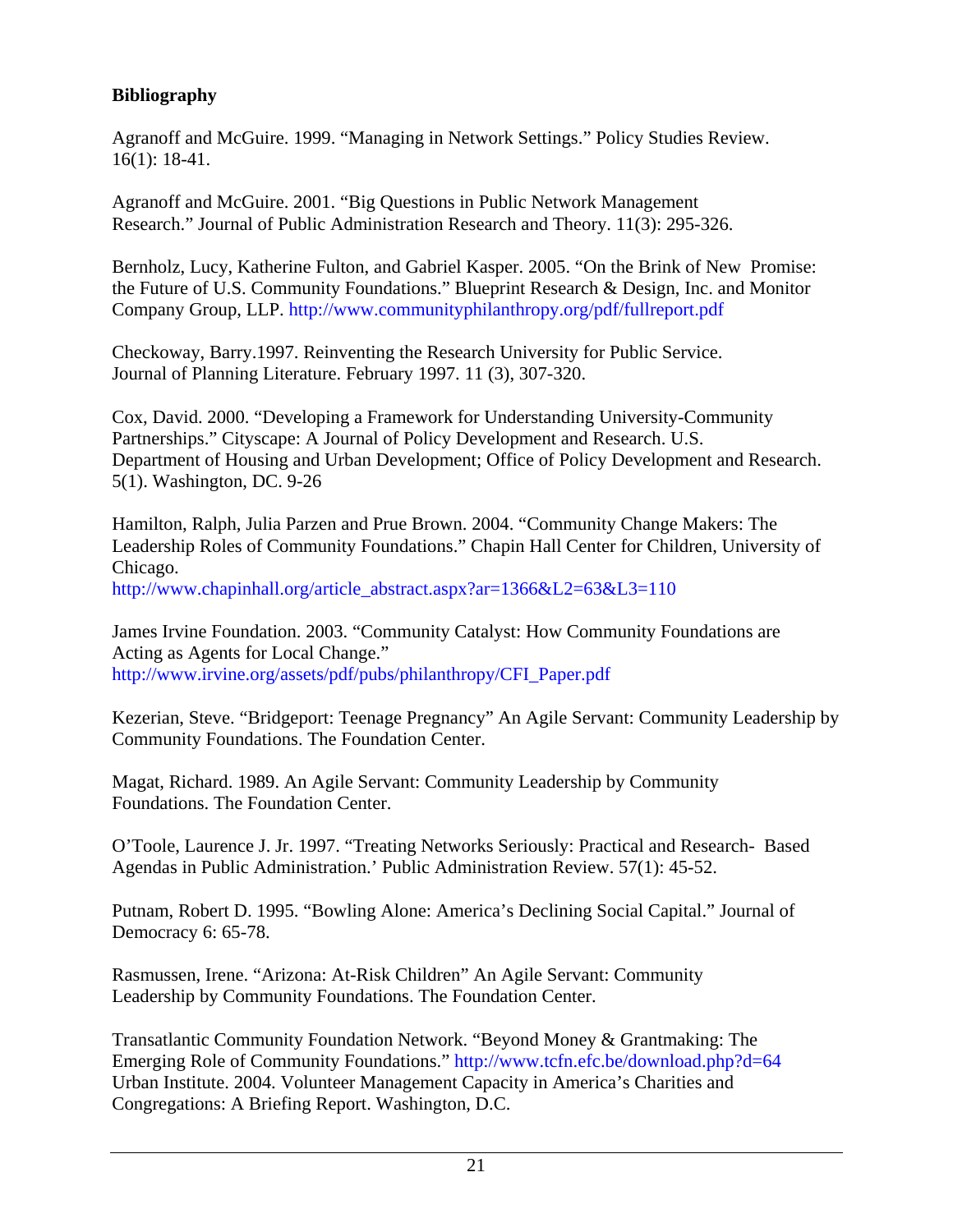# **Appendix 1 – Interview Participants**

*Table 1* 

|                                              | Year    | Service Area (7-county, B/CS,  |
|----------------------------------------------|---------|--------------------------------|
| Organization                                 | started | other)                         |
|                                              |         | B/CS (listings from Hearne and |
| Aggie Serve                                  | 2005    | Houston)                       |
| <b>Arts Council</b>                          | 1969    | 7-county (with rural outreach) |
| <b>Big Brothers Big Sisters</b>              | 2001    | B/CS                           |
| Boys & Girls Club                            | 1959    | B/CS                           |
| <b>Brazos Animal Shelter</b>                 | 1984    | 7-county                       |
| <b>Brazos Valley Affordable Housing</b>      |         |                                |
| Corporation                                  | 1992    | 7-county                       |
| <b>Brazos Valley Community Action Agency</b> | 1972    | 12-county                      |
| <b>Brazos Valley Food Bank</b>               | 1985    | 6-county                       |
| <b>BV COG</b>                                | 1967    | 7-county                       |
| <b>BV TROUPE</b>                             | 1994    | 7-county                       |
| <b>Chamber of Commerce</b>                   | 1952    | B/CS                           |
| <b>Children's Museum</b>                     | 1996    | $\gamma$                       |
| Cities of Bryan and College Station          |         | B/CS                           |
| Diane Mier                                   | n/a     | n/a                            |
| Habitat for Humanity                         | 1989    | B/CS                           |
| <b>Hospice Brazos Valley</b>                 | 1989    | 17-county                      |
| Junction Five-O-Five                         | 1981    | B/CS                           |
| Junior League                                | 1982    | B/CS                           |
| <b>Mental Health Mental Retardation</b>      |         |                                |
| Authority                                    | 1974    | 7-county                       |
| Project Unity                                | 1995    | $\gamma$                       |
| Rape Crisis Center                           | 1983    | 7-county                       |
| St. Joseph's Regional Healthcare             | 1935    | 7-county                       |
| <b>Twin City Missions</b>                    | 1963    | 7-county                       |
| <b>United Way</b>                            | 1953    | 7-county                       |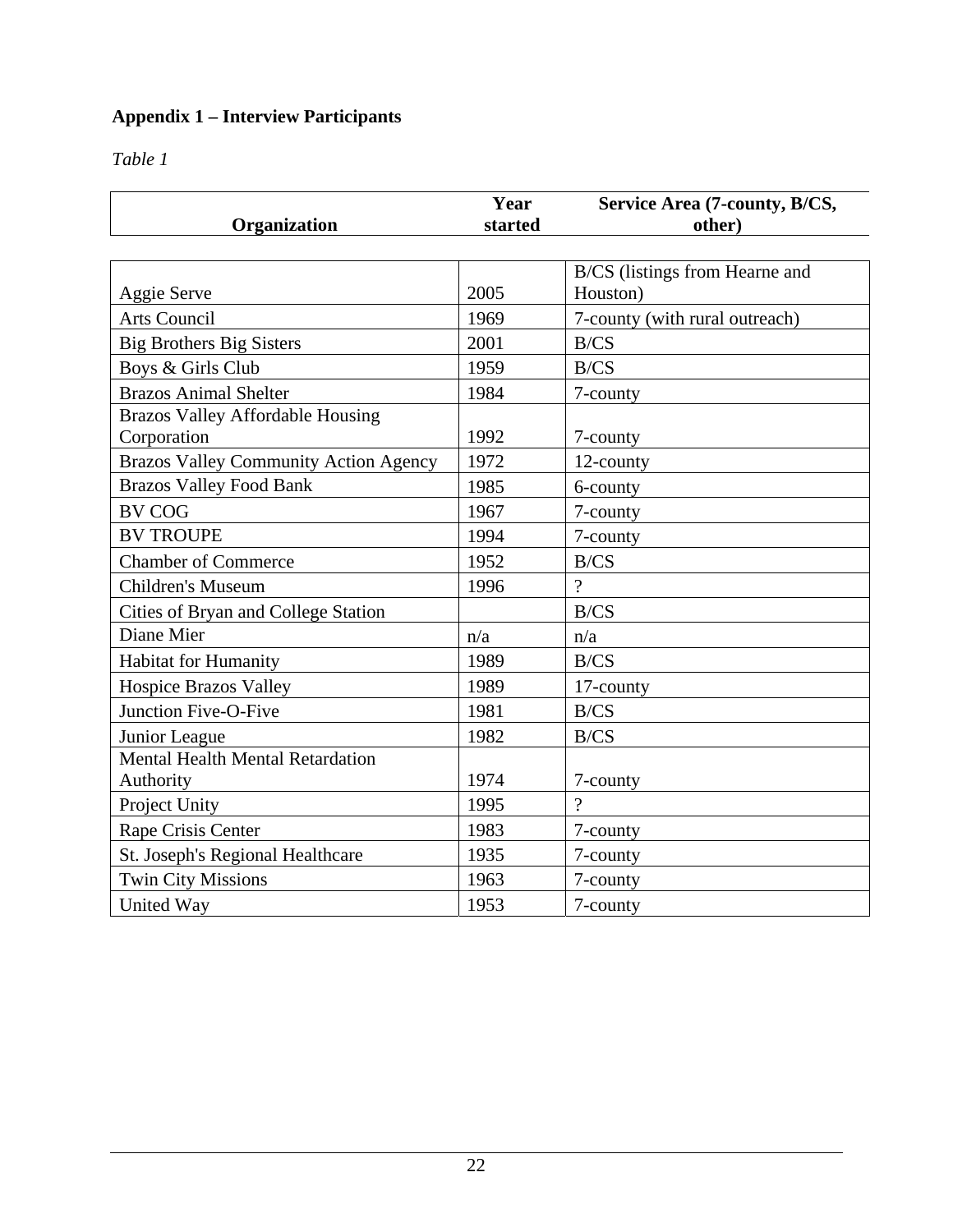# **Appendix 2 – Interview Script**

*Questions:* 

1) Tell us about your organization (what you do and what programs and services do you provide. History of organization; Major milestones)

2) What do you see as your service area? Do you serve the entire Brazos Valley?

3) Where would you like to see your organization in 5/10 years? What are some road blocks to getting there?

4) What are some of the other challenges facing your organization? (Can you get services out to the rural areas? Do you have a dependable source of funding? Grants? Other specifics)

- SHIFT- We are now going to get them to shift from thinking of self to community roles and functions. – This will be hard (possibly).

5) Have you heard about the Brazos Community Foundation? If so, what do you know about them? (Trying to find what people's level of awareness is already)

6) We tell/ask them: Community leadership roles (Use the sheet)

- Explain how these roles work (if there are any questions)
- Now go through the sheet- hit points "How helpful do you think each of these tools/services would be to your organization and to the Brazos Valley?"
- What other things would you like to see?

(Note: community leadership is not just from the BCF)

7) Is there any thing else you would like to tell us?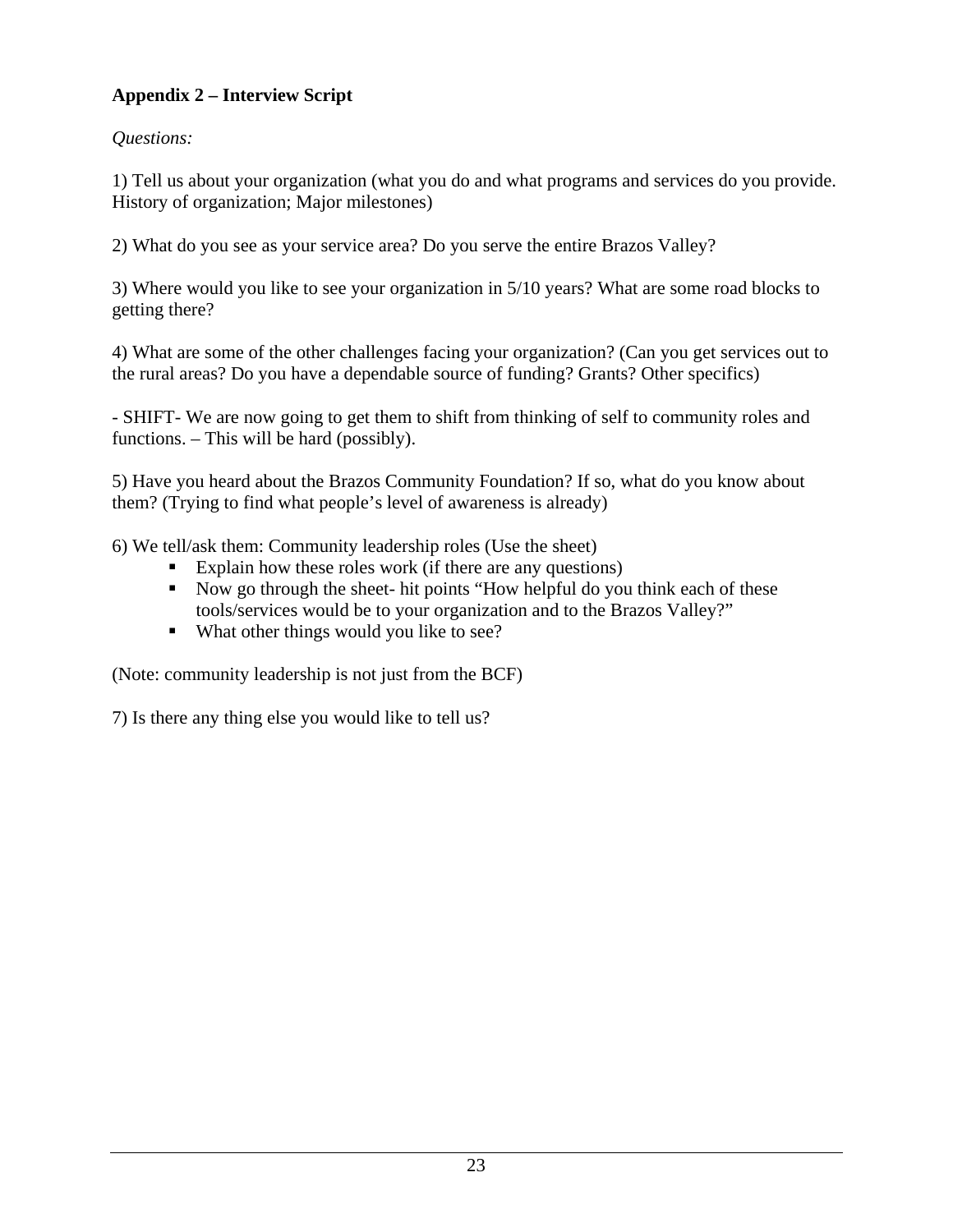# **Community Leadership Roles**

- Nonprofit Resource Center This center could provide information to nonprofits on potential funders, grant writing, and community resources. This type of center could also offer workshops, trainings, and consulting services.
- Volunteer Center- This center could be a central place for volunteer recruitment, assessment, and organization matching.
- Community Calendar A community calendar would allow all Brazos Valley Nonprofits to inform the nonprofit community of their events and event dates. This would allow organizations to schedule events to maximize their impact and success.
- Mediator Community foundations can act as a mediator between like minded but very different groups. This mediation conserves community resources by improving the productivity of nonprofits.
- Workshops and Trainings Would provide management, governance, and capacity building information and tools. Would also provide times to network with other area nonprofit organizations.
- Nonprofit Excellence Awards These awards would recognize excellent management and governance practices among Brazos Valley nonprofit organizations. They would also create awareness and publicity for winning organizations and their causes.
- Oversee the use of National Standards for local nonprofits This would increase the quality of management practices among nonprofit organizations in the Brazos Valley. Best Practice Standards would give added credibility to all organizations that meet the standards.
- Help Connecting to University Resources Texas A&M University can be a great asset and ally for your organization. Help would be given to connect with the University resources, such as experts or volunteers that would help your organization.
- Advocate for Policy Solutions- The Community foundation could help to broker regional solutions by cordoning efforts across multiple sectors. They could also help the community to connect with government resources by advocating policy solutions to local nonprofit needs.
- Nurture New Philanthropists Community foundations can identify donors' areas of interest and inform them of pertinent community needs.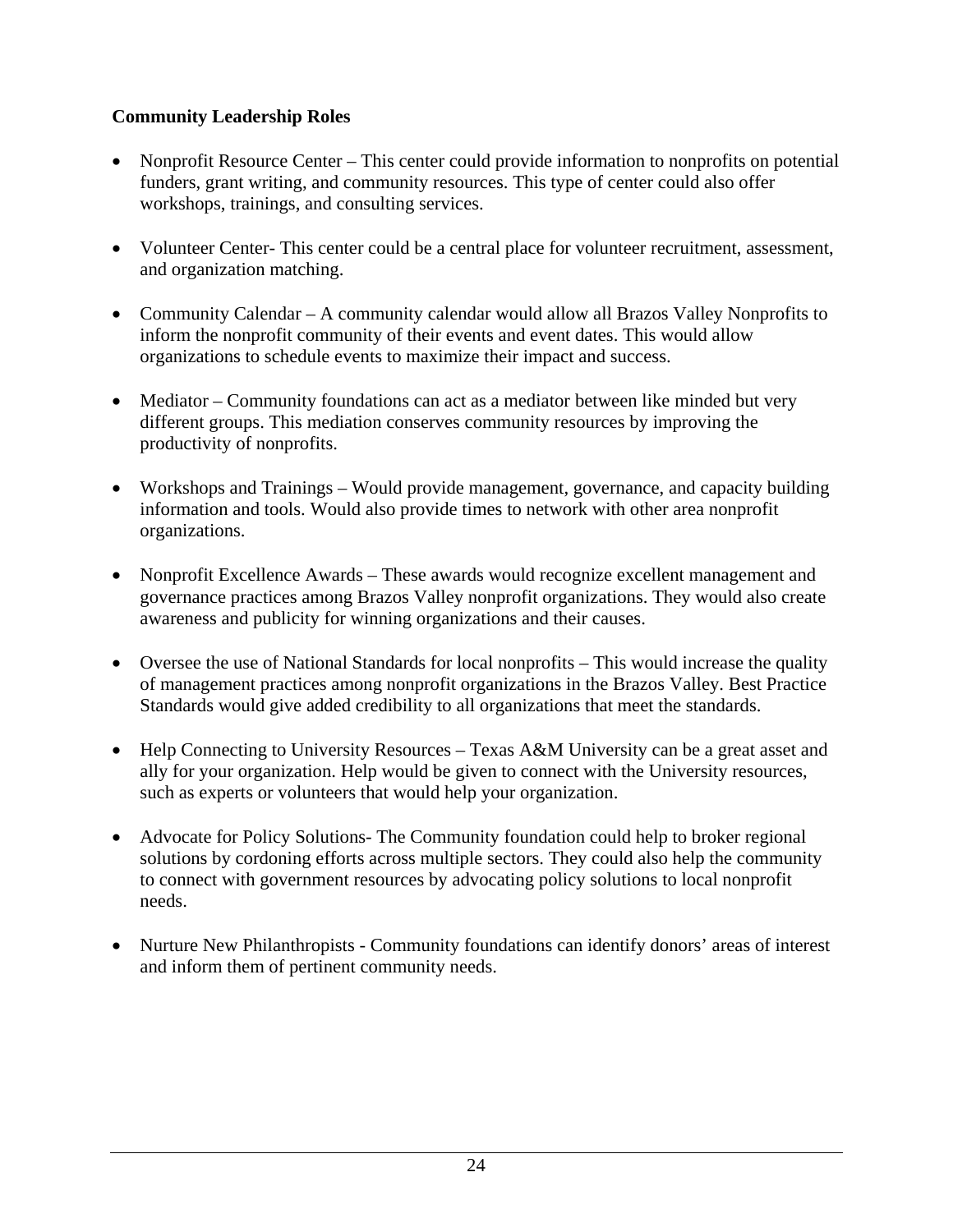# **Appendix 3 - Community Leadership Examples**

# *Nurture new philanthropists*

# Community Foundation for Southeastern Michigan

Matching Gift Program for Agency Endowment Gifts

The Community Foundation partners with nonprofit agencies to build charitable endowment. Donors may make match-eligible gifts to more than one agency endowment fund, as long as each agency is participating in the match program. The Community Foundation will match new gifts of \$1,000 or more to the endowment of a participating agency. For every \$2 of gift, the Community Foundation will provide \$1 of match. Any single donor may earn up to \$150,000 in match for any one participating agency's endowment. So, a maximum of \$150,000 in match would be earned on a gift of \$300,000 or more. Any single agency participating in the Increasing Regional Philanthropy match opportunity can earn up to \$500,000 in match dollars from any combination of donors.

http://www.cfsem.org/phil\_minisite/for\_nonprofits/pdfs/general\_agency\_faq\_5-06.pdf

# Oklahoma City Community Foundation

# Matching Endowment Gift Opportunities

The Oklahoma City Community Foundation acted as a fund generator by providing incentives for donors to donate to causes of their choice. The Foundation offered grants to charitable organizations that then had to match the grant with a specified amount. Instead of leaving all the work to the individual organizations, the Community Foundation setup a website where donors could contribute to the funds being raised specifically for the matching gift. In other words, instead of donors simply donating money to the organization that could get used in any number of ways, the donor can now put the money to a specific project for which the organization is trying to match funds. This allows donors to see exactly where their money goes and it helps organizations who might otherwise have a difficult time raising matching funds. http://www.occf.org/occf/matching\_grant\_opportunities/index.php

# Catholic Community Foundation

Gift Matching Program- Many Community Foundations participate in gift matching Programs. Here, potential donors can get their gift to the community foundation matched by a number of community sponsors. In the past The Catholic Community Foundation has been able to have gifts matched by 33 different companies and charitable foundations. This multiplies the effect of a single donation made by someone in the community while creating an additional avenue for business and charitable foundations to give back to the community. http://www.ccf-ic.org/support/ts\_matching\_gifts.php

# *Nonprofit Excellence awards*

# The Metropolitan Atlanta Community Foundation

# Managing For Excellence Awards

"Each year the Metropolitan Atlanta Community Foundation gives public recognition and cash awards to nonprofits that have improved their management practices over time (Ylvisaker pg 246)." The Community Foundation gives awards in three categories for nonprofits that have improved, and one for sustained goodness. The awards include a \$5,000 unrestricted grant and free access to all foundation workshops.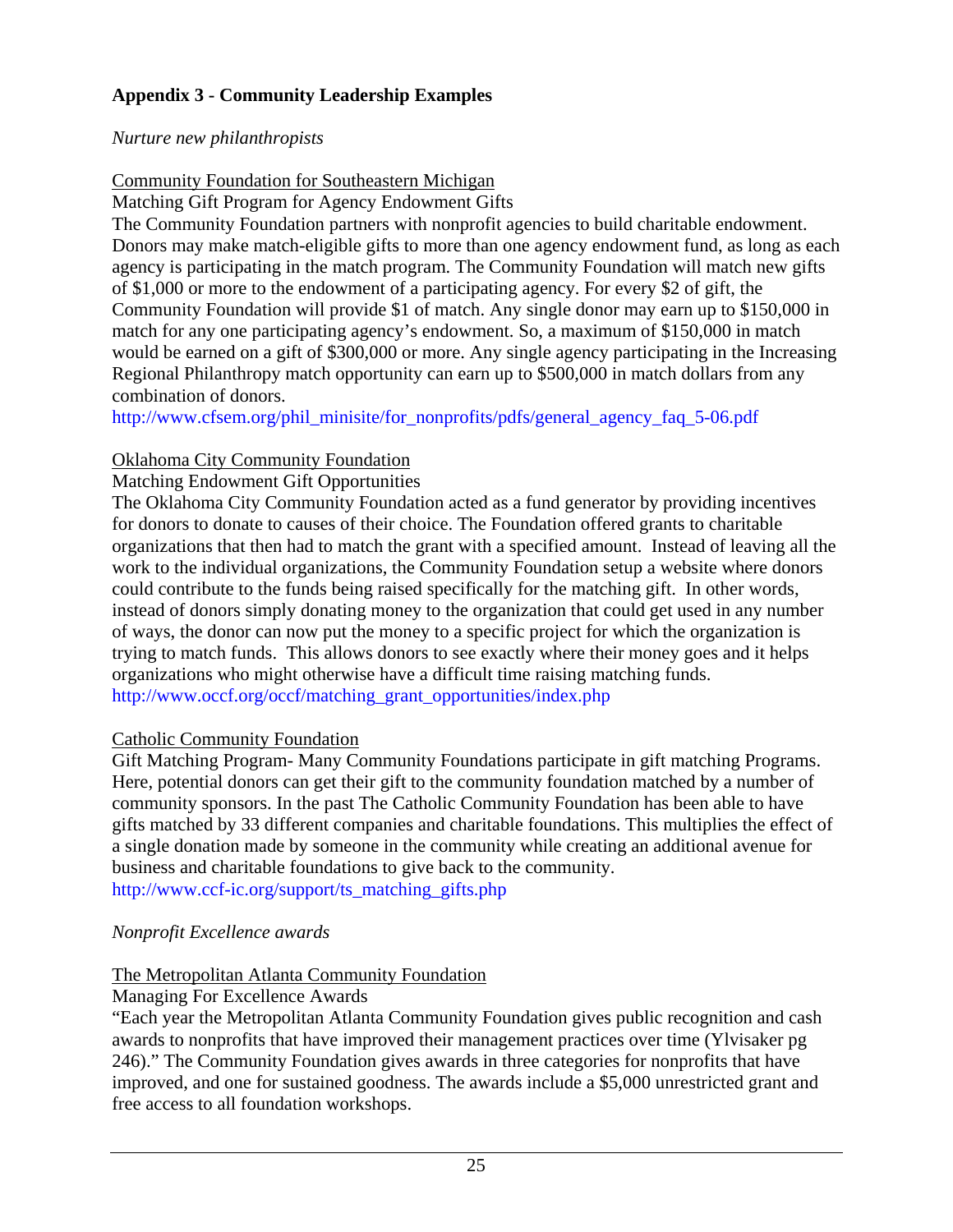#### http://www.atlcf.org/GrantsScholarships/Grants/ExcellenceAward.aspx

#### San Francisco Foundation

Through their various awards programs, San Francisco Foundation rewards accomplished, risktaking pioneers for seeking ways to innovate and create. According to the foundation, "These talented leaders' visions, stories, and work renew our community and enrich our lives."

The San Francisco Foundation has three award programs for their community:

Community Leadership Awards: showcase individual or organizational excellence in leadership as demonstrated by outstanding initiative, impact of work, and inspiration of others. (http://www.sff.org/programs/awards-programs/community-leadership-awards)

Art Awards In the spirit of honoring arts awardees, partners, and jurors who reflect the strength and diversity of our arts community, we invite you to join us in celebrating the 2007 Art Awards winners. (http://www.sff.org/programs/awards-programs/art-awards)

Koshland Young Leader AwardsThe Koshland Young Leader Awards, a scholarship established by Dr. Daniel Koshland, Jr., provides \$5,000 each to at least four outstanding San Francisco public high school juniors from low-income families. (http://www.sff.org/programs/awardsprograms/koshland-young-leader-awards)

#### *Connect to community Resources*

The Greater Milwaukee Foundation (Hamilton 2004, 6).

The Greater Milwaukee Foundation chose to add "information broker" to their list of roles. This means that they decided, as part of a long-term plan, to gather information regarding poverty in the area, and why it is remaining at the same level in spite of programs and efforts designed to reduce it. This involved working with the University of Wisconsin-Milwaukee to help gather the information and write the reports that were then distributed to donors, policy makers and grantees. In choosing this role, the Foundation became a source of information as well as funding for the community.

http://www.greatermilwaukeefoundation.org/

#### *Workshops and trainings*

#### Community Foundation for Palm Beach and Martin Counties

The NRI offers a variety of practical and effective workshops on important topics. These trainings focus on important issues facing nonprofits. The Resource Institute provides workshops on various topics from ethics in the workplace to marketing for nonprofits, as well as online resources for grant information, etc. http://www.cfpbmc.org/page27831.cfm

#### *Nonprofit Resource Center*

# The Community Foundation of Sarasota County

"The Nonprofit Resource Center's mission is to provide education, tools and resources to strengthen nonprofit organizations as they pursue excellence in meeting their missions." http://www.cfsarasota.org/NonprofitResources/tabid/53/Default.aspx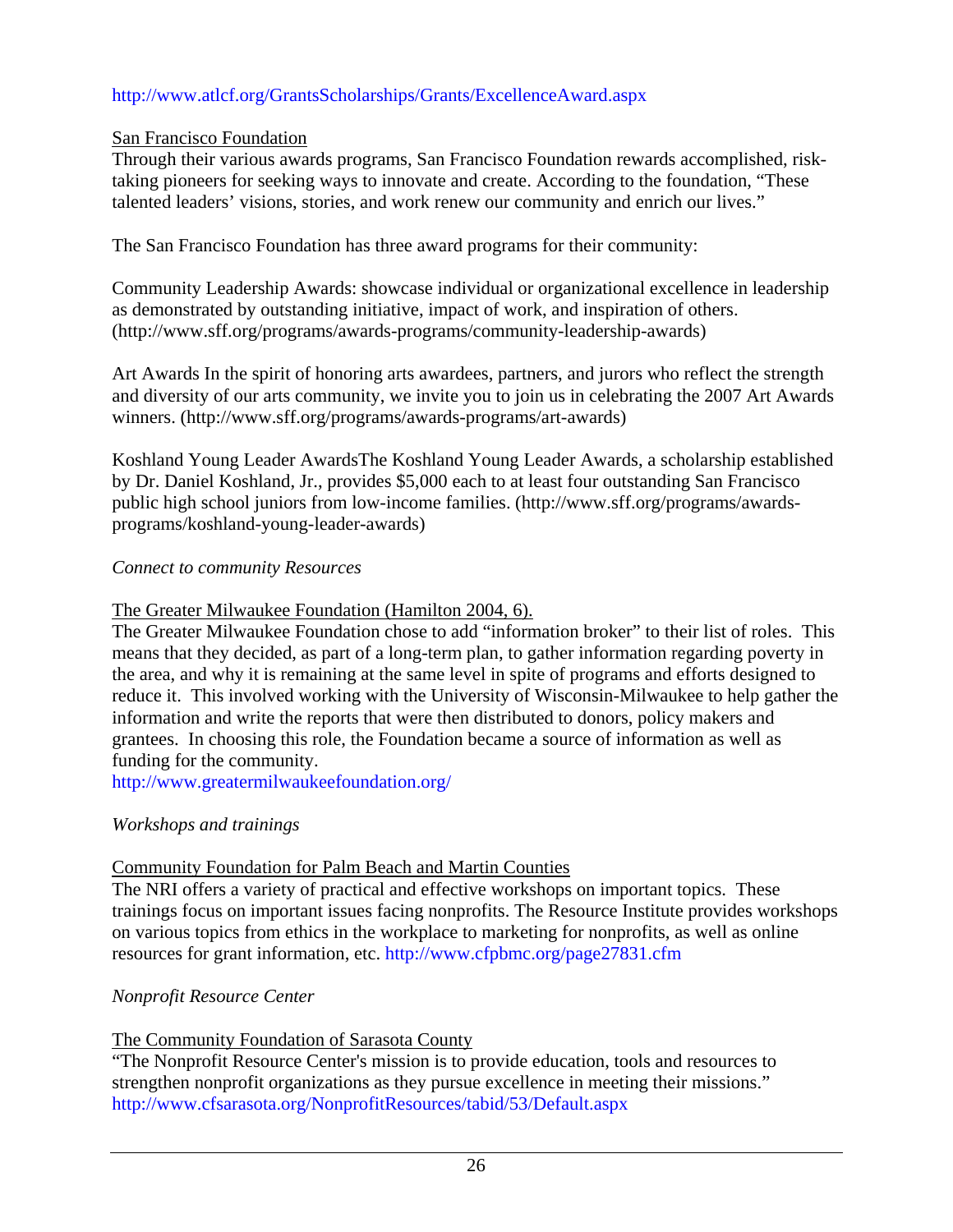The Nonprofit Resource Center offers numerous capacity building tools and resources to support the important work of nonprofits in the community. They offer individualized consultation in all areas of nonprofit management, including board development and strategic planning. They host an annual Nonprofit Forum to provide meaningful discussions about nonprofit issues with roundtables covering subjects such as advocacy, governance, management, and marketing. The Resource Center also provides workshops throughout the year on fundraising, planning, governance, management, etc.

The Resource Center publishes a quarterly Nonprofit Resource Guide with information about workshops and events, tips for nonprofits, and other information.

#### Community Foundation of Broward

"The mission of the Nonprofit Resource Center is to provide resources that strengthen and support the leadership and management of Broward County's nonprofit sector." (http://www.cfbroward.org)

Services of the Nonprofit Resource Center include an interactive website with links to other websites on an extensive array of management tips. They offer training programs for everything from board development to financial management and they produce a newsletter with information for capacity building. They also provide technical assistance through phone consultation and one on one meetings.

# *Mediator*

Education Foundation of America and the Bridgeport Area Foundation:

These two entities decided to focus on teen pregnancy in the Bridgeport area. First they recognized a need in the community. Next, they focused on the problem as a collaborative effort with existing non-profits. In the course of their efforts, they served as a mediator between two nonprofits that held differing views on taking care of the same problem. The Bridgeport Area Foundation served as a nexus for local nonprofits in addition to being a funding agent.

http://www.fccfoundation.org/

(Kezerian, Steve. "Bridgeport: Teenage Pregnancy" An Agile Servant.)

# Arizona Community Foundation

By taking the lead in starting a statewide children's fund, other nonprofits in the community began to see them as the go-to organization for the issue, and lent their talents to the organization. The ACF focused on an issue that was important to the community. After doing that, other organizations began to see them as the go-to organization for that issue. Because of the foundation's efforts, the Arizona state legislature created a coordinated statewide, state run children's mental health system.

http://www.azfoundation.org/

(Rasmussen, Irene. "Arizona: At-Risk Children" An Agile Servant.)

# Arizona Community Foundation

Catalyst of Change – After focusing exclusively on asset building, the Arizona Community Foundation for the better part of eight years, the foundation sought to focus its efforts and capital on a social need in the community. Not knowing where they should focus their efforts, the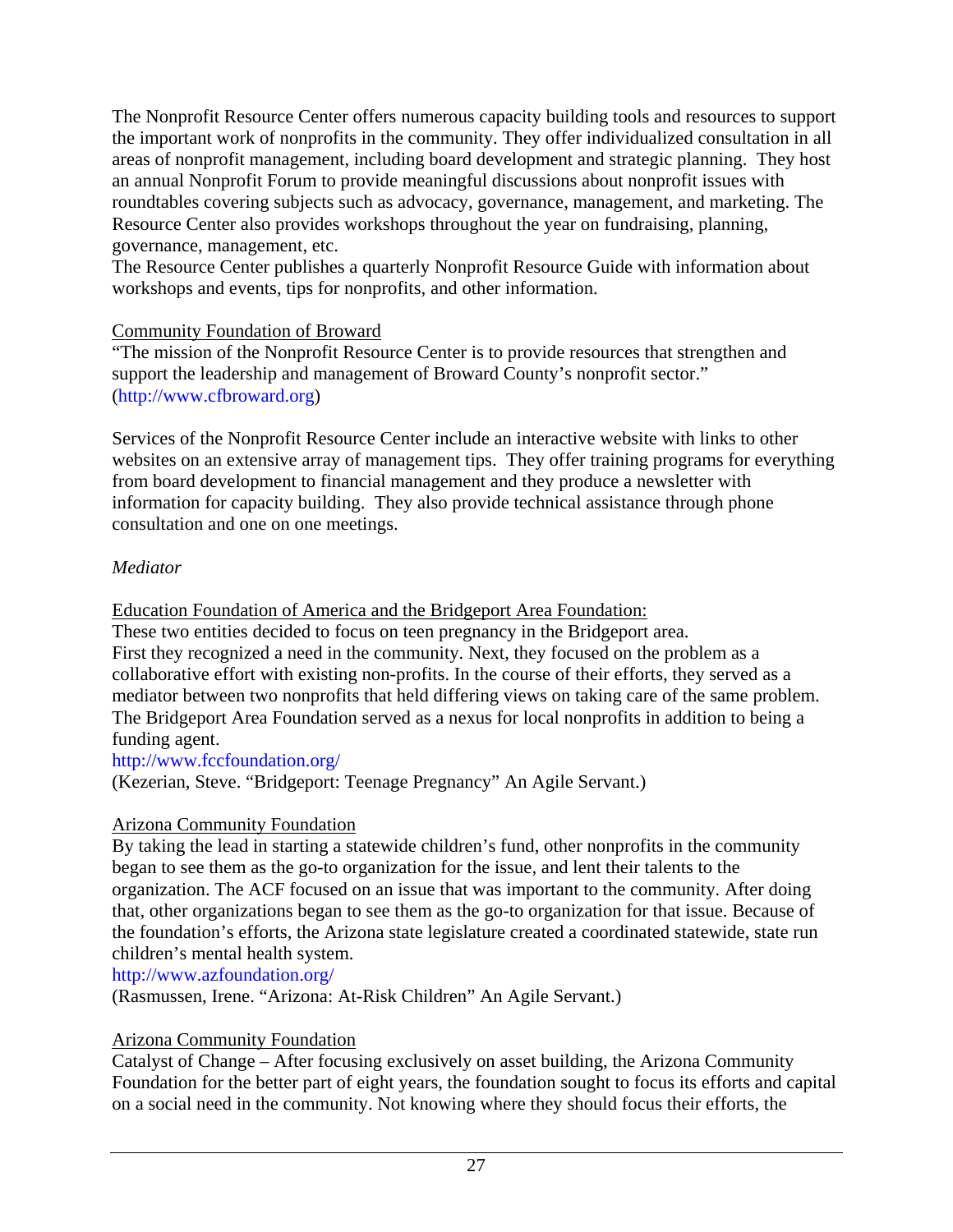foundation reached out to the community and found that children's mental health was deficient in the State of Arizona. With the foundation taking the lead on the issue, agencies and other nonprofits were spurred into action, culminating in the creation of a state-run children's mental health system. By taking charge of an issue, the Arizona Community Foundation was able to act as a catalyst of change state-wide.

http://www.azfoundation.org/

Rasmussen, Irene. "Arizona: At-Risk Children" An Agile Servant.

#### The Dallas Community Foundation (Information Clearinghouse)

"The Dallas Indicators Project, launched in March 2004, is a web-based community resource for data and information about Dallas and the surrounding eight county area. It was established not only to increase the visibility of the Foundation within the community, but also as a response to the identified need for an objective and central base to feature and democratize all the information available to the public. It is seen as a resource for everyone within the community from politicians to families, private businesses and non-profits."

Dallas Indicators is an effort to create a comprehensive single source for community-wide data, led by The Dallas Foundation and the Foundation for Community Empowerment. Based upon the premise that "what gets measured gets done," Dallas Indicators is a comprehensive database grouped by 10 major aspects or "compass points" of community life. After thoroughly reviewing successful community-based projects throughout the country, interviewing more than 150 local civic leaders, and compiling research from multiple sources trended over time, the Dallas Indicators database now provides the Dallas-area community with objective and factual information that can be easily accessed in a user-friendly web-based format.

Dallas Indicators provides opportunities for city leaders, nonprofit organizations, and businesses to use data to understand how they compare with their peers in other metropolitan areas. For nonprofit organizations, Dallas Indicators can help identify gaps in services and provide useful background information when seeking funding. The data does not set the agenda for addressing the community's challenges, but rather highlights the trends of each of the 10 compass points, creating a fact-based platform for transformative change.

Dallas Indicators provides a library, workshop information, basic information about the importance of topics from children and health insurance to crime rates. It is an effort to encourage people to get involved in their community. http://bestpractices.cof.org/community/ViewExample.cfm?itemNumber=1029

#### Rhode Island Foundation (RIF)(Hamilton 2004, 7); (Information Clearinghouse)

The RIF decided to communicate with the public and with policy makers about children's conditions in Rhode Island. They decided to adopt an information gathering system used in other states called KIDS COUNT. After funding and starting KIDS COUNT, the foundation set up the program as an independent organization. In order to ensure that the data found by KIDS COUNT reaches key policy makers, the RIF spearheads multiple communication efforts, including the publication of a yearly fact book. The efforts of the RIF and KIDS COUNT have generated over \$60 million dollars to increase childcare subsidies for low income families.

The RIF can be looked at as a good example of how community foundations can effectively communicate important information and ideas. For Rhode Island, RIF's communication and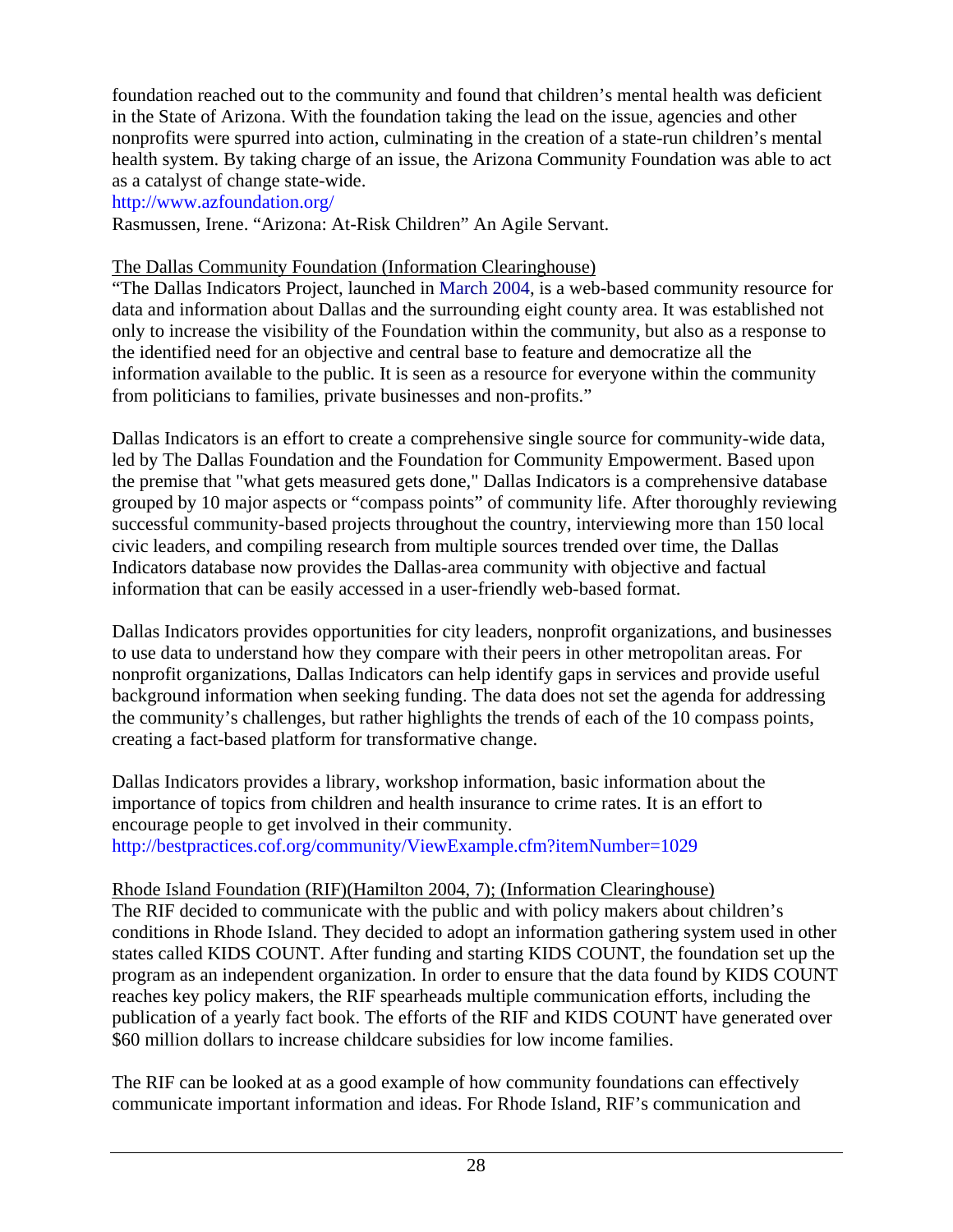information dissemination efforts made a real difference in the lives of many children. http://www.rifoundation.org/matriarch/default.asp

#### *National Standards*

Standards for Excellence in the Nonprofit Sector

This organization provides "a model of how well managed, responsibly governed, nonprofit organizations operate." Through this program there are 55 performance areas each individual organization measures. These include mission and program, governing body, conflict of interest, human resources, financial and legal, openness, fundraising, and public affairs and public policy. http://www.standardsforexcellenceinstitute.org/index.html

# *Policy Advocate*

# Ventura County Community Foundation

The Regional Civic Alliance of Ventura County was formed by the Ventura County Community Foundation (VCCF) as a forum for discussing and resolving community issues. The VCCF makes a concretive effort to remain neutral in all discussions between Alliance members. Through various failures and trials, the VCCF learned that a united neutral front when issues were debated. Their roll is not to push for one solution or another, but to push for a solution. They view themselves as a community catalyst- a community agent that forces the addressing of important issues.

http://www.vccf.org/ (James Irvine Foundation 2003, 25-26).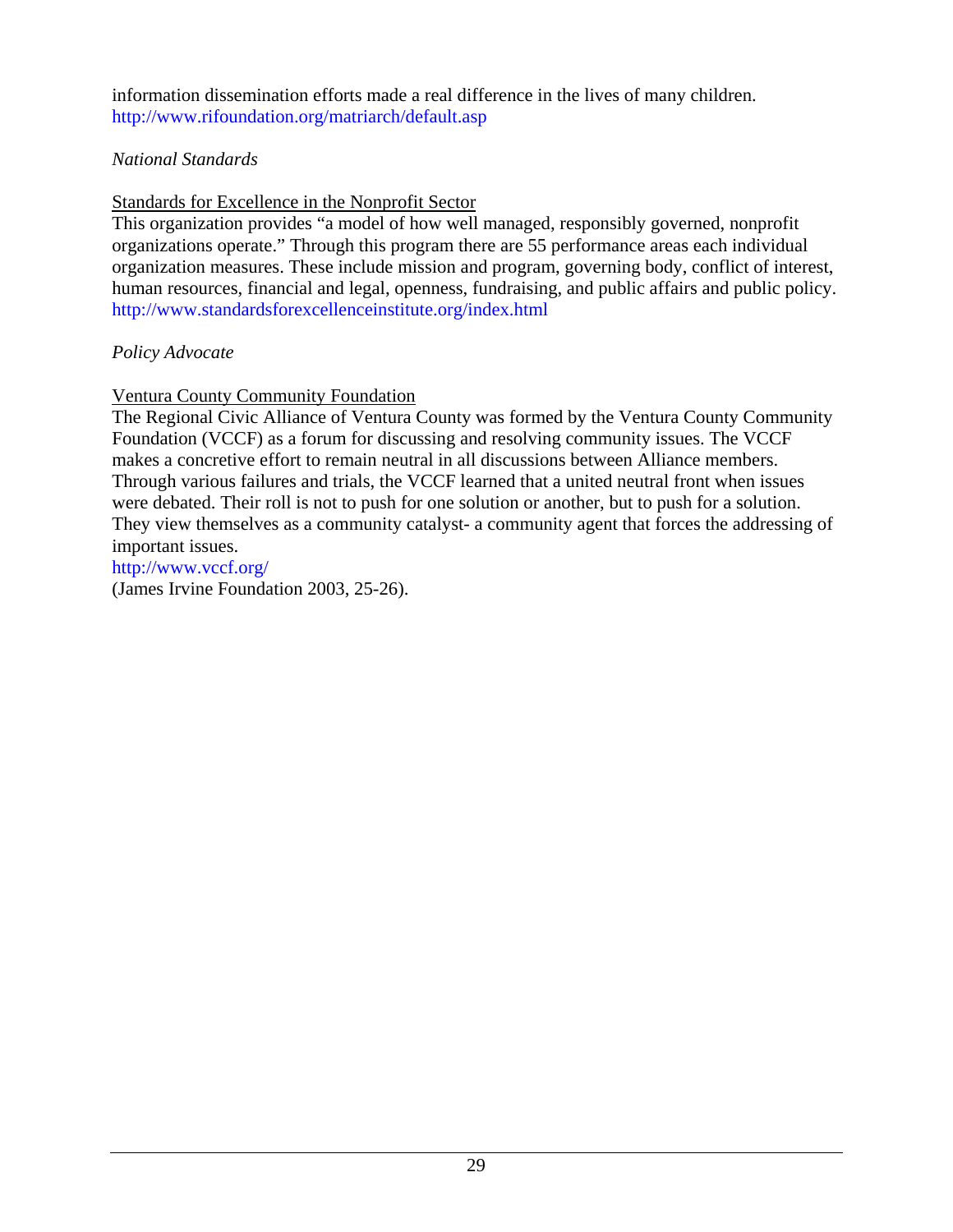#### **Appendix 4 - Interview Responses Synthesized – Challenges and Opportunities – Questions 3 & 4**

Expand Services / Service Area

Making sure that they meet community needs and goals

Stick to their goals

Need to be thinking of other "books of business" like veterans with Post Traumatic Stress Disorder. They currently do not perform those services because they cannot use the state dollars to fund such a program without breaking their contract with the state.

To be in the entire BV Want to expand, but they do not want to exceed their capabilities.

Increase number of families served – need help with more funding and staff

They want to build 30 houses per year in 5 years

As part of their 5/10 year plan they want to grow to meet the needs of the changing population (the Baby boomers).

Do more work in the rural counties

Increase the number of programs and size Commented that no museums earn 100% through the door Currently earning 40-50% of revenue "through the door" – they wish to be up to 70%. Increase the number of programs and size. Commented that no museums earn 100% through the door

They would like to have 1 or 2 counties with a center with full time staff, and a full time councilor.

They would like to serve more people – particularly in specialty services which are less invasive

Would like to promote the growth of certain industries associated with Texas A&M:

- Biotech
- Commercialize A&M Research
- Genome Medicine

Address the lack arts /cultural centers in the community, increase the local concern/desire for arts organizations

They want to be more of a pet resource center- a meeting and training space/

Grow their staff to include a full-time education director.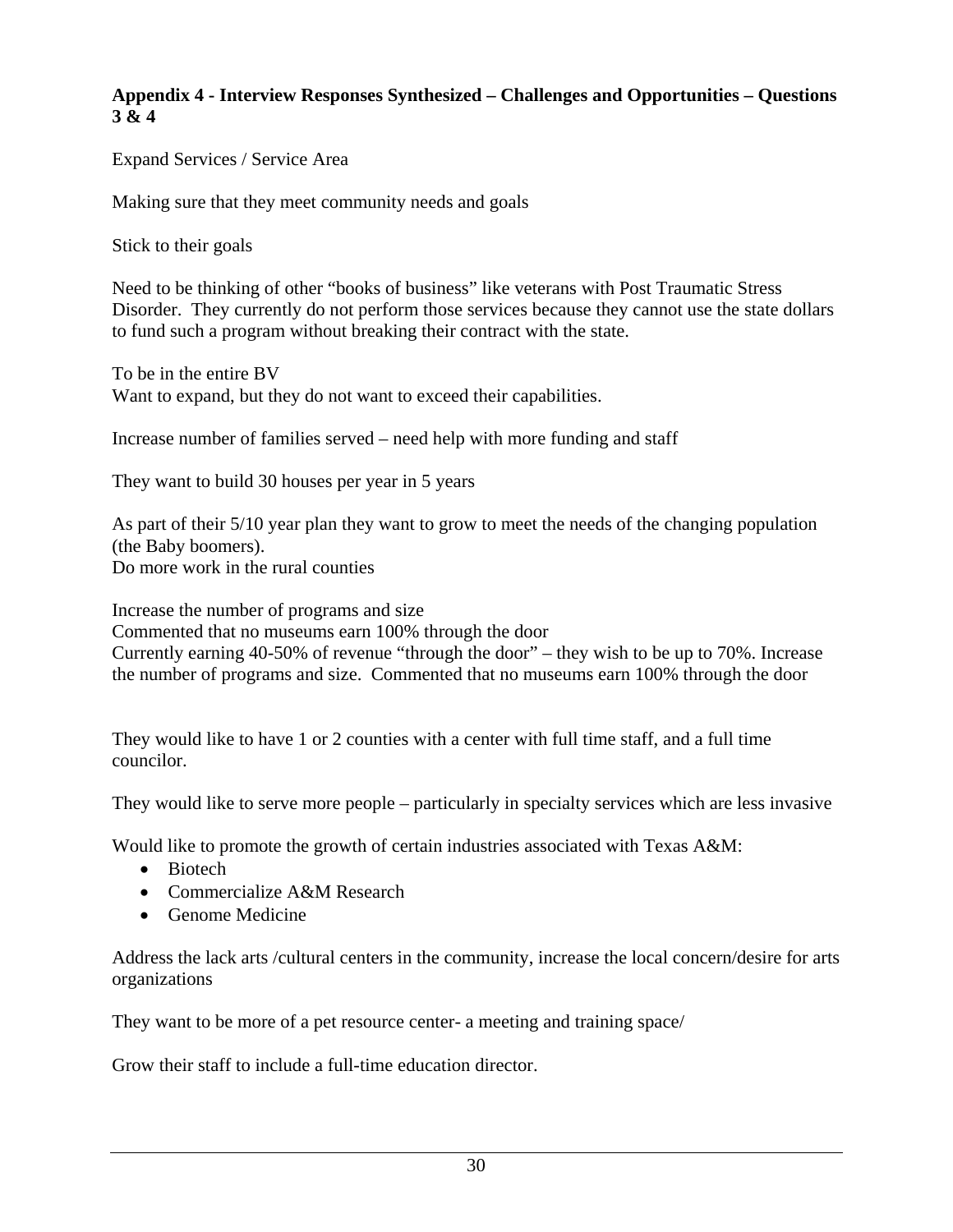#### Information Technologies

Because the system is borrowed, it is full of bugs. it crashed a few weeks ago. They want to build a completely new system. They want the students to be able to contact the agencies directly.

They also want a Calendar that would be made by their IT people. They would also incorporate ideas and feedback from agencies and students that they have received since 2005.

#### Marketing

They would like to become even more recognized in the community

Also want to have more chapter orgs. in surrounding areas

Getting the word out to people is another roadblock. . But they do not want to exceed their capabilities.

Have a lack of sellable image (they are not like the American Cancer Society that feeds on people's emotions, in a good way). People do not feel like theater is a "core service" like the fire department, but he feels like it is a core service for quality of life.

They need a new Name to mirror what they do as an organization

Getting the word out to people is another roadblock. They are often confused with Boys and Girls Clubs.

Increase the local concern/desire for arts organizations

The blank has a few supporters who support the organization strongly however, there are a few detractors who are very vocal. Overall, not many people even know about the organization. So far he sees that they are doing well to repair the image of the blank. They are going above and beyond industry standards and their own expectations.

Want lots of growth in membership- funds etc.. "we are a best kept secret" change in who members are , they are also seeing the needs in the community grow.

Need to Market Public Awareness - they have no one in charge of marketing

More education- people do not understand that you need to spay and neuter pets- need to educate the younger generation on this.

Awareness of the organization

Challenges: get people to know who the United Way is and what they do

Apathy is a big challenge. People are happy somebody is working with the kids but they don't want to do it themselves. It is easy to get people to watch their own kids, but getting people to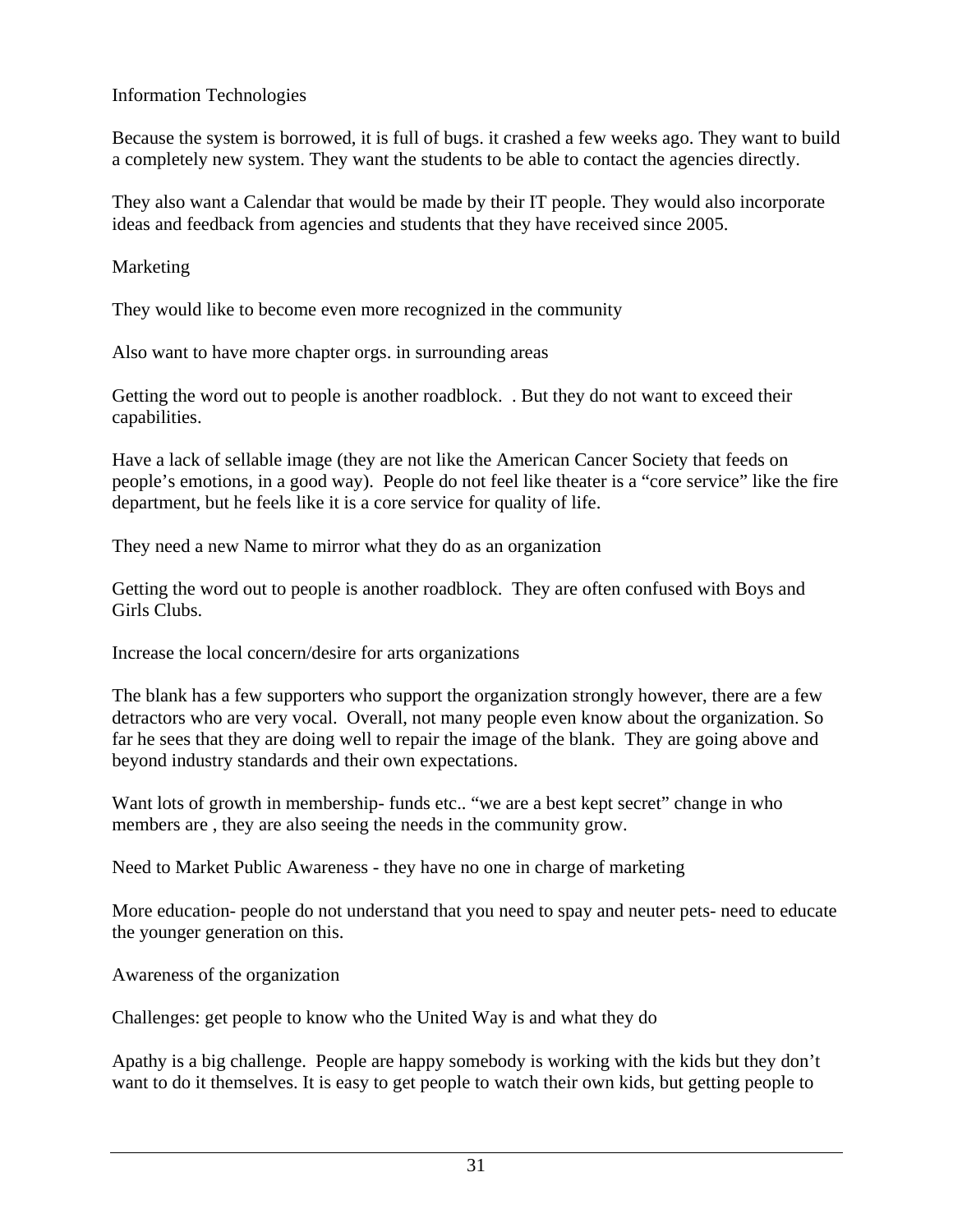watch other people's kids is difficult. Keeping things fresh is a challenge too. The children, with their young minds help keep the "creative juices" flowing

This community is transient, so the shelter wants to teach them good practices NOW and then they can bring them elsewhere. OVER POPULATION IS A BIG PROBLEM! If this stoppedthey would be out of a job.

Community awareness – difference in services (United Way vs. BCF)

Proper image

They are often confused with Boys and Girls Clubs

Another roadblock is the lack of sellable image (they are not like the American Cancer Society that feeds on people's emotions, in a good way). People do not feel like theater is a "core service" like the fire department, but he feels like it is a core service for quality of life.

They need a new Name to mirror what they do as an organization

They need a new Board Dynamic:

• It needs to be revamped to reflect the current situation  $\&$  to reflect the community and the other counties

Need to Market Public Awareness - They have no one in charge of marketing

He wants to resolve recent controversies.

Become Self-supporting

Currently not self-supporting, would like to be self-supporting within five to ten years. And grow to have the staff to support the program.

See the CDFI run from 1.3 million in capital to 10-15 million so that it will be self sustaining

In 5-10 years the organization would like to be financially stable. They would like to build a financial base and pay off loans To do this, they would like to diversify into long term contracts

Partnerships

They DO have a strategic plan: grow AND collaborate with other health care organizations. He said, "You cannot survive without partnerships" in the health care industries.

They would possibly like to partner with another program to do residential services.

Eliminate duplication of efforts from partners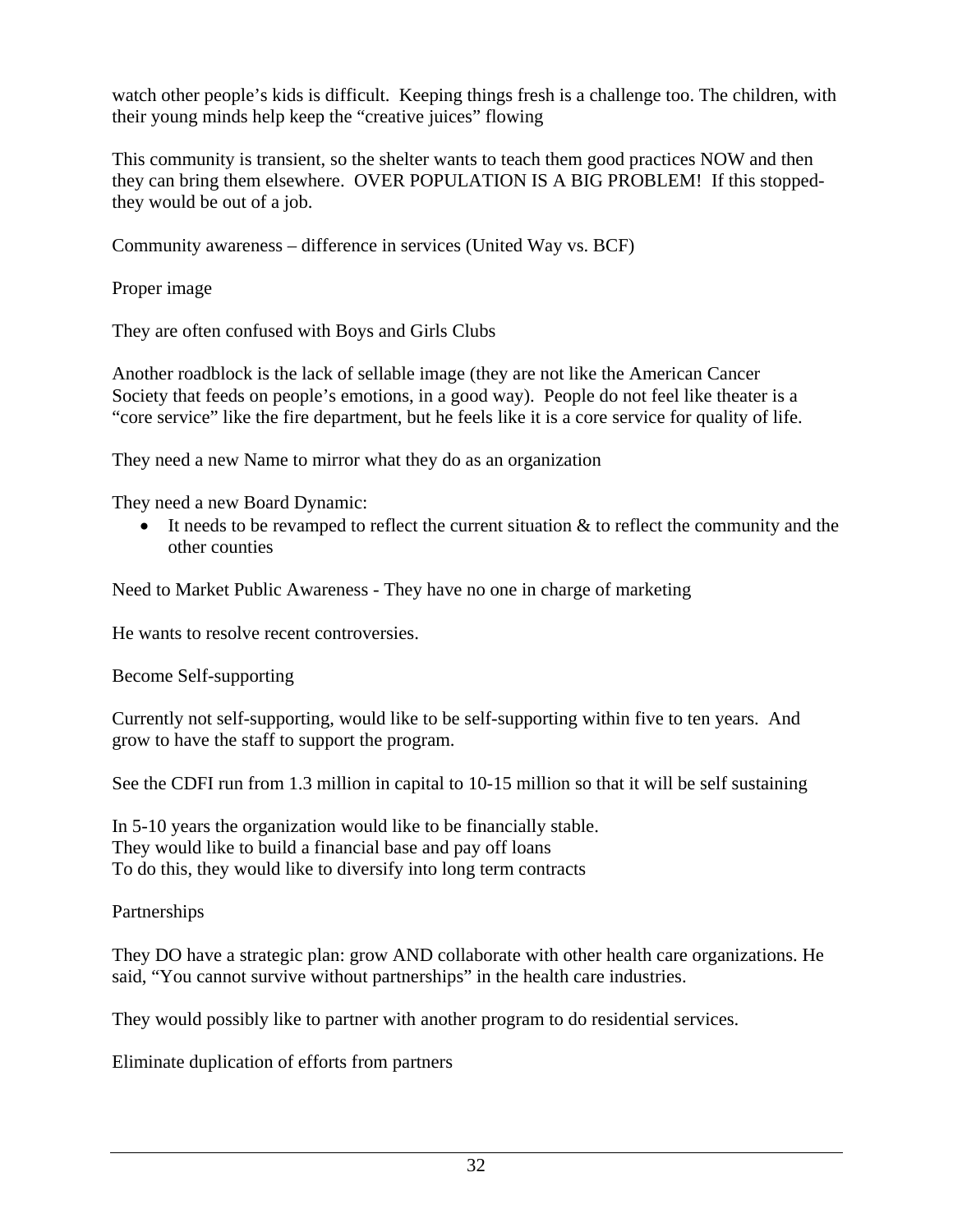Position to be a community collaborator – other groups trying to do it but not taking the time to see what else is out there – lots of turf battles

The big challenge for Hospice is there are three for-profit hospices in the community.

These are their competition.

More collaboration – what are you doing and how are you doing it, plus how can we work together to serve people and get hem off our services?

Partnerships needed

Personnel

They need to keep a strong base of volunteers (many volunteers are family members of previous patients). They have lots of student volunteers as well.

There are not enough volunteers. High Demand

They have difficulty retaining employees due to low pay.

75% of members work outside of the home ( not how it use to be) – so they don't have as much time. BUT they are highly skilled.

A lot of agencies won't take the help they need – people are too busy to coordinate volunteer

Problem – there is a shortage of health care professionals

Leadership

Internal

They want to get cost benefit and results data, they want to prove that what they are doing has been working. They want this to eventually be a national system, they want right to infiltrate wrong.

They need a new Board Dynamic:

• It needs to be revamped to reflect the current situation & to reflect the community and the other counties

Continue to be Active

Keeping a strong solid membership base

Board development is a challenge. They have a small board and she is trying to increase the membership. She wants a good combo of people who "blow up balloons as well as aren't afraid to go out and ask people for money".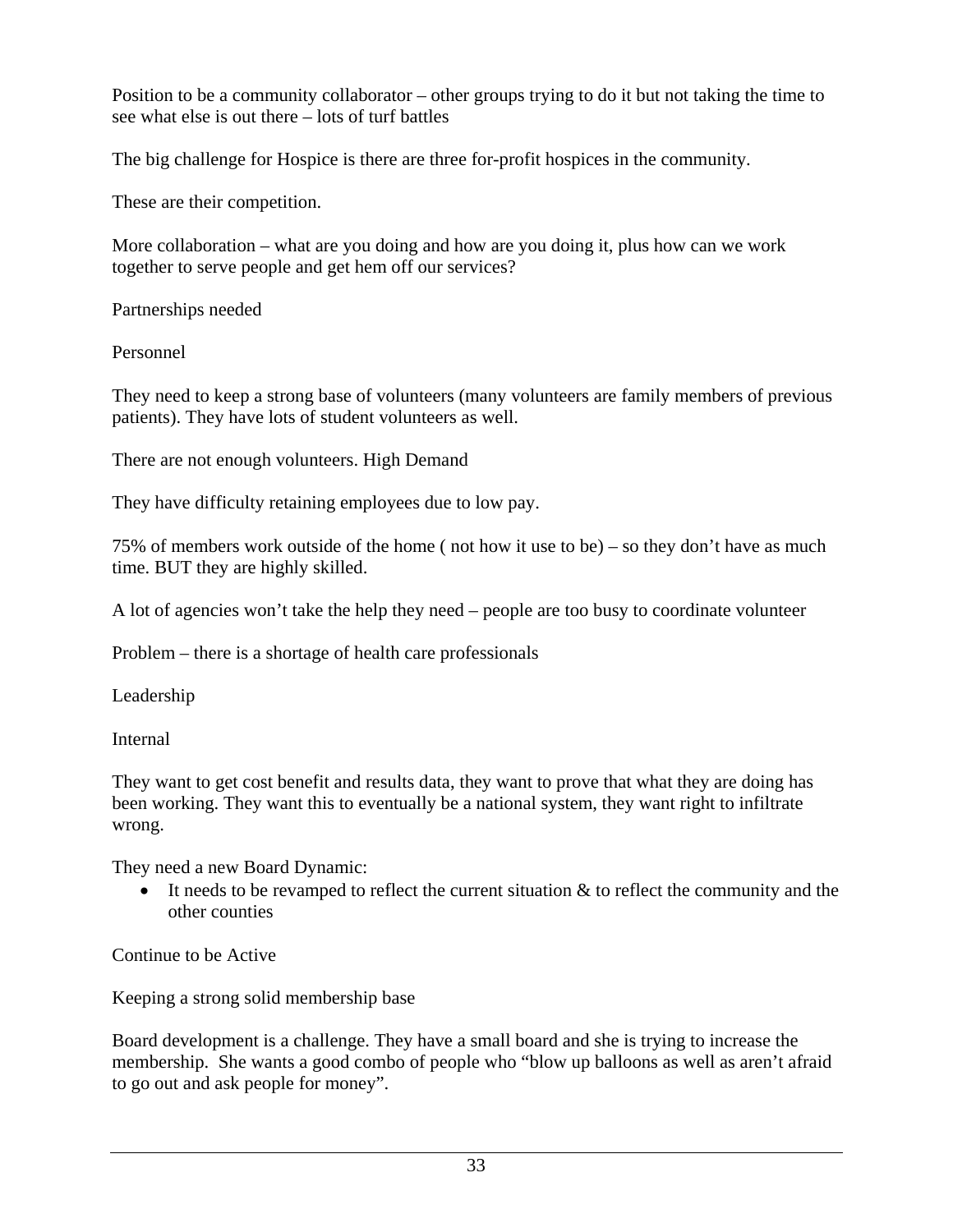The staff can't do fundraisers, so it falls to the board

Board development – help see all the options

Board diversity – informed members with expertise

External

They want there to be one system, and one group analyzing it. They want Local state and federal committees looking over this system.

Government Involvement

They face the problem of having the government getting too involved in their operations and forcing them to watch the dollar too much to where they lose sight of the client's needs.

Potential problem – Healthcare reform

Development/Capacity Building

NP Community needs the following:

Accountability

Performance management measures – how the organization is making a difference – not just numbers

A need to get agencies to evaluate their programs

This is becoming a bigger requirement from funders

Focus on long term needs – why do you need assistance and how can we address the whole problem?

Community awareness – explain the difference in services (e.g. United Way vs. BCF) Partnerships need to be developed

Training needs to be supplied

**Other** 

Some of the roadblocks to achieving their goals include a nursing shortage, increasing health care costs, rising gas costs (they have to drive a lot), growth of the patient census (baby boomers).

Future: immigration and water resource planning will become vital.

Roadblock: local politics, controversies. (Did not feel comfortable elaborating.)

Very organized – meetings from September through may- they meet once a month

Would like to see less of a dichotomy between Bryan/College Station and the University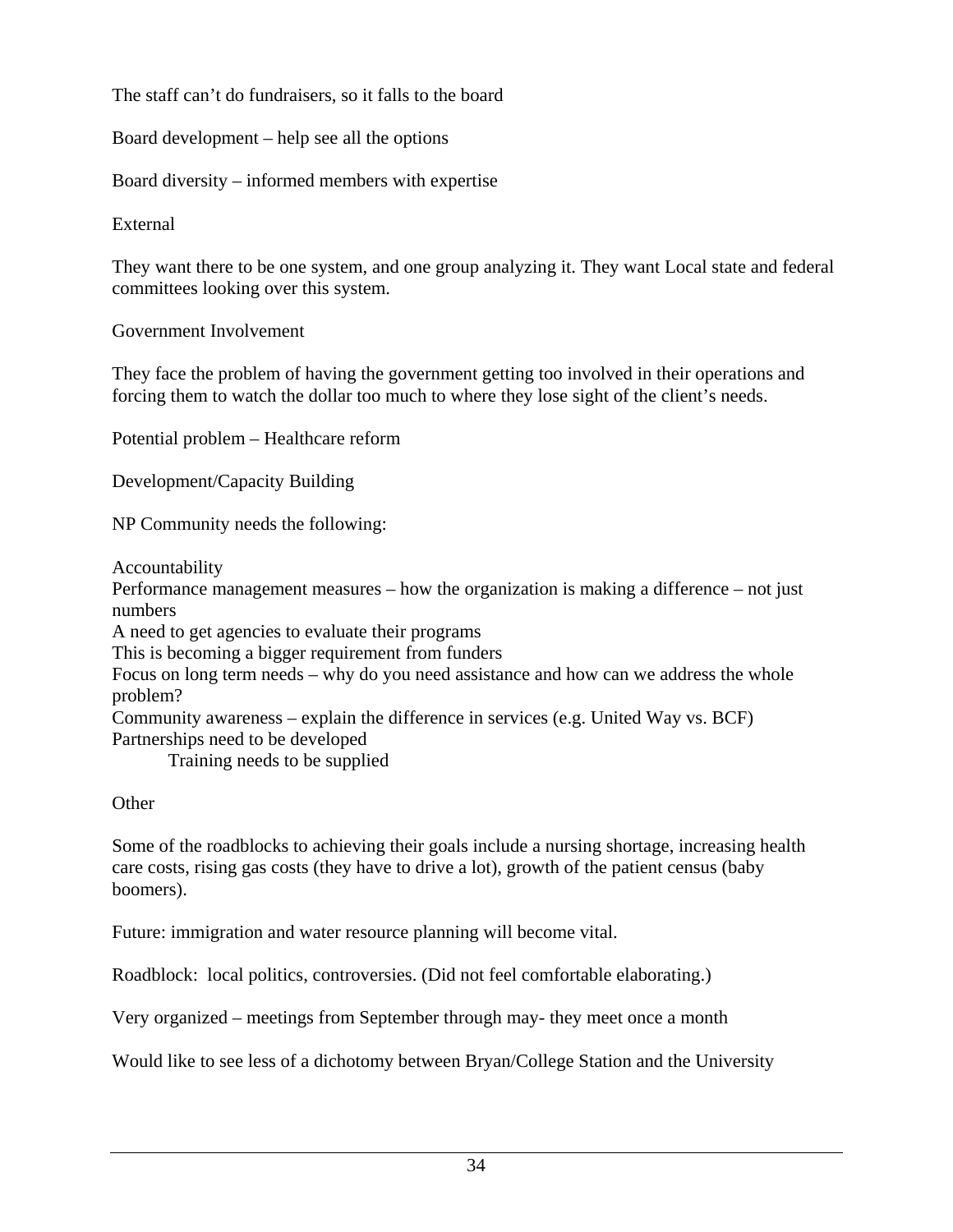#### **Appendix 5 –Interview Responses Summarized – Reactions to community leadership roles - Question 6**

Nonprofit Resource Center:

Hospice could use grant-writing help. How do you focus on the needs of everyone though? Need to be doing it

Yes – Very valuable tool for community; not a lot of overhead

At this stage their organization has less of a need for this because they already know how to do a lot of this. However, it could be useful for smaller nonprofits

United Way does this – 211

Some trainings are needed

Don't focus on potential funders or grant writing

Already done by the Center for Community Support TAMU

"great - always a good resource" would help locate agencies to fund

would need to get funded – , the community foundation is not sort of a one woman show- could not do this right now. the United way did this before- but it didn't work. would be good to find the history of this. Comm foundation should do it if it can be done will. must not take away from their mission. Might require different skill sets that they don't have. It should not be like a mechanic trying to fly an airplane. Look at examples- do research first.

would be very beneficial

Awesome\*

would be a good idea; there isn't a lot out there for this

we are growing to this point, the only one that he is aware of in Texas is in San Antonio. Having something like this locally would be good so nonprofits could readily use it.

505 thinks this is a great idea

Great idea, must be 2-sided?, get businesses on board to provide services, cannot show favoritism among service providers, keep the money in the community, there are already several organizations that do this for their constituencies (ACBV, United Way, C.O.G.), the BCF must see who is doing what and be able to show funders the reason for duplicating some services. Huge help. Will take the organization from good to great.

would be great

Would be beneficial to them. They will not have to spend travel money to attend workshops. They said the United Way had one about five years ago but it no longer exists.

good idea, the BCF should participate and coordinate but it is not their responsibility to run – the united way and the cities (CDGB) already feel ownership of this

others could benefit – but she said that they have been through it (starting up and connecting) 5- 10 years ago (she didn't get that they could help with grants). There is not much that's Brazos Valley Oriented – good for new Executive directors etc….

Having a place to go to resolve issues is big. Being a resource like that is essential. If they can do it it would be great.

A GOOD IDEA- there is confusion about what events are going on in the same day. VERY beneficial.

Volunteer Center:

No – a lot of overhead, most of your large nonprofits probably already have departments to deal with this. May work for smaller nonprofits, but the BCF needs to think if they can handle it. Someone needs to do it. Not sure if the BCF should.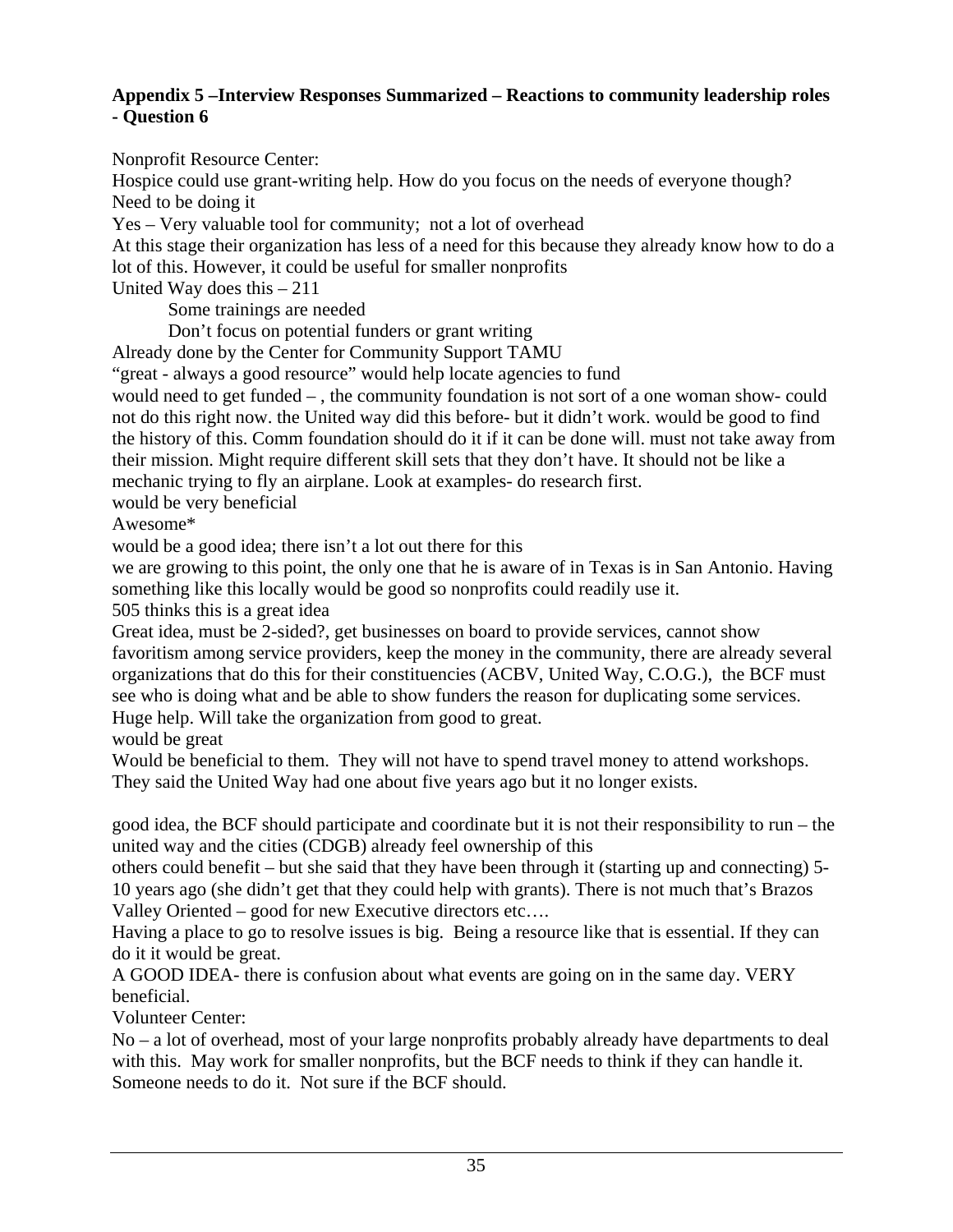maybe, they have been looking at this pretty hard themselves. They struggle with using volunteers in their agency and are trying to figure out how to maximize the use of their volunteers

Already tried by United Way/211

community needs it, United Way would like to do it

People call United Way all the time to find out where to volunteer

it would be nice, but not imperative

Same as above, United Way tried it, didn't work. United way is trying to become more involved in human service provision. There is a big conflict of interest here.  $closest = RSVP CERT$ 

 Needs to be independent (or at least have an independent name) in order to attract more users.

Not good for hospice, but may be valuable for other organizations.

an option for us to recruit from / offer something

Awesome

505 thinks this would be very helpful; largely the organization does not use volunteers and relies on community service people. They have however considered using volunteers  $\rightarrow$  they were most interested in this

could be useful but it would be best if it came out of the nonprofit resource center

There are a lot of volunteer center in the area, and having someone coordinating these efforts would be useful. It wouldn't really help them directly in their organization because they don't use them very much. They do have interns, and have funded home repair projects that use volunteers.

Already tried in the area

Hugely helpful. Currently working with Tiffani on a project regarding volunteers

They use more volunteers than any other organization locally. A&M has a volunteer group but they are unaware if it is still in existence.

too much work for one group – each org already has an independent coordinator – maybe they could give out info about where to volunteer

NO! absolutely not needed, the COG and RSVP already do this

Would be a big problem on its own (too much to handle) use full BUT- such a huge task … types of volunteers needed are very specific.

Each organization should be able to do that on their own. But, if there is a central place for people to go it may serve the community well.

This would be good. matching and then they would be able to track and know if it was a successful pairing – something that they cannot now do. (trafficking)

Do you work with student groups- "yes" – she advised Big Event, Alternative Spring Break, Replant, etc… These are just one event deals, they all have no prolonged volunteer capacity. A possible workshop for sororities etc… to encourage more volunteering in the LOCAL community- she says that this would be a good idea.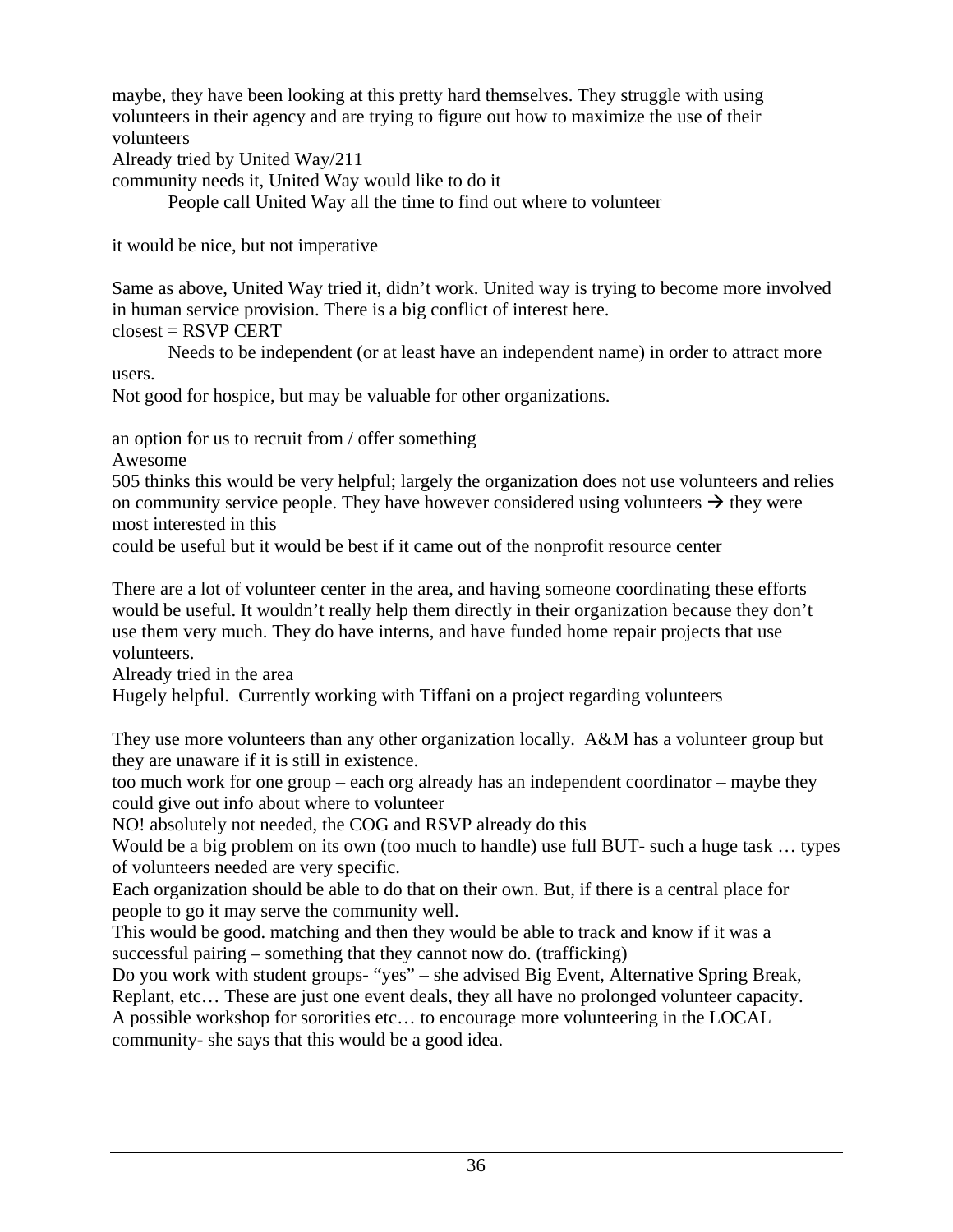Community Calendar:

UW tries to do it. It is a "silo" issue. This means each organization does things with little regard for other organizations. Someone needs to overcome this and coalesce to bring something like this to pass.

No – 211 through the United Way already does this.

Feels like it is not an issue that it is not so valuable for the community. He also feels that other organizations could do it better.

Sees it as a duplication of 211, and thinks that it is already pretty comprehensive 211

Already done by 211

This would be very beneficial. There is supposed to be a group at A&M working on something like this for the students – Service Advisory Community

United way does a good job at this. But most points are what they are pushing. Community foundation could do a better job at this, they would be more neutral.

would be good- they use the chamber of commerce and visitor center's calendars' – but it would be good to have all events (AGGIE FOOTBALL)

Too many in the area already, maybe should localize one calendar

505 was not very interested in this, and don't really see it as needed They don't need it, the information is out there and it is difficult to plan events around other organizations schedules no matter how you do it.

He liked it and thinks it's a good thing

Good idea. The ACBV tried it with their affiliates and found it difficult. Whoever does it must be aggressive in learning about events and the events displayed must include nonprofit, business and academic activities.

Great idea if they can make one "clearinghouse". May be difficult to do.

Make one major central calendar! There are too many already. Have to make too many calls to avoid conflicts. They may not want the BCF spending money on it. They thought the Chamber of Commerce would be a good candidate to do such a thing.

He sees it as a chamber of commerce role. There may be a need for such a calendar, but it is not necessary for the BCF to run it.

tried in past, you have to actually get people to report

this is a Chamber role – don't waste resources duplicating services

ABSOLUTELY WOUNDERFUL! (she really liked this idea) – "we have to check like 10 places to plan an event- no way I can call every nonprofit in town to see what their schedule is".

Helps with marketing. People want a place to go to find out what is going on and to avoid conflicting event times.

A GOOD IDEA- there is confusion about what events are going on in the same day. VERY beneficial.

Mediator:

No – They already have a trade organization that provides these services, but the BCF may be able to do it depending on their staffing and/or if they contract out the services

Someone has to do it. There is a dispute resolution center but it is more for divorces and other disputes.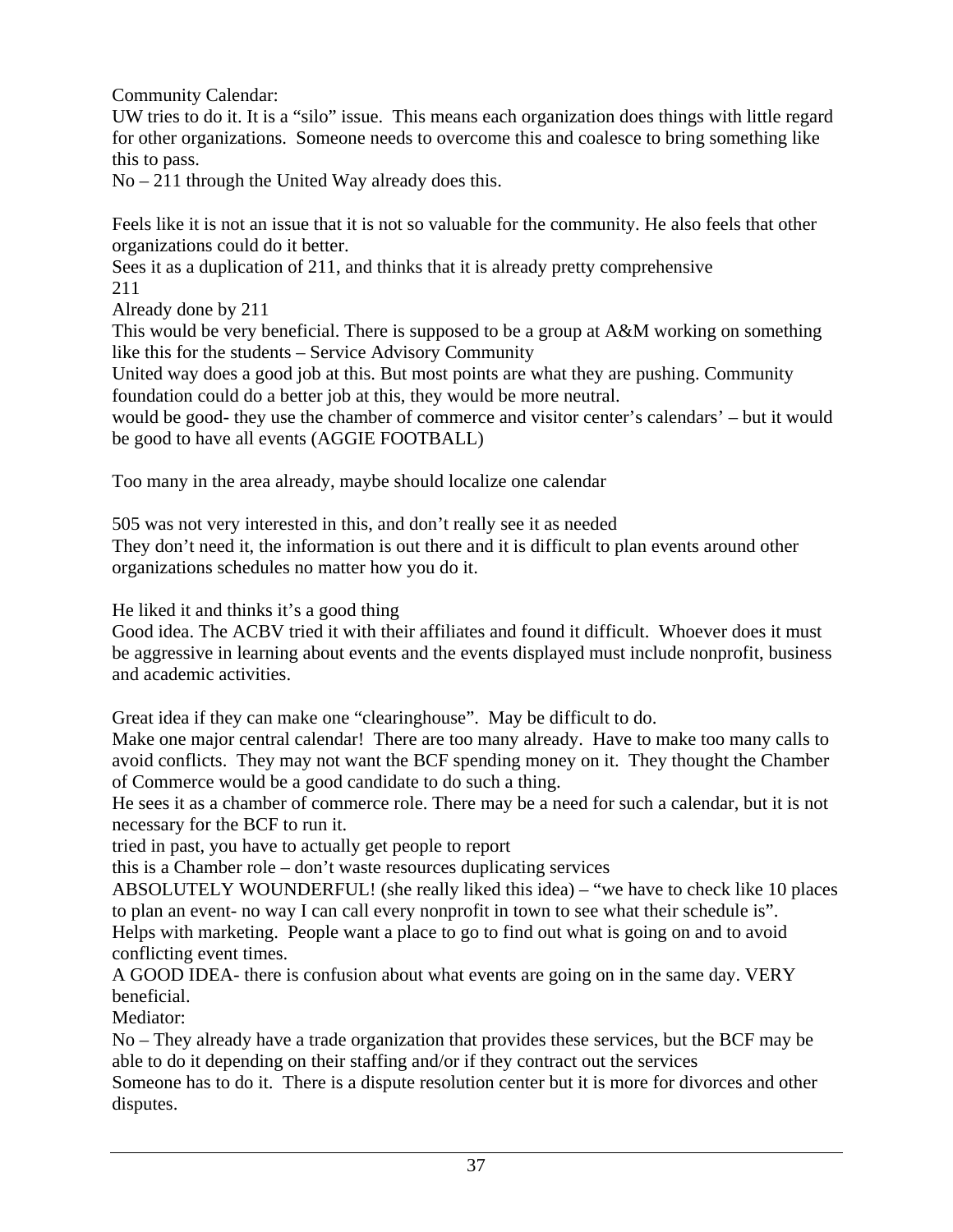He feels this is a very important role. Non duplication of services is very good.

could be useful if a situation came up, but doesn't see it as imminent. There could be a benefit to something like this. They already have some mechanism in place for engaging with similar industry organizations.

Project Unity does this. It is about all of what they do, in fact. Orgs. here know their turf very well. NPOS are set up to hate each other because they are all going after the same \$. This is not healthy competition. This is OFF THE RECORD- no this would not work for the community foundation.

they are a funder- so not so much for them- but it would help people understand the Jr. League timeframe etc…

Already done by the Community Partnership Board

Great

The organization does not see this as needed in the community

It may be needed, but Mr. Hickman asked if this would be in line with the BCF's mission. If it is then it would be a good idea, but if not they could be jeopardizing their mission.

Great idea. Not sure how the BCF will be able to do it.

There is a lot of competition out there for limited resources, but there is even greater need. If two people are competing for one grant, the BCF could act as a mediator as such a need arose.

Especially if the two competing organizations were clients of the BCF, there are turf issues out there

Not a priority for them

Unsure if the BCF should do it. It may be difficult to be unbiased. "Let the funding public take care of this". The BCF may be better suited to assist/sponsor/distribute information about meetings and trainings, etc.

not really seen as needed

not really needed

maybe but use extreme caution – Brazos Valley Dispute Resolution Center already exists not so much for the shelter- BUT – its an interesting idea.

Nice. "I don't think people will participate". Better to avoid controversy and conflict than to get in the middle.

Workshops and Trainings:

She has been trying something like this at Blinn College.

Yes – Very helpful for any size organization

These are important to do. Nonprofits need to hold themselves to standards.

This is probably always a need to have this here locally. There are many workshops offered through St. Joes. Capacity building would probably be a good area to focus on

United Way does some but they're not as consistent as needed

In their opinion this should be the #1 priority for the BCF on this list.

they didn't know if these would be useful, they would have to go and see what was offered

they provide a good amount of training- but can never have enough- would be great.

This could possibly be helpful depending on what the workshop topics were.

The BCF should not be too burdened with this, but it is a good idea

Always a good thing as long as they are targeted and beneficial. They should be short, succinct, and to the point. Grant writing sessions for nonprofits would be good for the community.

Community Development Institute – Texas Division – has good leadership and community development programs that could be very beneficial to bring to the community. They could use some market studies in their organization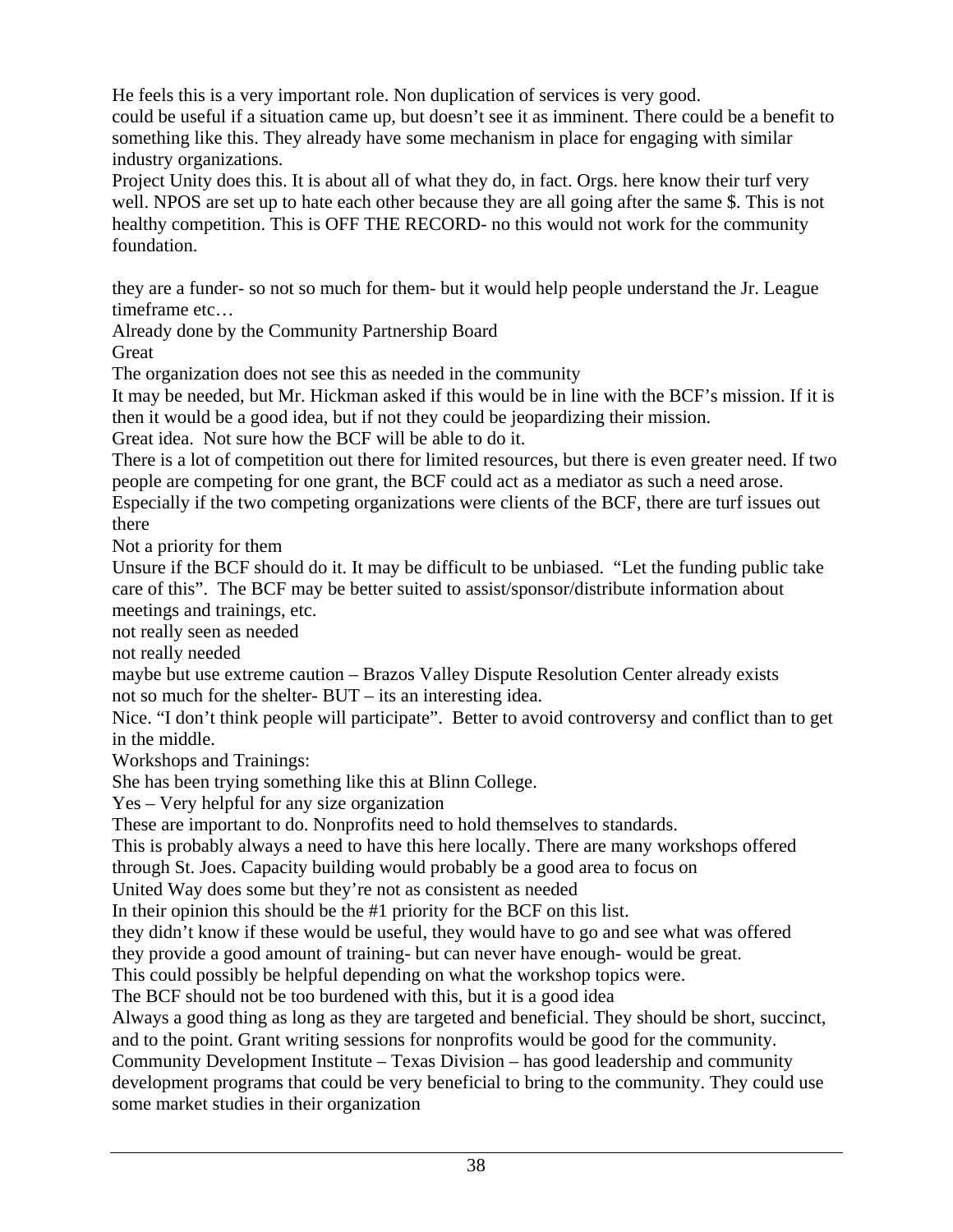Great idea. Most groups in town do internal training, so it might be good. However some groups provide this service already.

Good. May nurture their employees to stay with the job. Possible workshop ideas – grant writing, and leadership

They would love it. Conferences are typically expensive to travel to.

- 1. Can the BCF bring in Attractive Speakers?
- 2. There are Hurdles with getting people to buy in
- 3. Were there a specific problem in the community, the BCF could be a rallying point

sounds great! Help with governance, start ups, management, efficiency, budgeting all needed in community

Sounds great! Always beneficial

"we would benefit from things like that" – and so would other nonprofits. Board members – some of them are new- all trainings for them are out of town – in town would be nice.

"Networking is always a good thing".

Great\*

Nonprofit Excellence Awards:

Yes – Chamber of Commerce has some awards, but not really focused towards nonprofits United Way "silos" with their agency of the year and agency director of the year awards.

He feels it is not a bad idea but he does not rank it  $1<sup>st</sup>$  in importance. It might help the community foundation's visibility though.

They would really like to see the BCF take this role

YES!! need to be recognized just like other business. NPO's need not be an after thought- they need to be looked at just like a business.

Great for PR

The organization felt this was a good idea

Some of this is addressed through United Way but it tends to focus on the United Way. If there were something broader it could be a positive thing

YES – but who gives them?

Recognize someone for their ability to manage

Recognize a Philanthropist in the community  $\rightarrow$  this is a good idea for their mission

They think this would help a lot

Bringing recognition to such organizations is good because it would bring attention to lesser known or understood organizations

Great idea

Great idea. Dovetail it into the Newman 10 awards

One approach would be to recognize volunteers. The more you recognize what the community is doing, the more you will get what you want out of the community.

Would be good marketing. "Be ready to play politics though". The Boys and Girls Club already has national standards to abide by, while others may not, thus giving the BGCBV an "edge".

sounds great! Help with governance, start ups, management, efficiency, budgeting all needed in community

Sounds great! Always beneficial

People do not appreciate what you do (nonprofits). People just expect your services. So – Awards …GOOD. Thank you cards are a big deal in the animal shelter office- would really inspire the community.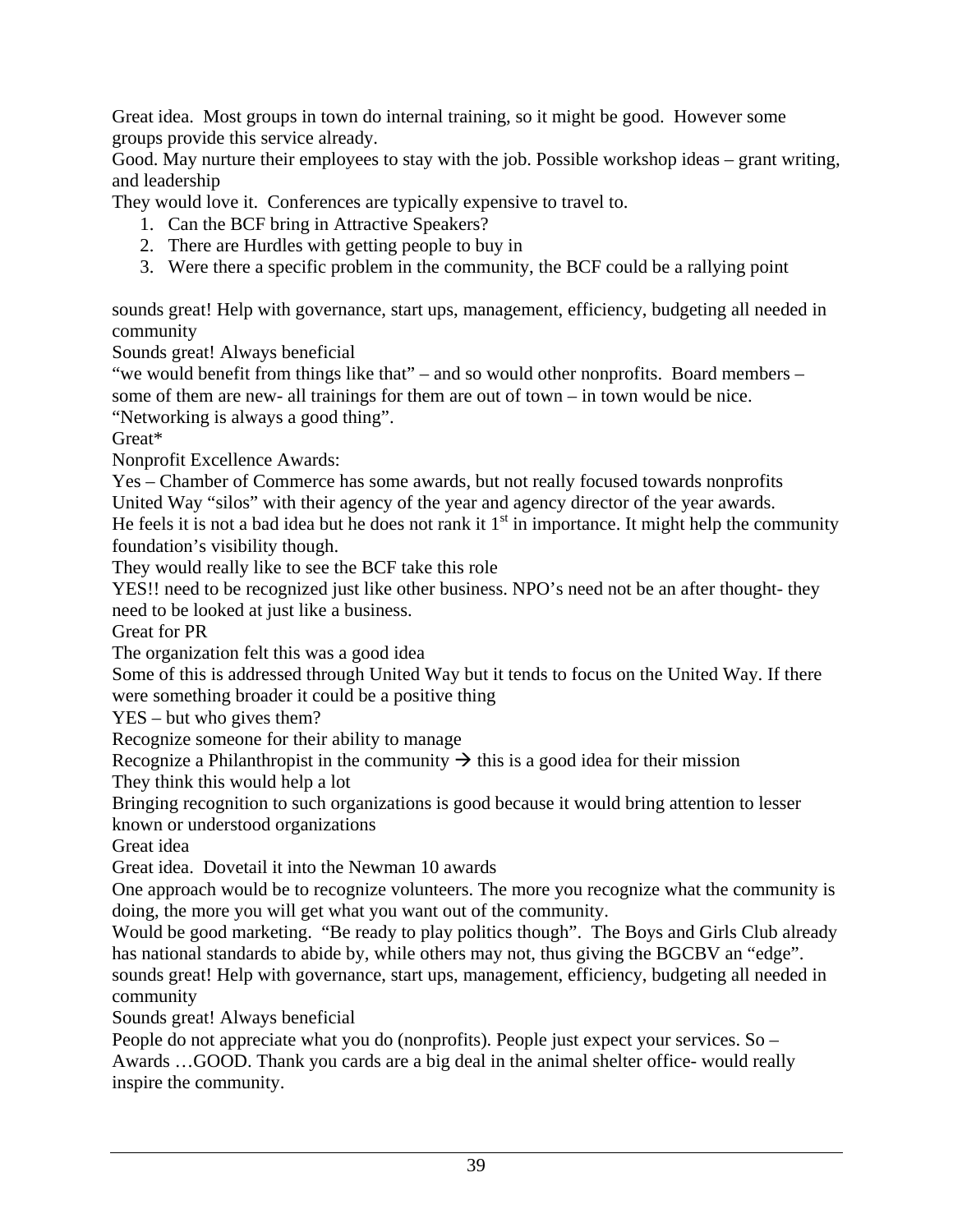Great. Especially in areas that people would not normally think about…like marketing. People may see that and think of ways to improve their own skills like marketing.

Oversee the Use of National Standards for Local Nonprofits:

No real response

No – again they already have a trade organization to handle this.

Hospice is part of a highly regulated industry, so this is not for them. However, it might be good for other organizations.

yes, this is a good idea, perfect.

Could be beneficial, but they were not excited about it.

Useful only if it doesn't cause a lot of extra work for the organizations

They were a bit more reluctant on this one and wanted to know exactly what it would entail.

They thought it would be cumbersome if audits were involved. Felt that this was the job of the board of each organization.

joint effort

They think this would help a lot

This takes up a lot of time and could potentially become a liability. He didn't really like this one Would better go under the workshops and training session. They would have like to have known certain legal issues when acquiring land and this would have been helpful.

There would probably be some pushback on this, but there is some desire in the nonprofit community to do this. If it was voluntary nonprofits could really benefit from this

No such thing as a national standard. Warns the BCF against becoming a watchdog group due to lack of credibility or history.

Would require huge effort to get everyone on the same basis. Could be done through the workshops and trainings

The organizations must be willing to comply and it may be difficult to get many to do so. fears that it deviates too far from their mission

sounds great! Help with governance, start ups, management, efficiency, budgeting all needed in community

NO, sounds like licensing – giving the stamp of approval is not their role

Little rescue groups – they get started and get Nonprofit status, but sometimes are run in bad ways. It would be great if there were a place to call and see if these groups are meeting some kind of standards for management. That would put her organization one step closer to working with them. A REFERENCE source.

Anything that is going to add credibility is great.

Help Connecting to University Resources:

Great- they should be that link

Yes – very helpful due to the size of A&M

Liked the idea,

Yes, we have a lot of connections with the university, but it is probably an under utilized resource. It could provide nonprofits with information and direction.

YES, they should help with this

Don't know if it is an issue for established organizations, but it would help to know what other agencies are doing for referrals

YES

 United Way is involved with StuAct board Huge, untapped resource Needs to be organized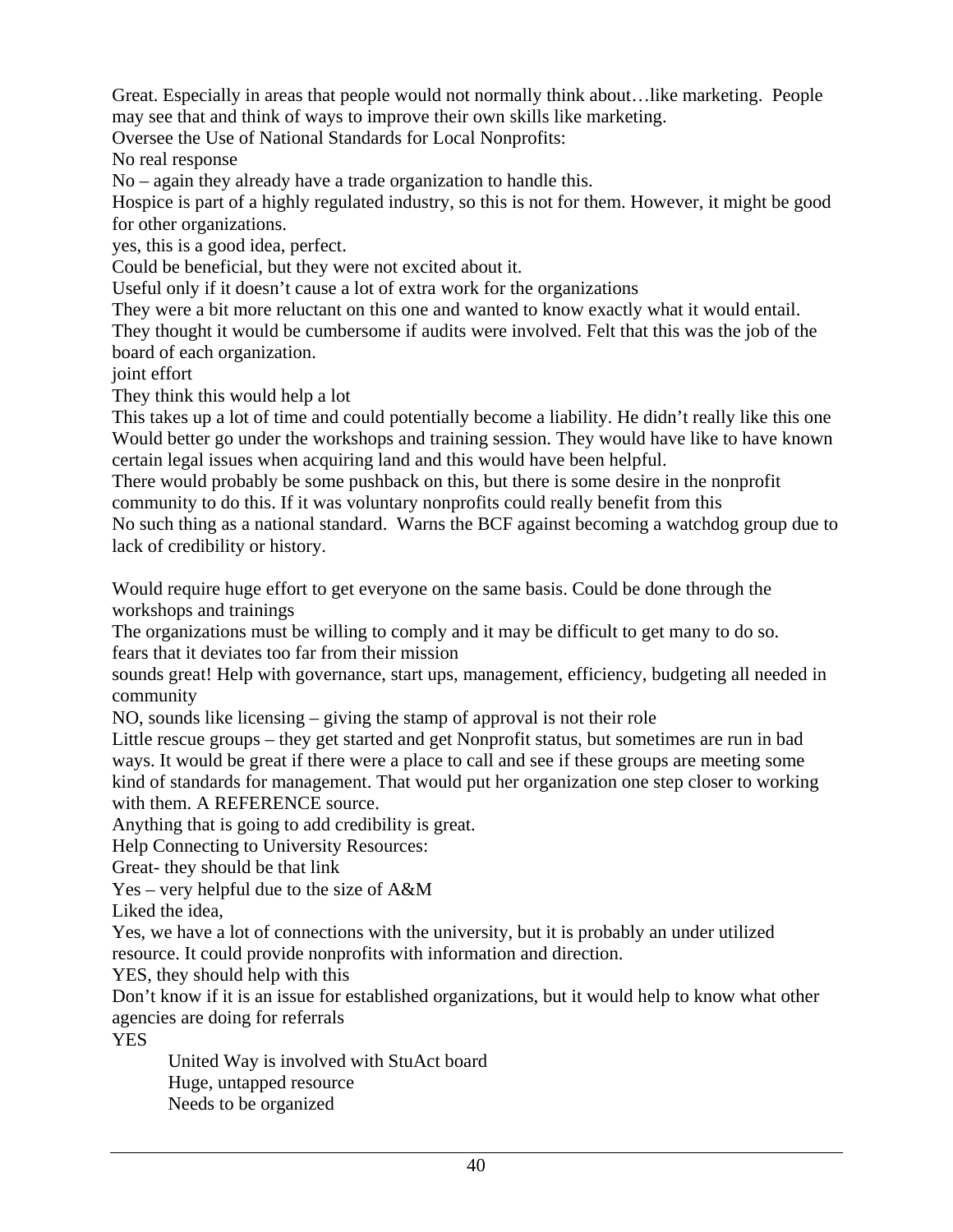Needs to be consistent

Hospice already does this. It could be helpful depending on the mission of the nonprofit seeking services.

YES- completely agree, most people on campus don't know what Jr. League is, Dental "health fair" example- they could not communicate with Spanish speaking clients- could have had professor or student groups come and help them.

Great idea\*

They use them, but would like to see more access to the university. Currently there are interns from the university working at 505.

The University is still weak in this area, but has been doing better in recent years. Slowly they have become more accommodating to the community. Anything that can be done to couple with A&M should be done

A&M is an excellent university, and should do more in their own community. They have professors on their board – they find that there is resistance to involvement with the community because of theory vs. practice schools

BCF Role in this: loosening up the University to this idea, advocate, and refer organizations to points in the university

Splendid. There is a disconnect between the community and the university. Many organizations could benefit from such a connection. Smaller organizations could benefit from having students volunteer their time and energy to perform different tasks or assist on projects.

Some organizations might need. BVCAA can do fine on their own but this may be useful for startup organizations.

Already do a good job in many ways. The BGCBV works with the Sociology department a lot and professors often speak to the teenagers at the Club. Tami knows there are a lot of untapped resources at the University which she knows because she is working on her Master's and has access to some of these that other organizations do not yet.

this could be helpful in the community

- 1. Helping people realize the university as a resource
- 2. BCF could be a repository of funds for donating to agencies if organizations cannot give funds directly to them

They need a focused approach – This is what the BCF would be best at takes a lot of work

always welcome but not their priority

we already do it- architecture program helped with proposed new building. BUT – not every one knows about it.

"If the University is open to it there is no point in not doing it".

Advocate for Policy Solutions:

Yea. Work with TANO and other state-wide organizations

No – Once again they have a trade organization for this

This could be problematic. This is not part of the job of nonprofits or the community foundation. Additionally, it could hurt the Community Foundation's ability to raise money.

Project Unity, United Way, the cities – maybe a separate board with  $8-10$  key players – a community effort

They do see this as a need. They were once concerned about cuts to the state budget that would affect them, and they went to Austin. It may have been better if they had a coalition of people to go in and address issues. Many cities pay for homeless shelters, but here an organization has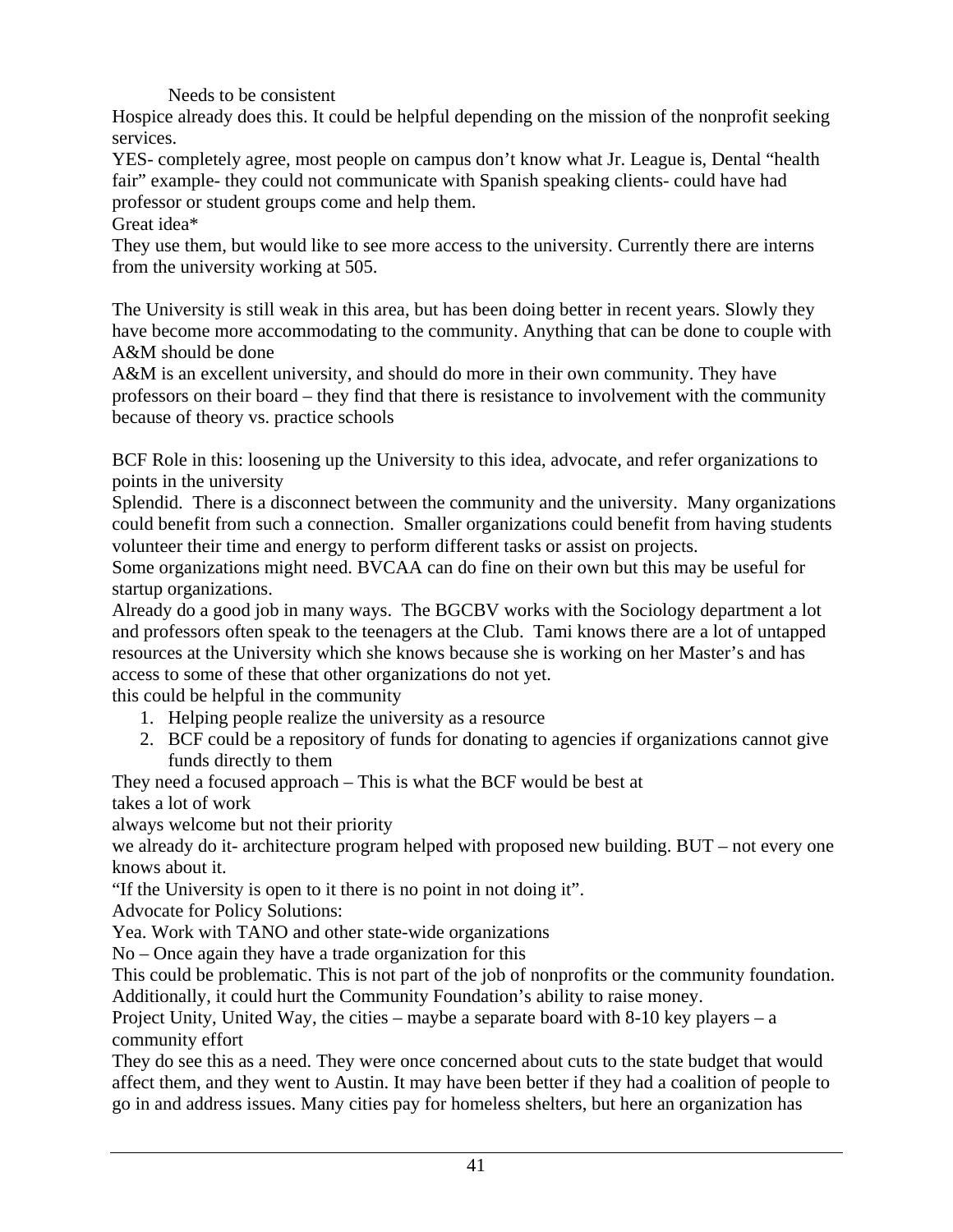already been created to address the issue so the cities have not taken as active a role as they otherwise may have. Raising awareness would be good as well as at the state level.

we are so diverse- would be leery of this, - not so much common ground – would have to be very broad policy issues.

gotten away from this- (lobbying for policy) would want to be aware – we are diverse and don't want to cross that line.

**Great** 

They don't need one: the Texas Disability Policy Consortium does this for them already. Isn't sure that it fits with the BCF's mission, and wonders that they should stay away from this. Strongly agree with this. The way legislating works is that if you are not out there making a lot of noise, you are over looked. This organization does a lot of this on their own, including spending time in DC every year.

Great idea if they can do it. He thinks they lack the credible experience and personnel power. Plus, other organizations already do this.

Not a high priority on her list. Could be important for others. There is a need for help in the community but not necessarily the BVCAA. The Senior Administrator for Health Services does this for the BVCAA

The BCF must have the "pulse" on the community and know what is happening with their constituents.

not seen as the BCF's role

big job

NO – this is not their scope – this is what the COG does

Other shelters send staff to them for training – they are an example for the rest of the country for disaster response. THEY ARE GOOD and people know who they are.

Like the standards. Anything that will add credibility is good.

Nurture New Philanthropists:

Yes – More resources are always needed

No real response

Sure, this is always a good idea

Awesome

BCF should take the lead – federal dollars are getting cut

Yes. For long-term sustainability this will be important for nonprofit organizations. They could expose potential philanthropists through different nonprofits to see what these organizations are like and what they do. This would help them to understand the problems and what they can do to help.

He thought this was an excellent idea.

great / wonderful

Very important for them & they need to do this. This is probably the most important for the BCF to focus on because it is clearly in line with their mission.

Yes this is part of their mission, right? :

Absolutely; when one person stands up to make a difference in the community, people start to pay attention and want to get involved. There is a lot of money in the community and they could be contributing more. There are many good organizations to support right here at home as well as nationally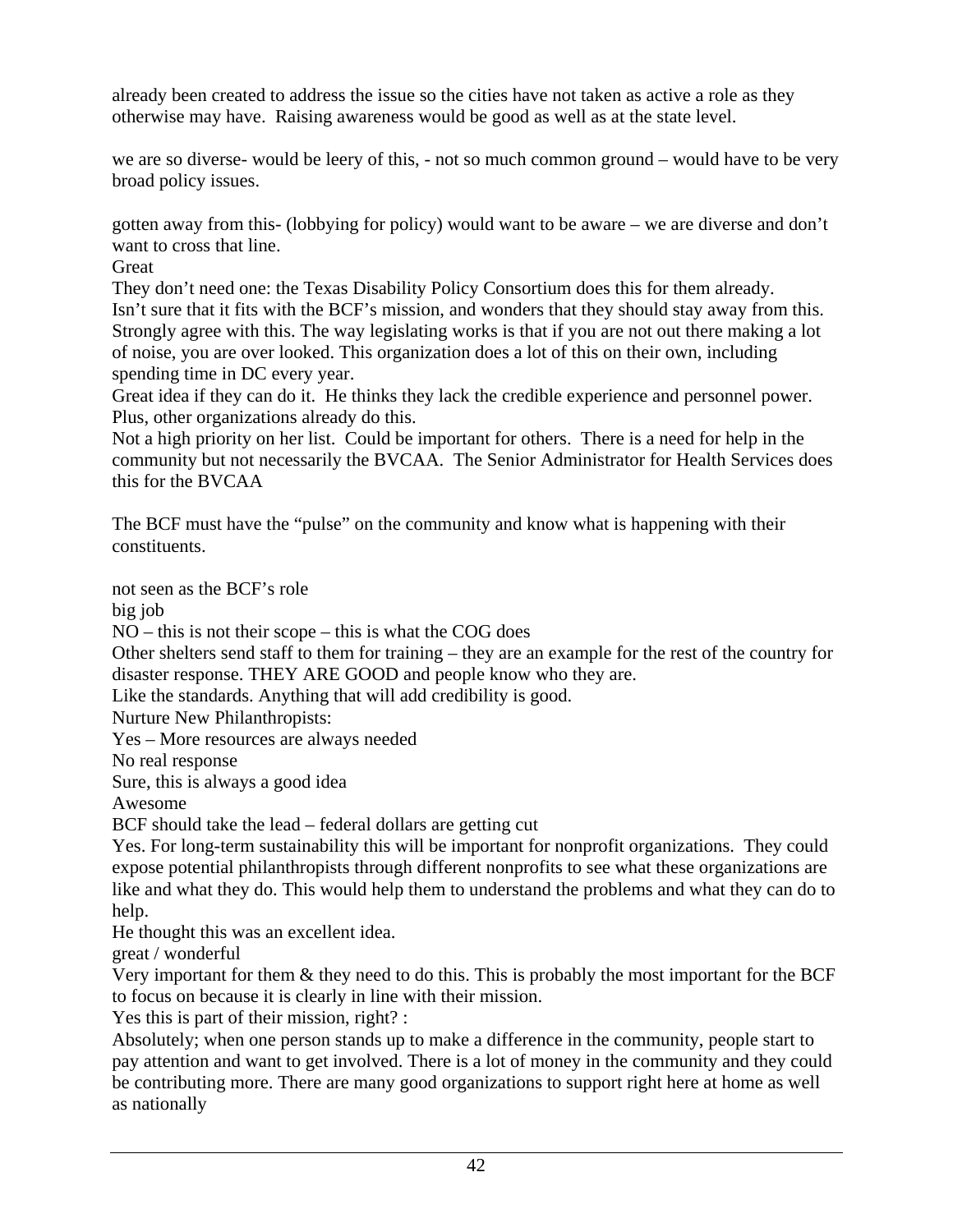Not sure how they would do it. Believes there would be a conflict of interest between them asking for money to fund other organizations and themselves. Thinks they should stay away from it in the short run and should stick to planned giving, estates, etc.

She listed this as her most important priority

This should be the number 1 job for the BCF!

- 1. They will have to know local NPOs to be able to accomplish this
- 2. BCF could bring organizations together in the area to focus on what Health Care NPOs can't do alone
- 3. They could bring more sponsors in

Big Event at A&M – the whole idea is to get people used to doing things in the community; the BCF should promote and encourage such activities

The BCF could be a uniter in a single select cause.

absolutely! This is exactly their scope

people ARE going to give. The Community foundation needs to make people aware of what kind of funds they run and how they are different from others. People do not understand the idea of CF "funds".

Great. Helping people find where they want to give their money is perfect.

Other:

Be careful about not trying to be all things to all people – do a few things really well and be known for that

Represent the nonprofits they serve (those who have grants with the BCF)

The challenge is that everyone always talks about how generous the community is, but the city councils don't want to fund nonprofits – "if the community won't support you, why should we"

The need is out there but the way people here fundraise doesn't match – every week someone is putting on a huge event and spending a ton of money and not bringing in enough to serve the need – maybe there should be a few really great events each year run by the BCF that helps all the nonprofits

Important thing to remember is to gain confidence of the people who give by displaying quality management and board members and their ability

Bad press creates a sinking ship

Act like a bank – requires lots of trust

Board members need community reputation in order to promote the mission and encourage others to participate in the BCF

community is aware of the major nonprofits because we are SMALL. Need to keep the public aware – Its all about info and education, - Advertising is SOOO expensive. We want our name to come up when people type us in on Google.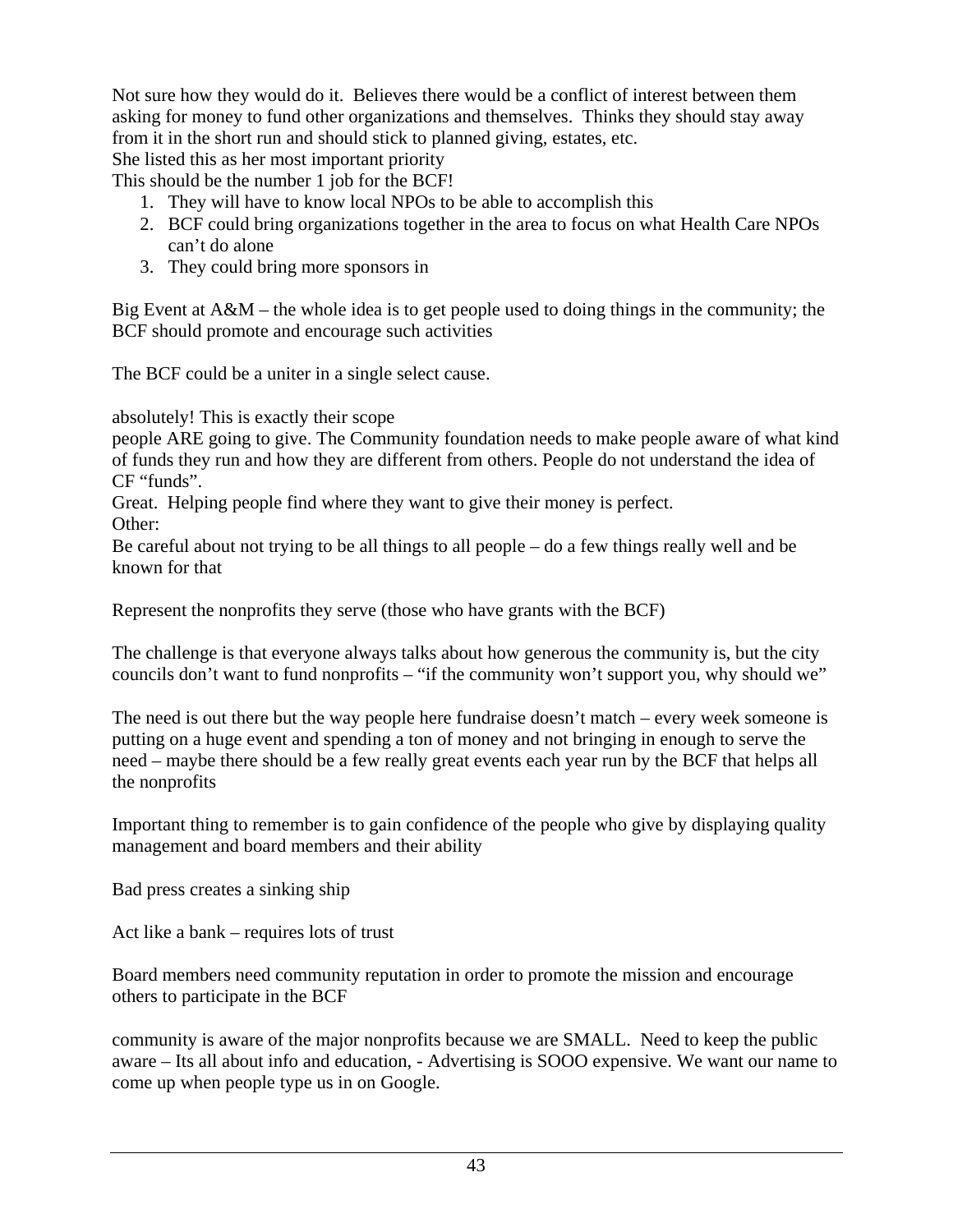The first three Roles were listed as the most important as well as the "Nurturing new philanthropists". He hopes the BCF becomes a hub or clearinghouse for other nonprofits in the area. To give access to information or resources is desirable if the BCF can do it. Appreciates the mini-grant, it has really sparked a youth's creativity.

The BCF must understand that they cannot be everything to everybody. It wouldn't be good for them to do everything on the Leadership Roles list.

Thought we should visit with the McDougals and Ken Lokey from the board of directors. Also, we should look at who applied for the mini-grants to find other potential interviews or look for nonprofits outside of the B/CS area.

She is excited about what we are doing and wants to make sure she is invited to the Spring Forum.

Good Publicity: many organizations in the community have suffered from tarnished images due to national scandals. The community needs to see how money put into the nonprofit sector benefits the community. And he wants to eliminate the notion that nonprofits must be underpaid and overworked.

would like to learn about the community foundation as it is now.

- need for a round table / they focus on youth and children- it would be nice to yearly get together with other orgs that do this kind of work and see what s going on. – school districts, etc….

" we rely on agencies coming to us- but many may not know (about us)."

WAGES FOR NONPROFITS- people need to be adequately compensated for their work. They are not.

It would be good to have a mechanism for having all organizations printed by a single place (ex: nonprofit news letter)

And the Resource center could possibly do this.

Umbrella idea – orgs. need to focus on their core mission – be a leader in your core business, not a grant chaser

What resources are available and how do you get to them?

He wanted to know "Why do we have a Community foundation and a United Way?"

She wanted to see how the BCF viewed their relationship with the United Way.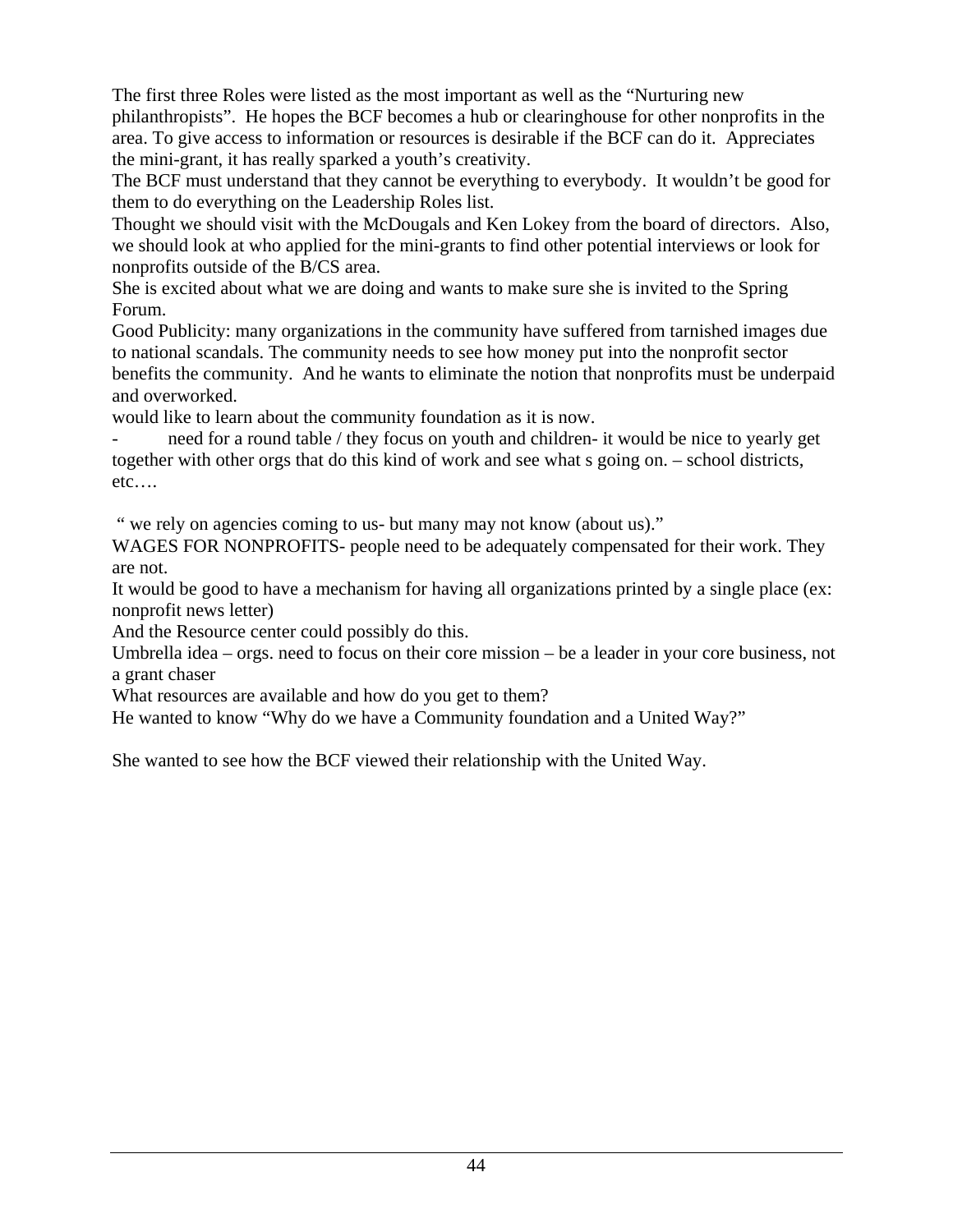## **Appendix 6 – Community Foundation Email Responses**

*The Community Foundation of Calhoun County*  Angela Banks, Director of Operations Telephone: (256) 231-5160 Fax: (256) 231-5161 Board Size: 15 Number of FTE:  $1 - 5$ Total Revenue: \$1,865,821

Gross Receipts: \$7,148,143

We are a community foundation. Our assets come from various donor funds, which have a minimum contribution of \$10,000. Most of our gifts are deferred contributions arranged in various bequests and trusts. We were founded in 1999 and currently have \$25 million in assets with 85 separate donor funds. All of the funds pay the foundation an administrative fee depending on the services provided. Most annual fees range from 0.5 to 1.25%. This generates the assets for administrative costs. In addition many funds have components that foster many of the functions listed below. For example, we have a large healthcare fund that promotes advocacy. Unfortunately, our weakest area is in unrestricted assets (\$100,000). Our strategic goal is to progressively increase this amount to 50% of our assets. Another means that enhances our effectiveness is leveraging assets. Many of our grants are matched with community, donor or state funds. We also have a strong statewide association of foundations that actively takes policy positions and generates matching and supporting grants from national foundations. This primarily allows us to take on much larger issues far beyond our individual capacity. Regarding your community leadership questions, we have the following:

A nonprofit resource center located in our office, this is a satellite office of the main office located in Birmingham, Alabama.

There is a local Retired Senior Volunteer Program in our community, which coordinates most of the volunteer services.

Our local chamber of commerce has a community calendar so we do not host this.

We do a great deal of convening around public needs or issues. Due to our small size we focus on one or two initiatives. Currently, we are engaged in a dialogue around the need for career education and technical training for high school students and under employed adults.

We manage a leadership and training academy for nonprofit organizations in collaboration with the nonprofit resource center. We conduct grant writing and research seminars, estate planning and financial literacy seminars.

We have one major award that recognizes the outstanding community volunteer of the year. It includes an engraved clock and the recipient's designation of \$1,000 to the nonprofit organization of their choice.

We comply with the national standards developed by the Council on Foundations; in addition we have local Core, Intermediate and Advanced standards for our grantees.

We do not offer a link to continuing education to our local two and four year institutions. We do collaborate with both in our grant making decisions and utilize them as a resource for our grantees.

We engage a great deal in public policy and advocacy. We are a member of our statewide poverty coalition; we also fund advocacy campaigns (tobacco, clean indoor air, pre-kindergarten, constitution reform, fair taxation and predatory lending).

 Our entire development focus is to assist area residents of simple and significant means to make deferred gifts to the organizations and institutions that have served them in life or provide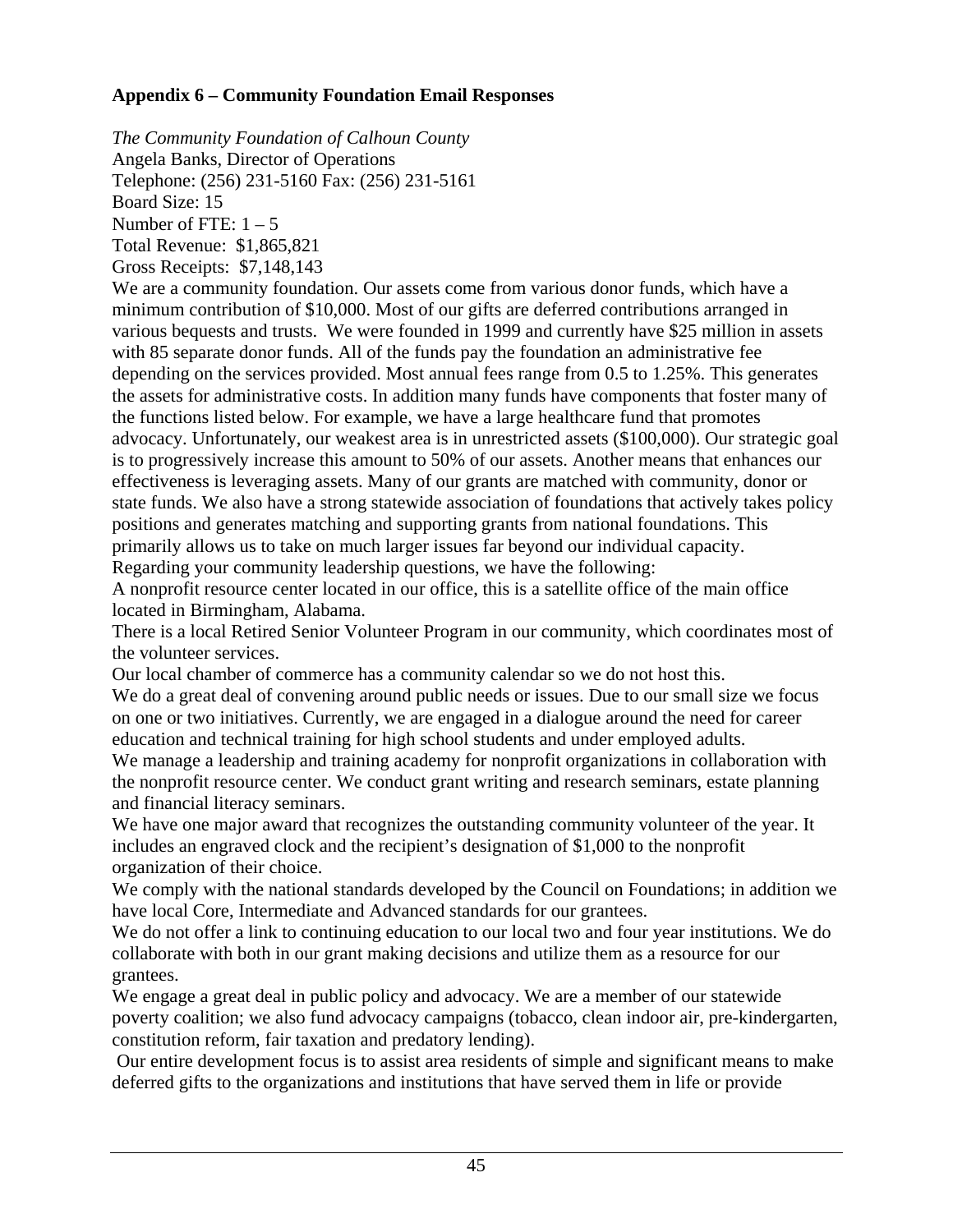valuable long-term services. Many families use the foundation to both give and to teach their children the value of giving. Wayne Carmello-Harper President/CEO 1000 Quintard Avenue, Suite 307 Post Office Box 1826 Anniston, Alabama 36202-1826 Voice: 256.231.5160, Ex. 25 Fax: 256.231.5161 Email: wcarhar@yourcommunityfirst.org Website: www.yourcommunityfirst.org Confirmed in compliance with National Standards for all U.S. Community Foundations.

*Petoskey-Harbor Springs Area Community Foundation*  Mrs. Maureen Nicholson, Executive Director Telephone: (231) 348-5820 Fax: (231) 348-5883 Board Size: 15 Number of FTE:  $1 - 5$ Total Revenue: \$2,535,665 Gross Receipts: \$2,805,933

Attached I have provided some info you requested. The funding for most of the roles mentioned comes from our Unrestricted Endowment (aka the Community Endowment Fund). The Unrestricted Endowment provides us with the grant money we use during our two grant cycles each year and our current special initiatives. We are currently funding two special initiatives: Youth Substance Abuse, and Economic Development/Entrepreneurship.

Our funding comes primarily from individuals/families. We do also receive funding from other foundations and corporations.

Good luck completing your MPA.

DJ

David L. Jones Program Officer Petoskey-Harbor Springs Area Community Foundation 616 Petoskey Street Suite 300 Petoskey, Michigan 49770 djones@phsacf.org phone (231) 348-5820 fax (231) 348-5883 www.petoskey-harborspringsfoundation.org

Community Leadership Roles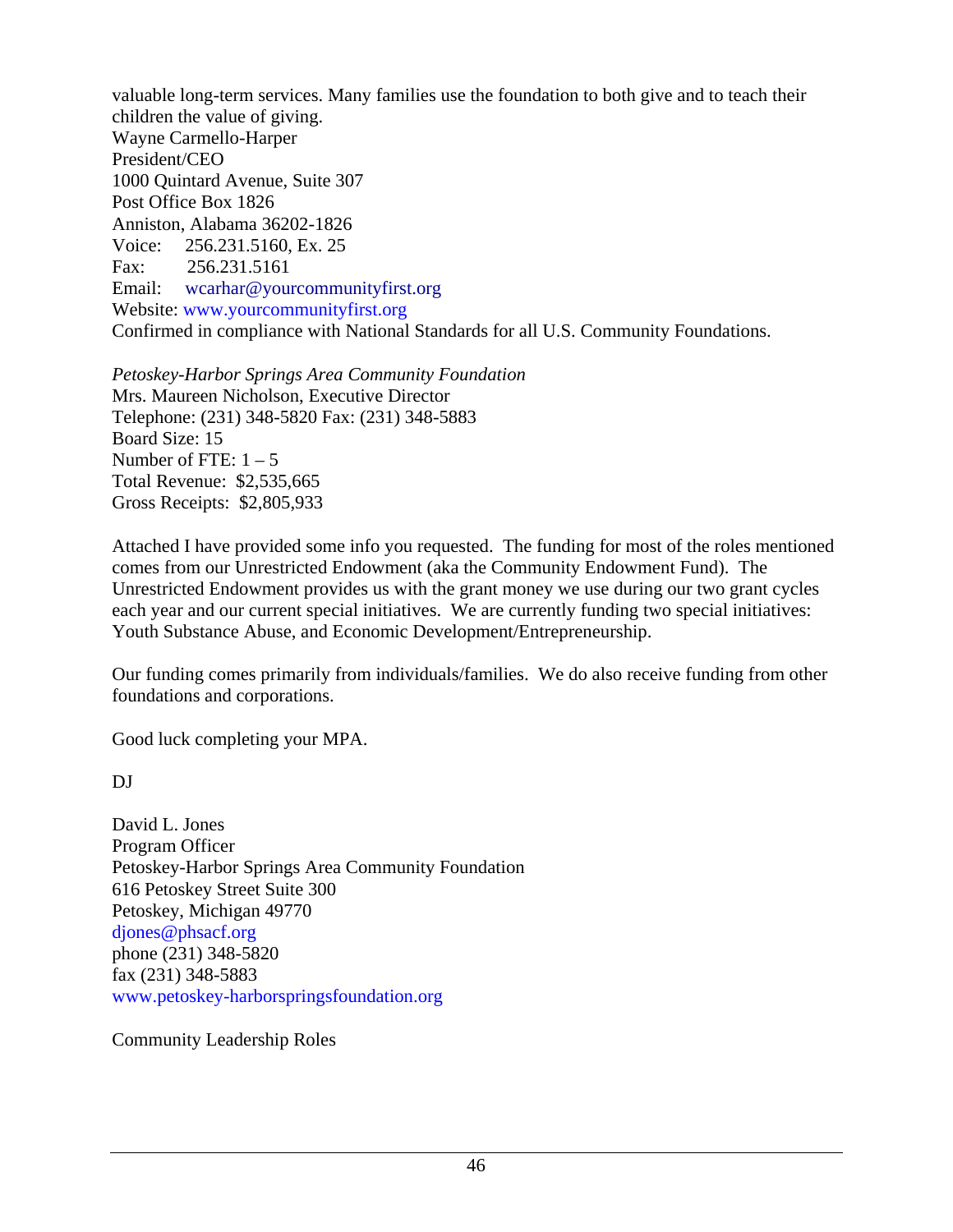- Nonprofit Resource Center This center could provide information to nonprofits on potential funders, grant writing, and community resources. This type of center could also offer workshops, trainings, and consulting services.
- Volunteer Center-This center could be a central place for volunteer recruitment, assessment, and organization matching.
- Community Calendar A community calendar would allow all Brazos Valley Nonprofits to inform the nonprofit community of their events and event dates. This would allow organizations to schedule events to maximize their impact and success.
- We do not "own" or run the calendar. But we encourage our Chamber of Commerce to maintain theirs and we urge area nonprofits to use it. We are somewhat of a resort community and every nonprofit tries to hold their event/fundraiser within a tight four month period in the summer.
- Mediator Community foundations can act as a mediator between like minded but very different groups. This mediation conserves community resources by improving the productivity of nonprofits.
- Not so much a "mediator" as a convenor. We do have a nonprofit mediation organization in our community to which we have provided grants. But our convenor role is one of facilitation (or hiring a facilitator) to talk about important community issues.
- Workshops and Trainings Would provide management, governance, and capacity building information and tools. Would also provide times to network with other area nonprofit organizations.
- Along with our neighboring community foundation, we have co-hosted an annual workshop on various topics for the area nonprofits.
- Nonprofit Excellence Awards These awards would recognize excellent management and governance practices among Brazos Valley nonprofit organizations. They would also create awareness and publicity for winning organizations and their causes.
- Oversee the use of National Standards for local nonprofits This would increase the quality of management practices among nonprofit organizations in the Brazos Valley. Best Practice Standards would give added credibility to all organizations that meet the standards.
- Help Connecting to University Resources Texas A&M University can be a great asset and ally for your organization. Help would be given to connect with the University resources, such as experts or volunteers that would help your organization.
- Advocate for Policy Solutions- The Community foundation could help to broker regional solutions by cordoning efforts across multiple sectors. They could also help the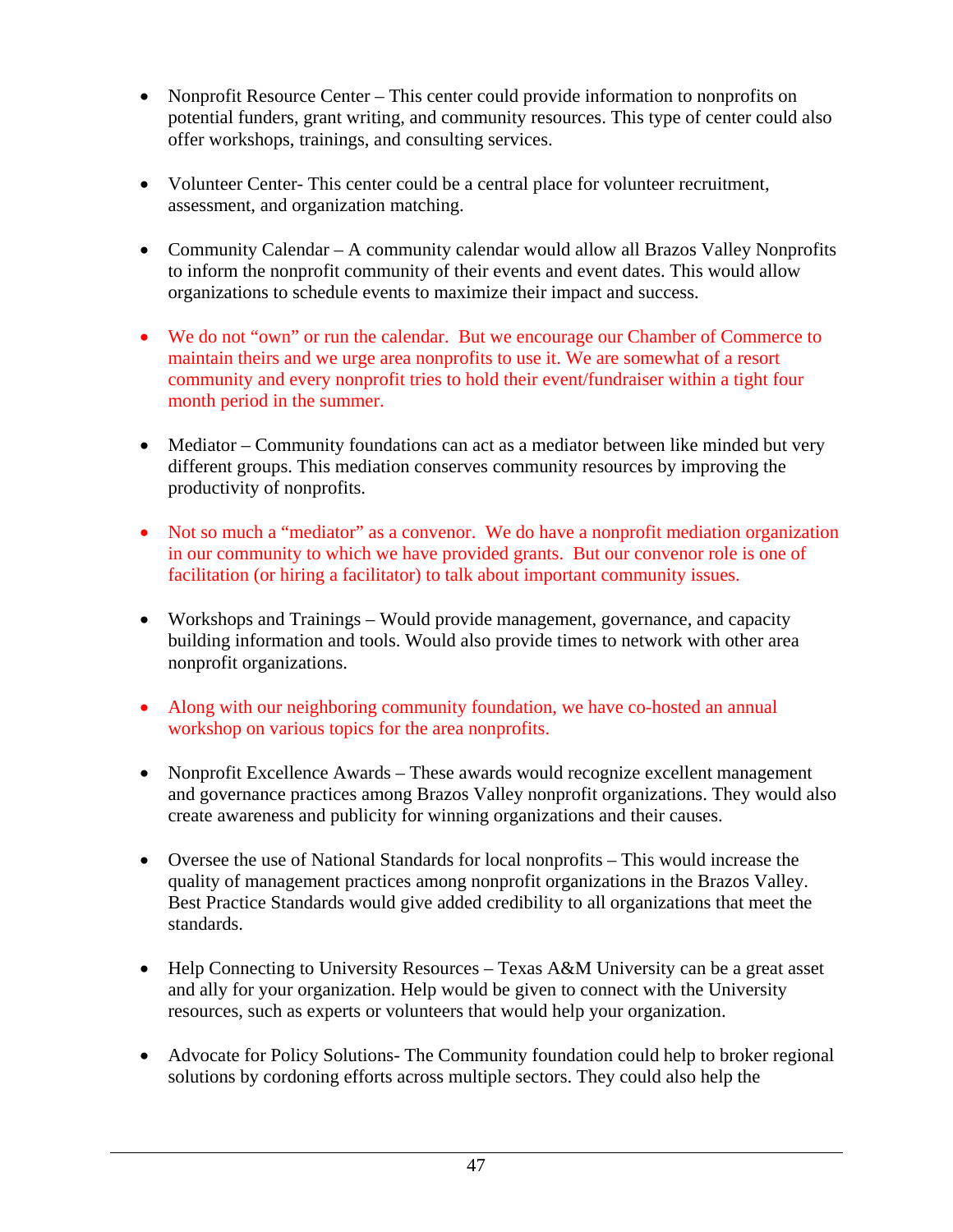community to connect with government resources by advocating policy solutions to local nonprofit needs.

- Nurture New Philanthropists Community foundations can identify donors' areas of interest and inform them of pertinent community needs.
- Donors who have established Donor Advised Funds here (large or small) are involved in our twice a year grant cycles. We send them summaries of the grant proposals we receive so they can learn about the community needs and hopefully pitch in some grant dollars during our grant cycles.

David L. Jones "DJ" Program Officer Petoskey-Harbor Springs Area Community Foundation p (231) 348-5820 e djones@phsacf.org w www.phsacf.org

*Elk County Community Foundation*  Board Size: Not Available (N/A) Number of FTE: Not Available (N/A) Total Revenue: \$772,365 Gross Receipts: \$772,365

We are still very new and have gone through some leadership role changes within the past two years. All though we would love to be a part of these types of actives you have listed, with only one, half time director and an 8 hour per week accounting assistant, time does not afford us this opportunity. Good luck in your research.

Paula Fritz Eddy Executive Director Elk County Community Foundation 111 Erie Ave, PO Box 934 Saint Marys, PA 15857 Phone: 814-834-2125 Fax 814-834-2126 Cell: 814-335-2792 Email: eccf@alltel.net www.elkcountyfoundation.com

We make a living by what we get, we make a life by what we give. ---Winston Churchill

Ritchie County Community Foundation (Affiliate of Parkersburg Area Community Foundation whose information follows) Contact: Ms. Judy Sjostedt, Executive Director Telephone: (304) 428-4438 Fax: (304) 428-1200 Board Size: 22 Number of FTE:  $1 - 5$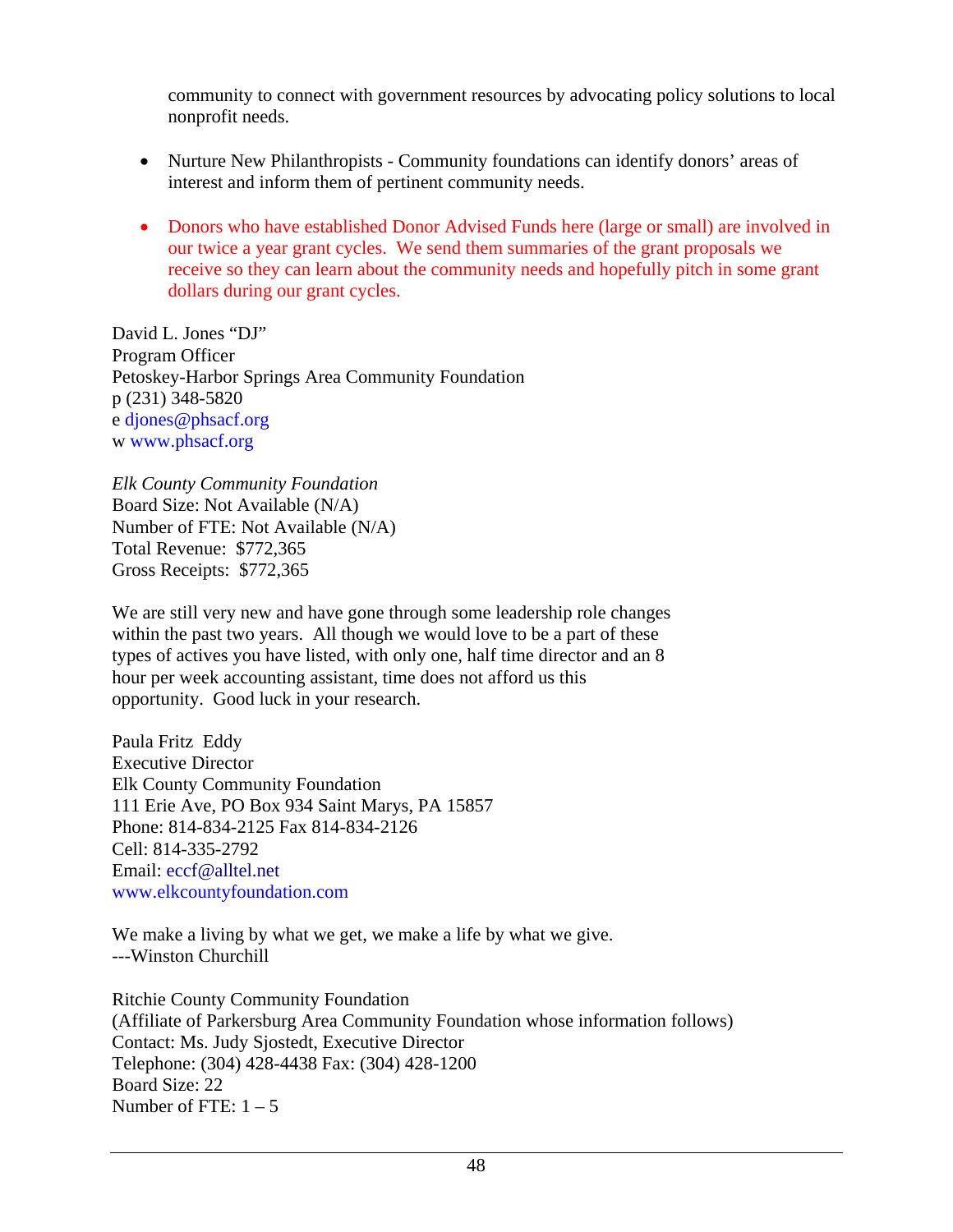Total Revenue: \$3,173,394 Gross Receipts: \$3,173,394

This is our busiest season here (150 of our 300 funds are scholarships so apologies in advance but my response must be brief. I hope this is helpful.

Good luck!

Judy Sjostedt

Executive Director

1. All those that are highlighted, in some way, we presently support.

2. We serve as a funder for our local college's Foundation Center Cooperating Collection (not quite as elaborate as a nonprofit resource center but tries hard to be similar). We funded it in collaboration with two local private foundations.

3. We serve as a funder for our Center for Community Service Agencies (our Volunteer Action Center operates as a part of it; they have 20 or so nonprofits housed in one building that the CCSA/VAC (is same entity) runs). They share copiers, phone lines, a receptionist, conference facilities, etc. It is an excellent concept to help NPOs economize on their scarce administrative resources.

4. Our CCSA/VAC coordinates workshops and trainings for nonprofits in conjunction with our local college (West Virginia University at Parkersburg), our organization and local private foundations. We have funded some of the workshops; we've scholarshiped some participants and we've conducted them (as trainers for grantwriting, for example). Our funding sources are the college, ourselves and the local private foundations. On occasion, there is some corporate sponsorship.

5. Our constant role is nurturing of an ethic of philanthropy regionwide and we commit a staff person to that end, as well as significant portion of our own admin. resources. Community Leadership Roles

- Nonprofit Resource Center This center could provide information to nonprofits on potential funders, grant writing, and community resources. This type of center could also offer workshops, trainings, and consulting services.
- Volunteer Center-This center could be a central place for volunteer recruitment, assessment, and organization matching.
- Community Calendar A community calendar would allow all Brazos Valley Nonprofits to inform the nonprofit community of their events and event dates. This would allow organizations to schedule events to maximize their impact and success.
- Mediator Community foundations can act as a mediator between like minded but very different groups. This mediation conserves community resources by improving the productivity of nonprofits.
- Workshops and Trainings Would provide management, governance, and capacity building information and tools. Would also provide times to network with other area nonprofit organizations.
- Nonprofit Excellence Awards These awards would recognize excellent management and governance practices among Brazos Valley nonprofit organizations. They would also create awareness and publicity for winning organizations and their causes.
- Oversee the use of National Standards for local nonprofits This would increase the quality of management practices among nonprofit organizations in the Brazos Valley. Best Practice Standards would give added credibility to all organizations that meet the standards.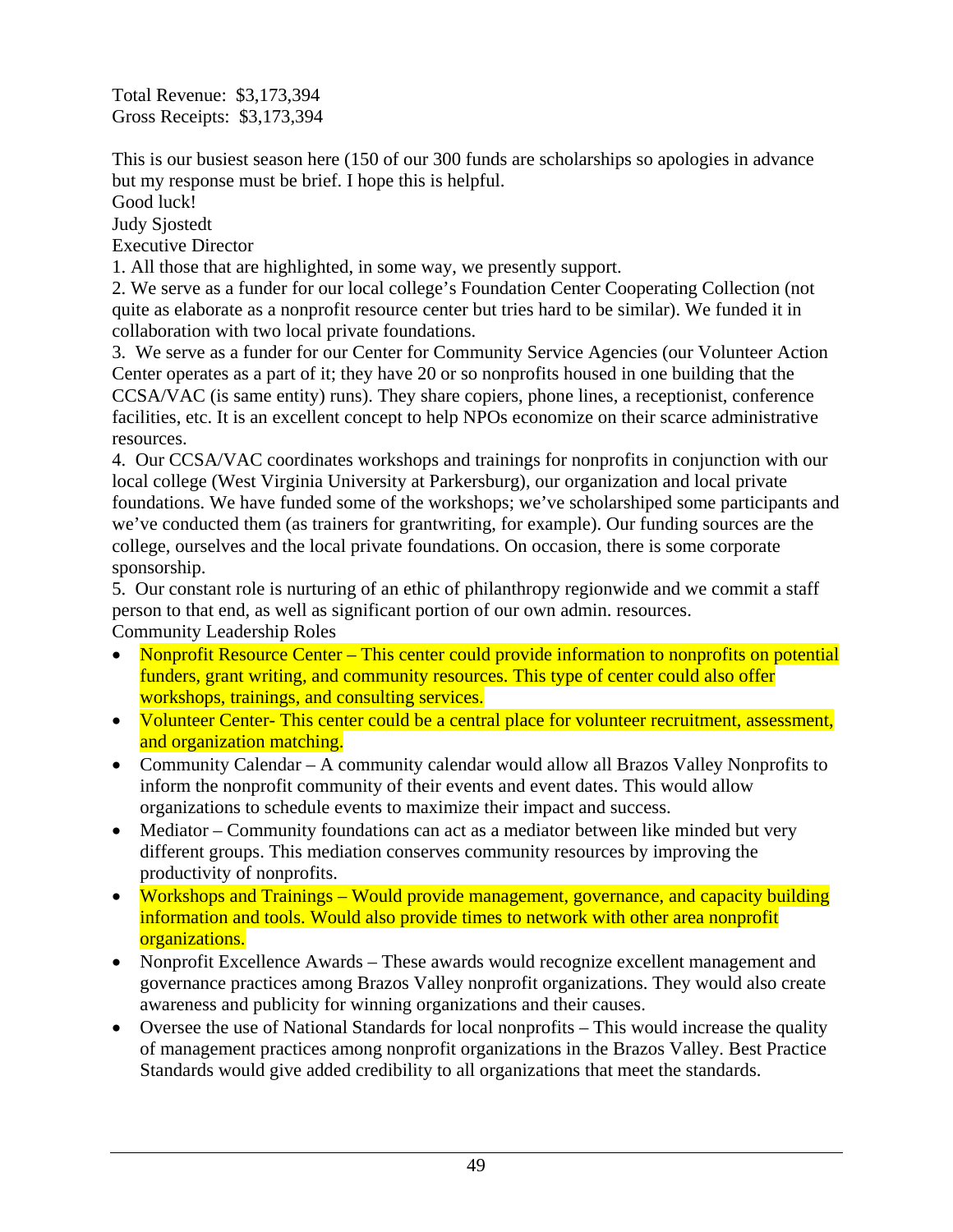- Help Connecting to University Resources Texas A&M University can be a great asset and ally for your organization. Help would be given to connect with the University resources, such as experts or volunteers that would help your organization.
- Advocate for Policy Solutions- The Community foundation could help to broker regional solutions by cordoning efforts across multiple sectors. They could also help the community to connect with government resources by advocating policy solutions to local nonprofit needs.
- Nurture New Philanthropists Community foundations can identify donors' areas of interest and inform them of pertinent community needs.

*Wayne County Community Foundation*  Board Size: N/A Number of FTE: N/A Total Revenue: \$5,377,401 Gross Receipts: \$5,382,260 Sounds like an interesting project...

In the community foundation world there are essentially four types: donor-centric, communitycentric, supporting organization-centric, and combinations of the three.

A donor-centric foundation generally caters to the philanthropic intent of its donors and takes direction from them (or their appointees) for grant making.

A community-centric type generally evaluates community needs/goals and establishes community projects supported by fundraising efforts from existing and new donors. Grant making goes primarily toward the community project or goal.

A supporting group-centric type functions much more like a trustee to the supporting group and primarily supports the group's philanthropic mission.

A combination type offers services focused on several of the above types.

We are a relatively small foundation located between Columbus and Cleveland servicing a largely agricultural county of approximately 100,000 population. We are a combination type (donor-centric and community centric) with assets in the \$40Million range. We comply to CF National Standards and have a staff of 2 (the exec dir and my admin assistant). See our downloadable Annual Report on our website.

A. Fundamentally we do three basic things; 1. acquire contributions and create funds 2. manage and invest the funds 3. award grants to support non-profit community activities/projects.

A-1. In the area of fund acquisition, we do not get any governmental support, but governmental affiliates have funds with us. We do not want to compete with our local charities, so we do not host any foundation fundraisers, but rather raise funds for the community projects. Generally, to support community projects (the building the Main Library, for example) we solicit grants from other foundations.

Please see page 21 in the AR for the types of gifts we receive and pages 13-20 for a partial listing of the funds we manage. We currently have 274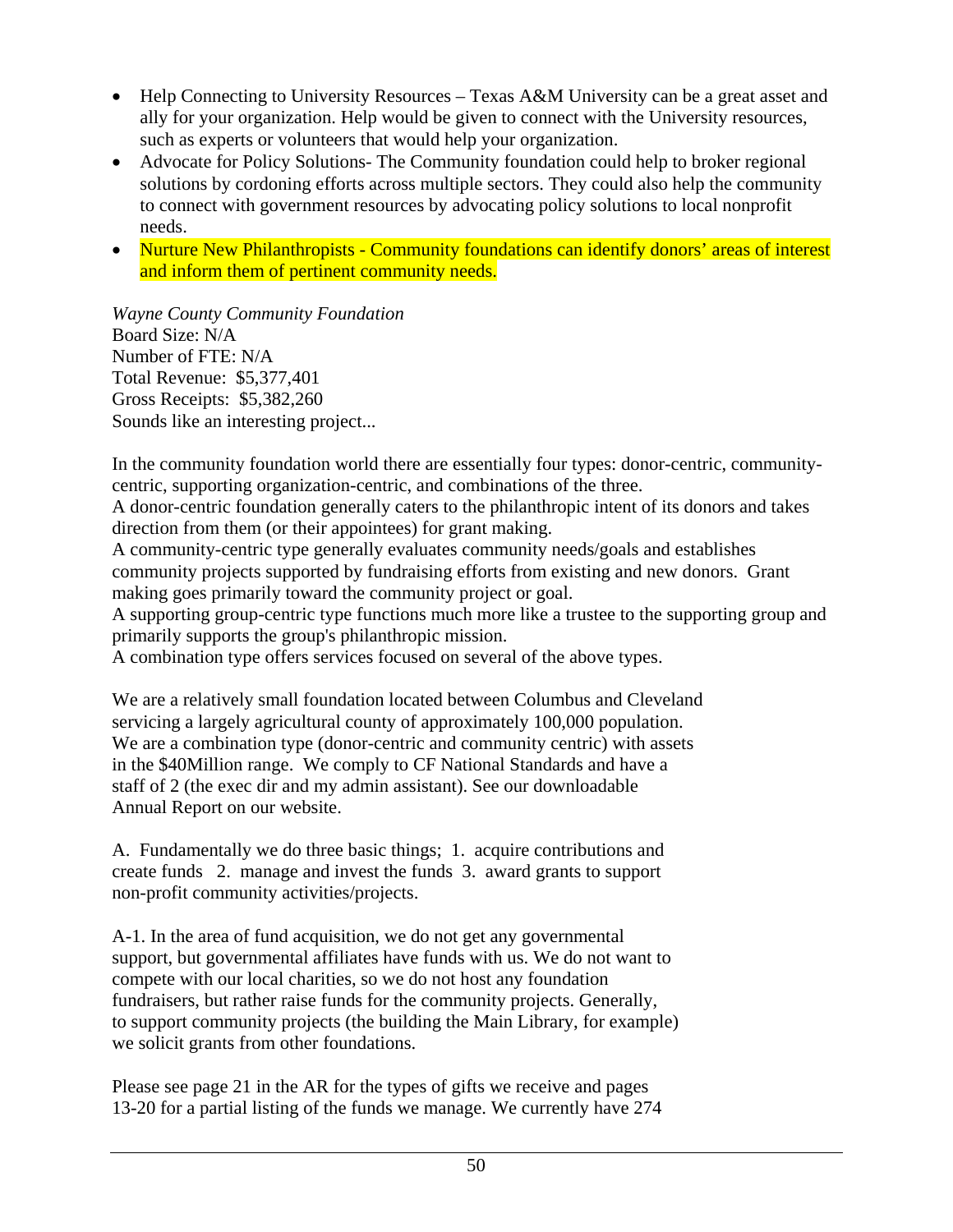funds or which 78 are specifically for scholarships. We processed nearly 1,000 gifts last year.

Approximately 60% of our gifts come from specific donors that have established a named fund here; 10% toward memorials; and the balance from a host of donors that are contributing to specific community projects. See pages 35-40 in the AR.

A-2. Re: Investments: we are required to manage a diversified portfolio. See page 31 for our asset allocation model.

A-3. Grant Awards: We award grants in 8 focus areas (see page 22 for a two year history of this grant making). Last year we made over 620 awards. Since our inception in 1978, we have made grant awards of over \$36 million to the community.

B. In reference to your listing of Leadership Roles, we work very closely with 6 chambers of commerce, 4 local colleges/technical centers, 2 United Way agencies, several other family foundations, a host of local government agencies, schools, and churches, plus three key foundation trade associations. In this collaborative process, we have been actively involved in every one of your "leadership" roles except the below:

 We support, but do not coordinate a community calendar which is done by several other community groups.

 We belong to three trade associations who function as a Non-profit Resource Center for us. We do however facilitate classes on using the resources and grant writing.

 We are not a Volunteer Center, but help market and support the many agencies in the community who are in need of volunteers.

C. Re: Nonproft Excellence Awards: A new award established in the past 6 months honors the contributions that not-for- profit members of chambers of commerce make to the community. This has been well received.

D. A couple of other leadership roles you may want to add to your list are:

 D-1. Youth Philanthropy and Community Volunteerism: These are youth funds and youth leadership programs designed to promote philanthropy and youth volunteerism.

 D-2. Promotion and Marketing of Community Needs: Through web sites, links, newsletters, PSA's, speakers bureau, and donor based direct marketing techniques, community foundations can increase the awareness and support of specific community causes or agencies.

 D-3. Leadership Steering Committees: many of our cities and towns offer year-long Leadership and economic development programs. I belong to the Steering committee of several of these to ensure that a new crop of community leaders is always in the making.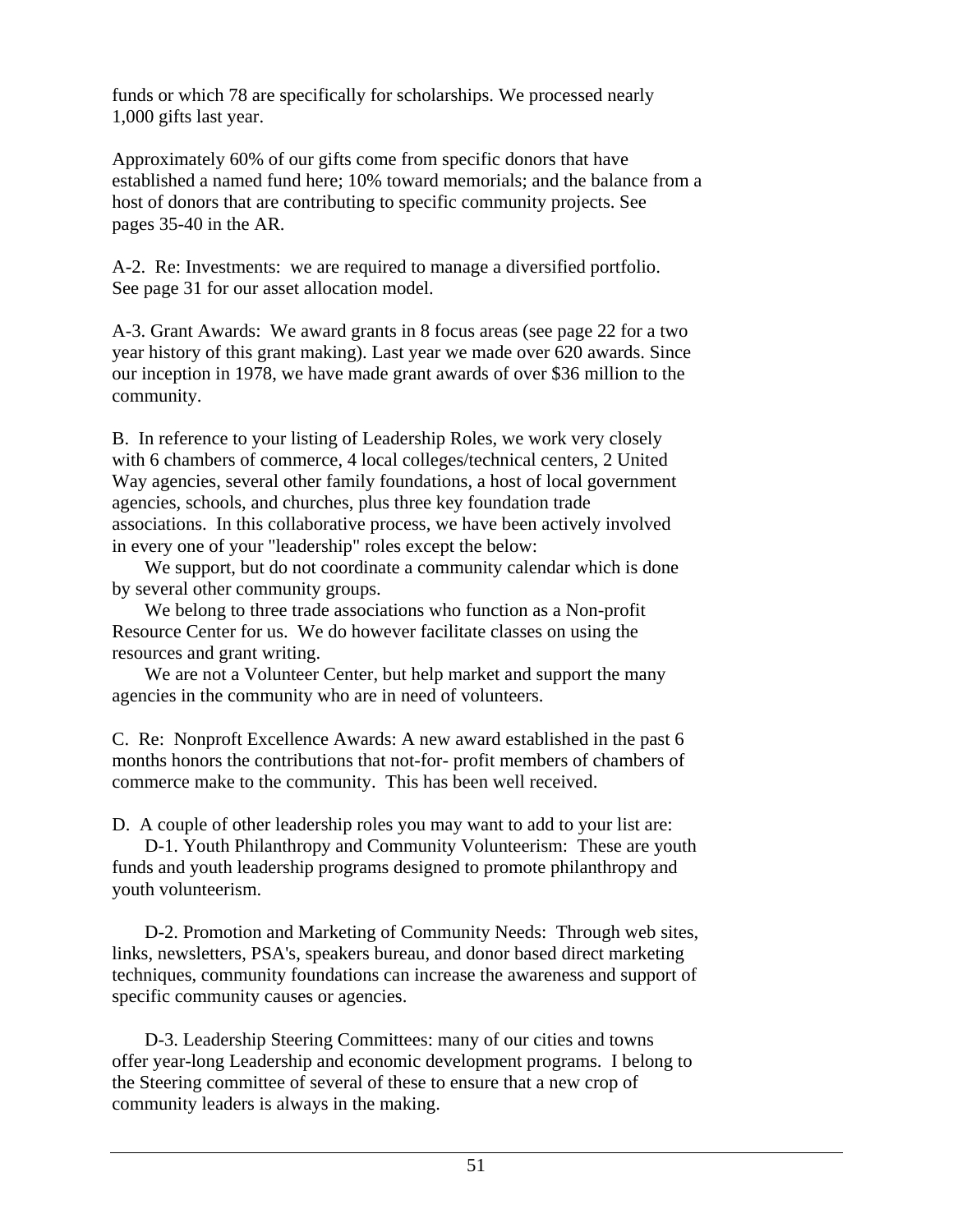D-4. Interfaith Coordination: These are monthly inter-faith meetings for the clergy representing the 79 churches in the county. Most have similar missions and community foundations can help coordinate and unite many of them toward a common project.

 D-5. Corporate Philanthropy Programs: These are aimed specifically at businesses and industries to reduce their internal corporate giving administrative burden, establish and manage charitable budget and cash flow guidelines, provide investment income and support charitable tax reduction strategies.

I hope this is helpful and I wish you the best on your project. Would love to have you e-mail me some of the other responses to your inquiry.

Ferenc M. Relle, Jr, Executive Director Wayne County Community Foundation 517 North Market Street Wooster, OH 44691 T: 330-262-3877 F: 330-262-8057 Cell: 330-749-5141

*Beckley Area Foundation*  Board Size: N/A Number of FTE: N/A Total Revenue: \$1,429,970 Gross Receipts: \$1,429,970 See below: Community Leadership Roles

Nonprofit Resource Center – This center could provide information to nonprofits on potential funders, grant writing, and community resources. This type of center could also offer workshops, trainings, and consulting services.

Community foundations can help a broad base of nonprofits with such assistance even before there are significant grant dollars to be awarded.

Volunteer Center- This center could be a central place for volunteer recruitment, assessment, and organization matching.

In West Virginia, this function is provided by "Volunteer, West Virginia," an initiative of the West Virginia Commission for National and community Service.

Community Calendar – A community calendar would allow all Brazos Valley Nonprofits to inform the nonprofit community of their events and event dates. This would allow organizations to schedule events to maximize their impact and success.

The local Chamber of Commerce provides this service.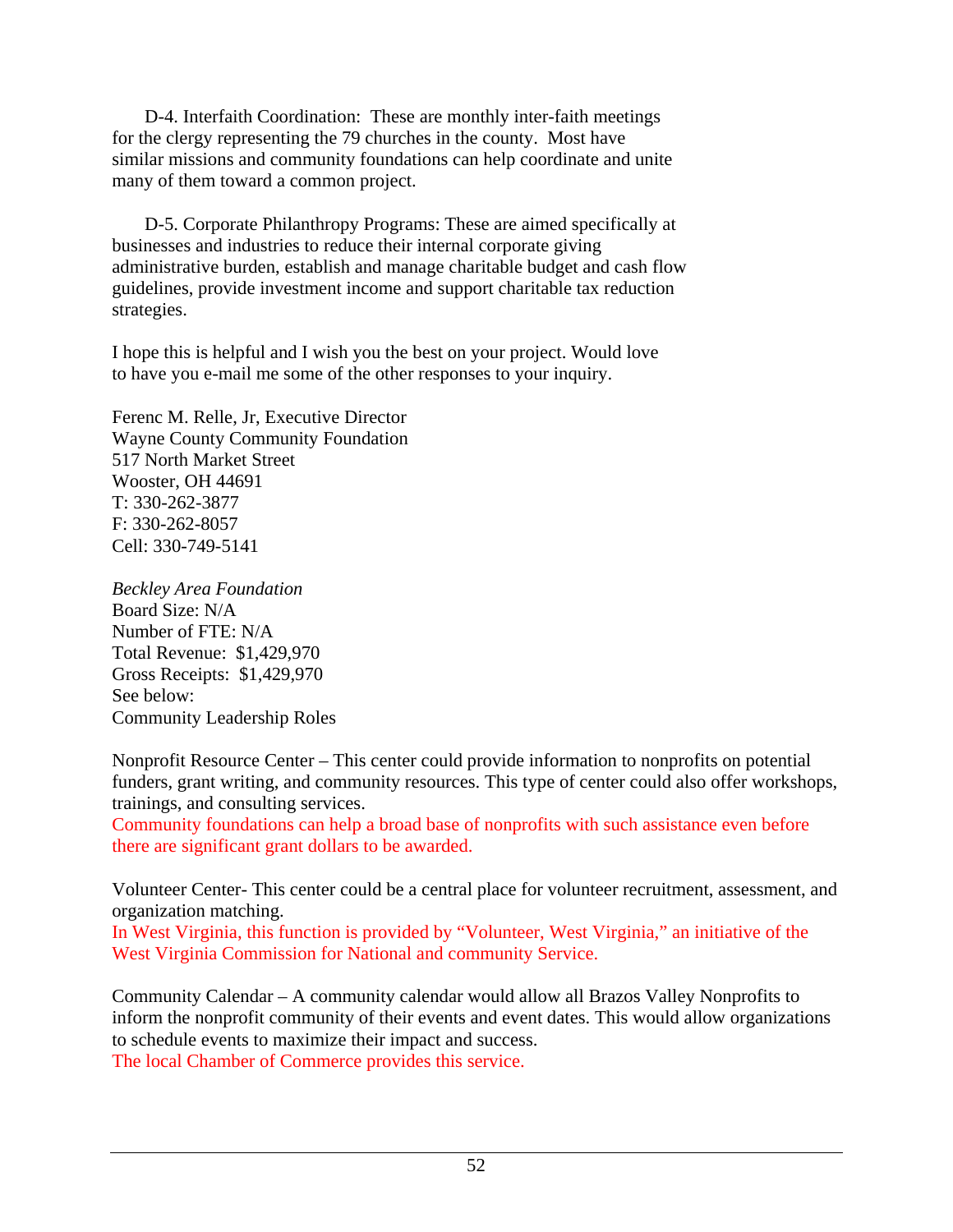Mediator – Community foundations can act as a mediator between like minded but very different groups. This mediation conserves community resources by improving the productivity of nonprofits.

Workshops and Trainings – Would provide management, governance, and capacity building information and tools. Would also provide times to network with other area nonprofit organizations.

Our community foundation has sponsored grant writing workshops, marketing workshops, board development workshops, scholarship workshops, and fund raising workshops. We have collaborated with several other non-profit organizations in presenting these events. In some instances participants paid a fee, sometimes the presenters donated their services, and sometimes our community foundation paid some or all of the cost. Funds were taken from our administrative money; our admin money comes from a designated administrative endowment fund and from the .5% admin fee we charge each endowment.

• Nonprofit Excellence Awards – These awards would recognize excellent management and governance practices among Brazos Valley nonprofit organizations. They would also create awareness and publicity for winning organizations and their causes.

We do not offer awards of this type, but we do utilize the WV governor's Service Awards and a number of other award programs which recognize individuals and organizations that have made significant contributions to our community.

Oversee the use of National Standards for local nonprofits – This would increase the quality of management practices among nonprofit organizations in the Brazos Valley. Best Practice Standards would give added credibility to all organizations that meet the standards. Our community foundation has been recognized by the Council of Foundations as adhering to National Standards.

Help Connecting to University Resources – Texas A&M University can be a great asset and ally for your organization. Help would be given to connect with the University resources, such as experts or volunteers that would help your organization.

In our state, university and college foundations as well as private and community foundations, work together in the Leave a Legacy organization. There are many instances of collaboration.

Advocate for Policy Solutions- The Community foundation could help to broker regional solutions by cordoning efforts across multiple sectors. They could also help the community to connect with government resources by advocating policy solutions to local nonprofit needs. Community foundations can take such proactive roles . . .although, realistically, a fledgling CR must first build significant assets, prove its effectiveness and its sustainability ,demonstrate good work, and establish itself as a collaborative partner within the community.

Nurture New Philanthropists - Community foundations can identify donors' areas of interest and inform them of pertinent community needs.

This is an obvious role of CFs. We also provide a means for people of lesser wealth to pool their resources and make a permanent difference in their community.

Our community foundation is 23 years old. For 10 years we operated with a volunteer board of directors and no paid staff.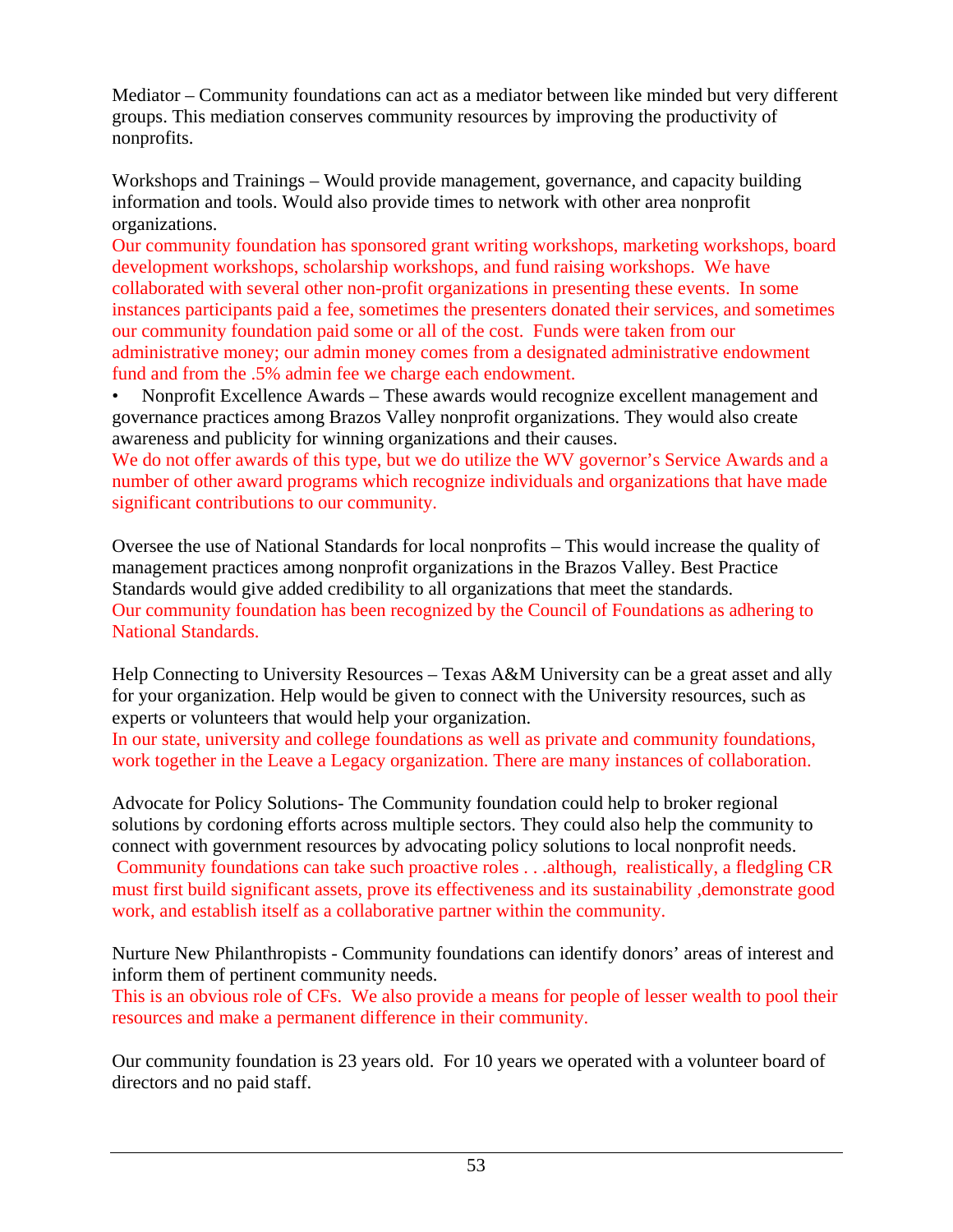Susan S. Landis Executive Director Beckley Area Foundation 129 Main St., Suite 203 Beckley, WV 25801 susan@beckleyareafoundation.com (304) 253-3806 FAX (304) 253-7304 www.beckleyareafoundation.com "Make a difference in the lives that follow" BAF is a member of LEAVE A LEGACY

*Greater Lewes Foundation*  Board Size: N/A Number of FTE: N/A Total Revenue: \$837,924 Gross Receipts: \$837,924

We are a very small community foundation (Greater Lewes Foundation) in Delaware. We earn fees from local capital projects for which we serve as fiduciary, and solicit through an annual appeal to local (3,500) residents.

Our firm, Horizon, provides management services for the foundation.

Mike Rawl Horizon Philanthropic Services 106 Shipcarpenter Street Lewes, DE 19958 Tel. 302-644-0107 Fax 302-644-8856 www.horizonphilanthropic.com

*Community Foundation of Greater Chattanooga, Inc*  Contact: Mr. Peter T. Cooper, President Telephone: (423) 265-0586 Fax: (423) 265-0587 Board Size: 24 Number of FTE: 6 - 10 Total Revenue: \$24,699,850 Gross Receipts: \$71,965,775

Our foundation works several ways to improve our community. While we may be best known as a funder (\$24 million in grants in 2007), I believe that our biggest impact in non-financial.

I spend approximately 40% of my time working with NPO boards or CEO's on issues. We typically work on board development and effectiveness, fundraising, planned giving, endowment building and management, CEO selection or transitions and similar topics. We frequently lecture at the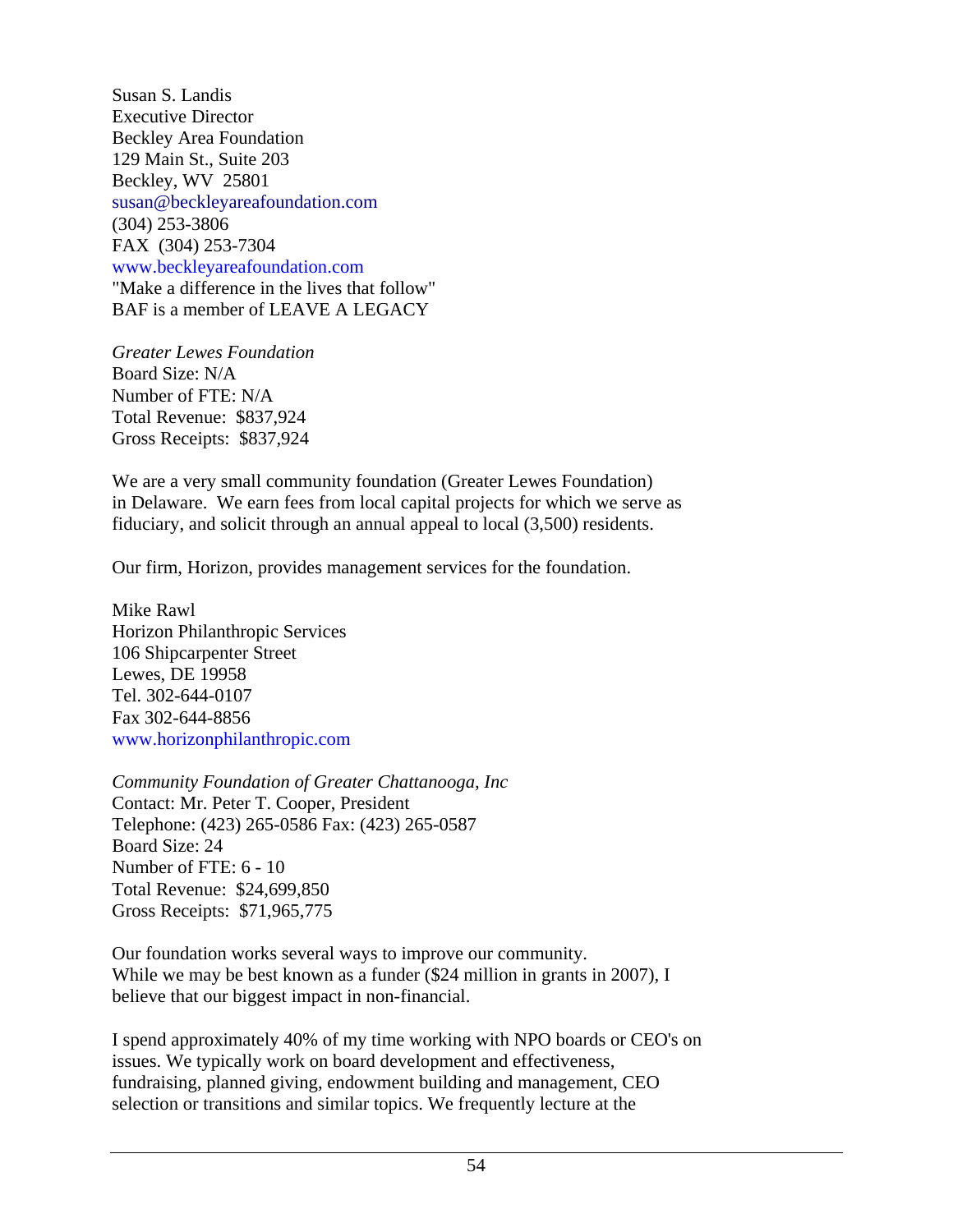Center for Non Profits (UW supported), or local groups such as the AFP (Assoc of Fundraising Professionals) or Estate Planning Council. We also spend significant amounts of time establishing relationships with donors and helping them achieve their charitable purposes. We make capacity building grants at the staff discretion to help with npo strategic planning and similar efforts.

Now getting to your list. I think that #5 (Workshops and Training) is probably appropriate except that we do more one-on-one than large workshops. We find it more effective.

We nurture new philanthropists in many ways. We have significant penetration into the younger generations of the wealthy families in town. We also bring outside experts into town for small groups such as we did last week when we had a speaker on Transitions in Wealthy Families. The speaker was from Bank of New York/Mellon.

I guess the next to last thing I would say is that a community foundation can be a natural convener. Since we do not have a hidden agenda, we can bring lots of folks together to talk about issues as they arise. I am not sure if that fits any of your categories.

The last thing I will say is that the community foundation can set a tone for openness, transparency and communication in the community. Our website, publications, public meetings and one on one experiences all send the message that we can accomplish more together than separately. We must strive to communicate with all sectors of our community. We cannot afford to leave out the young or poor or any other sector of the community that lacks a strong voice. We can become their voice and give credibility to their issues.

So when you think about roles, think first about the underlying values upon which the foundation rests and then design roles that accomplish those values.

Best wishes on your work.

Pete Cooper

Peter T. Cooper President Community Foundation of Greater Chattanooga, Inc 1270 Market Street Chattanooga, TN 37402 Phone 423.265.0586 Fax 423.265.0587

*Berks County Community Foundation*  Contact: Ms Franki Aitken, CFO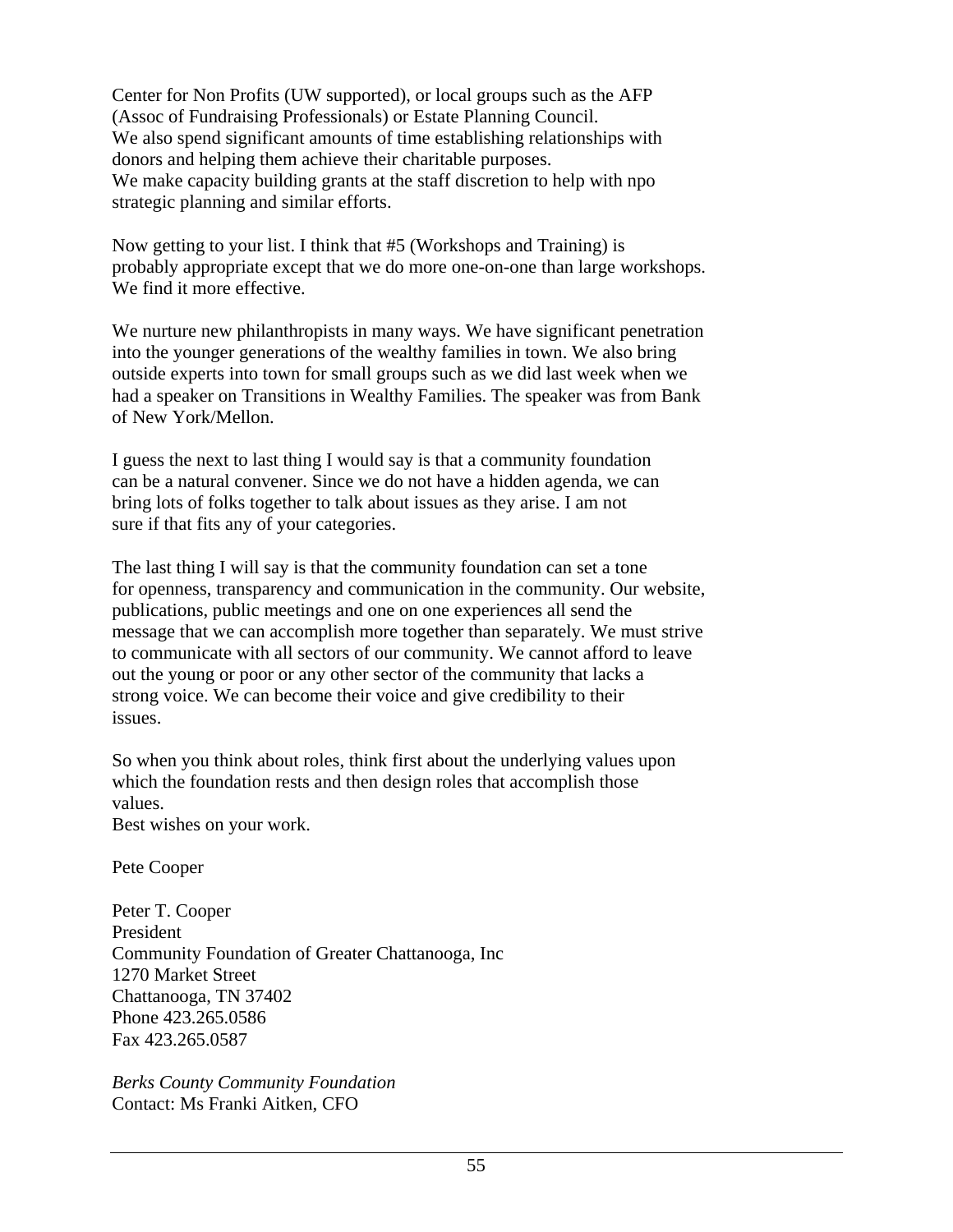Telephone: (610) 685-2223 Fax: (610) 685-2240 Board Size: 25 Number of FTE:  $6 - 10$ Total Revenue: \$4,468,990 Gross Receipts: \$32,542,201 <<Community Leadership Sheet.doc>> Hope this is helpful. Community Leadership Roles

- Nonprofit Resource Center This center could provide information to nonprofits on potential funders, grant writing, and community resources. This type of center could also offer workshops, trainings, and consulting services.
- Volunteer Center- This center could be a central place for volunteer recruitment, assessment, and organization matching.
- Community Calendar A community calendar would allow all Brazos Valley Nonprofits to inform the nonprofit community of their events and event dates. This would allow organizations to schedule events to maximize their impact and success.
- Mediator Community foundations can act as a mediator between like minded but very different groups. This mediation conserves community resources by improving the productivity of nonprofits.
- We do this by connecting and resolving disputes among various organizations. Funded by our own resources.
- Workshops and Trainings Would provide management, governance, and capacity building information and tools. Would also provide times to network with other area nonprofit organizations.
- Occasionally do this and fund it from our own unrestricted resources. We have also charged a small fee for attendance.
- Nonprofit Excellence Awards These awards would recognize excellent management and governance practices among Brazos Valley nonprofit organizations. They would also create awareness and publicity for winning organizations and their causes.
- Oversee the use of National Standards for local nonprofits This would increase the quality of management practices among nonprofit organizations in the Brazos Valley. Best Practice Standards would give added credibility to all organizations that meet the standards.
- Help Connecting to University Resources Texas A&M University can be a great asset and ally for your organization. Help would be given to connect with the University resources, such as experts or volunteers that would help your organization.
- Advocate for Policy Solutions- The Community foundation could help to broker regional solutions by cordoning efforts across multiple sectors. They could also help the community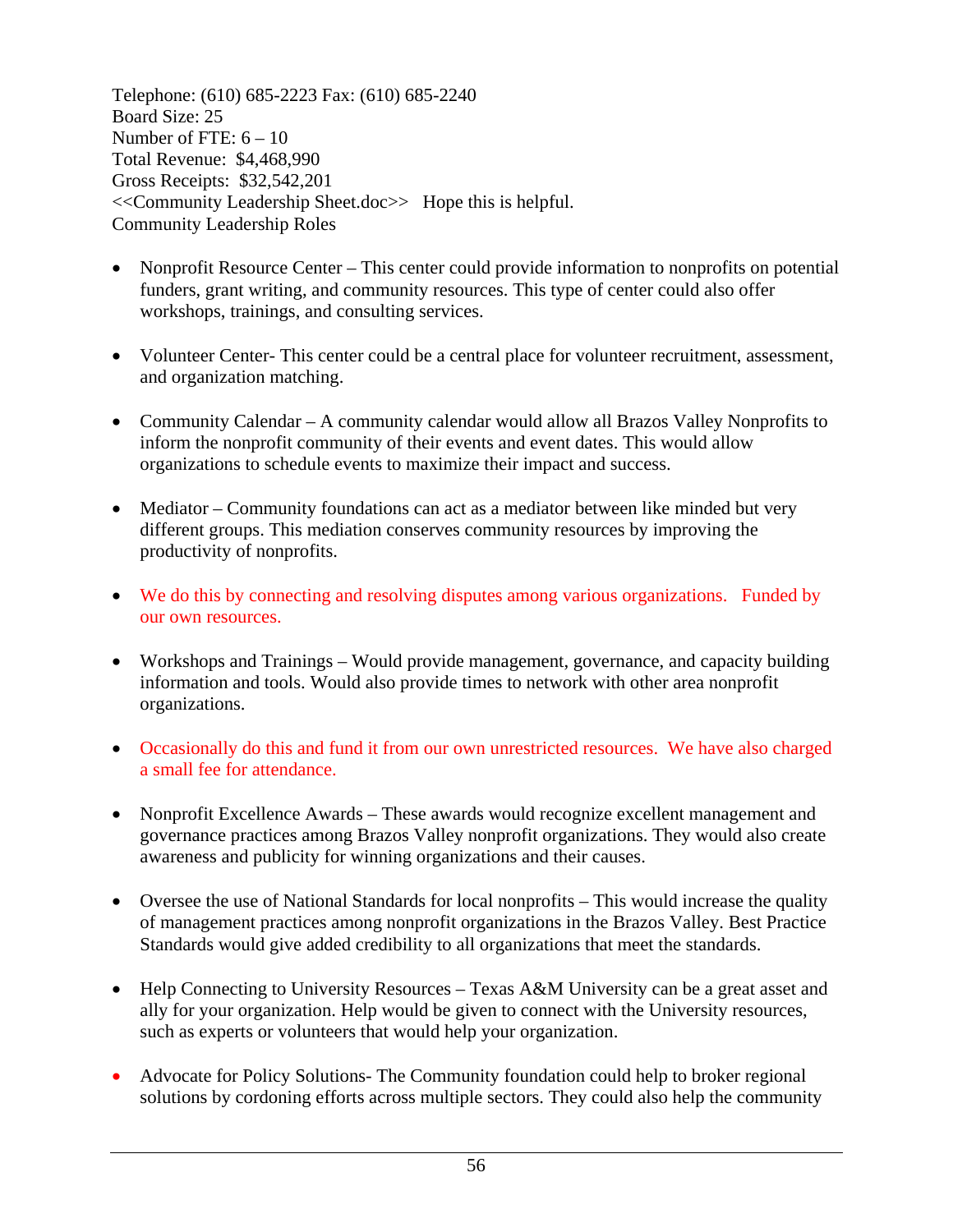to connect with government resources by advocating policy solutions to local nonprofit needs.

- We work on policy advocacy both directly and through grant funding. We have received grants from private foundations (regional) to work on statewide policy work, primarily by coordinating other community philanthropy groups.
- Nurture New Philanthropists Community foundations can identify donors' areas of interest and inform them of pertinent community needs.

This is constant work, but is funded through internal resources. We view this as part of our ongoing donor service function.

*THE PHILADELPHIA FOUNDATION*  Contact: Mr. Phil Arkow, Communications Officer Telephone: (215) 563-6417 Fax: (215) 563-6882 Board Size: 18 Number of FTE:  $21 - 100$ Total Revenue: \$37,307,950 Gross Receipts: \$113,660,377

Please find our responses in the attached

Best,

R. Andrew Swinney, President THE PHILADELPHIA FOUNDATION THE POWER OF ENDLESS POSSIBILITIES 1234 Market Street, Suite 1800 Philadelphia, PA 19107 215-563-6417 ext. 111 - Fax 215-563-6882 www.philafound.org aswinney@philafound.org

Community Leadership Roles

• Nonprofit Resource Center – This center could provide information to nonprofits on potential funders, grant writing, and community resources. This type of center could also offer workshops, trainings, and consulting services.

We are developing ourselves as a resource center in conjunction with our own discretionary grantmaking

• Volunteer Center- This center could be a central place for volunteer recruitment, assessment, and organization matching.

We do not get involved in volunteers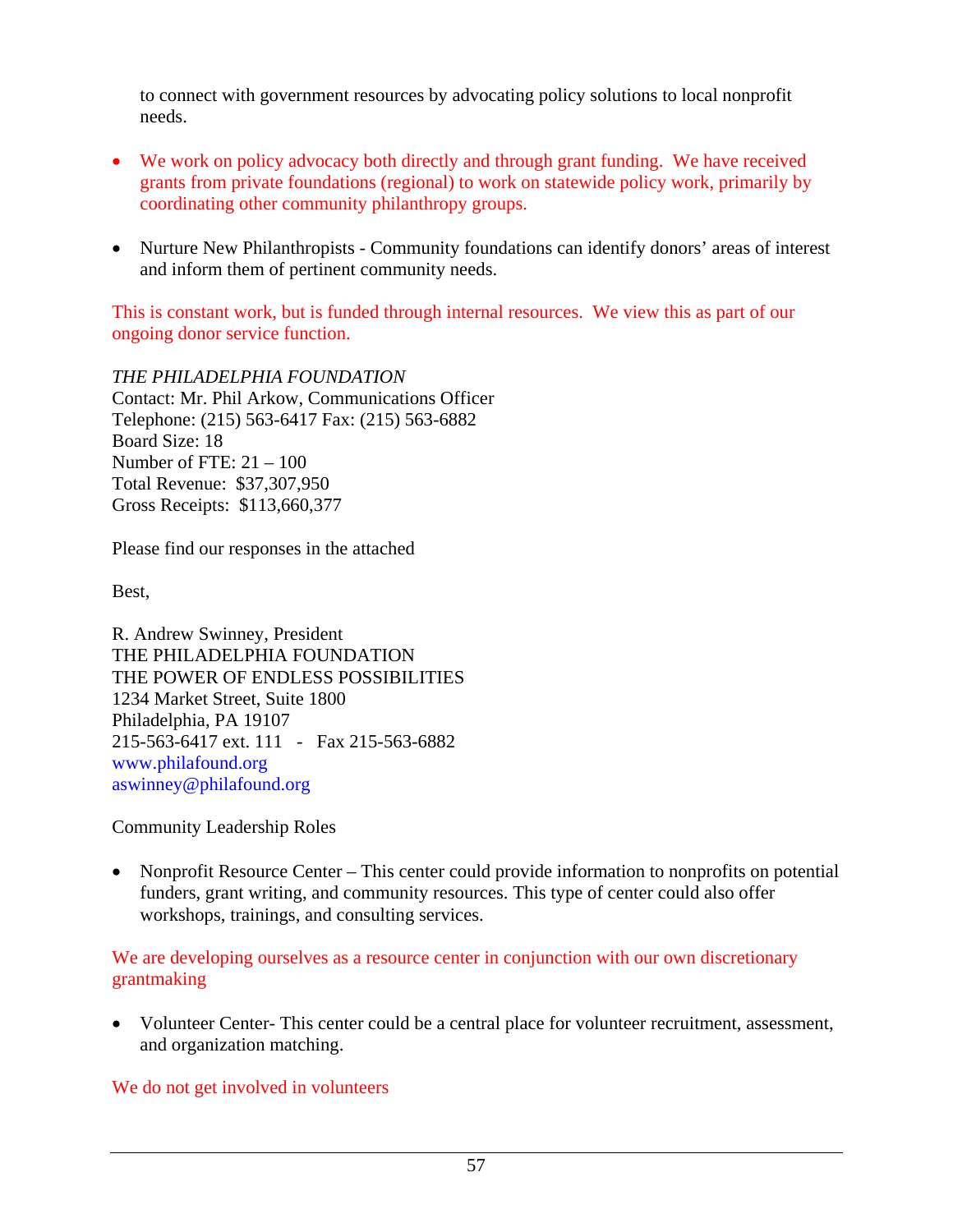• Community Calendar – A community calendar would allow all Brazos Valley Nonprofits to inform the nonprofit community of their events and event dates. This would allow organizations to schedule events to maximize their impact and success.

## We do not get involved in developing/managing a community calendar

• Mediator – Community foundations can act as a mediator between like minded but very different groups. This mediation conserves community resources by improving the productivity of nonprofits.

## We convene groups but we do not mediate differences between groups

• Workshops and Trainings – Would provide management, governance, and capacity building information and tools. Would also provide times to network with other area nonprofit organizations.

We conduct workshops, trainings and other seminars for both our grantees and for our donors and their families through our Development Department and through our Grantmaking Services Department

• Nonprofit Excellence Awards – These awards would recognize excellent management and governance practices among Brazos Valley nonprofit organizations. They would also create awareness and publicity for winning organizations and their causes.

#### We periodically award Excellence awards to organizations

• Oversee the use of National Standards for local nonprofits – This would increase the quality of management practices among nonprofit organizations in the Brazos Valley. Best Practice Standards would give added credibility to all organizations that meet the standards.

No we do not get involved in this though we support the effort of a statewide organization that is handling this

• Help Connecting to University Resources – Texas A&M University can be a great asset and ally for your organization. Help would be given to connect with the University resources, such as experts or volunteers that would help your organization.

#### We do have one university out of 93 in this region that has a nonprofit center and we support their efforts. We also periodically converse with some of the other universities through the business schools and their social policy schools

• Advocate for Policy Solutions- The Community foundation could help to broker regional solutions by cordoning efforts across multiple sectors. They could also help the community to connect with government resources by advocating policy solutions to local nonprofit needs.

#### Periodically but not as a primary function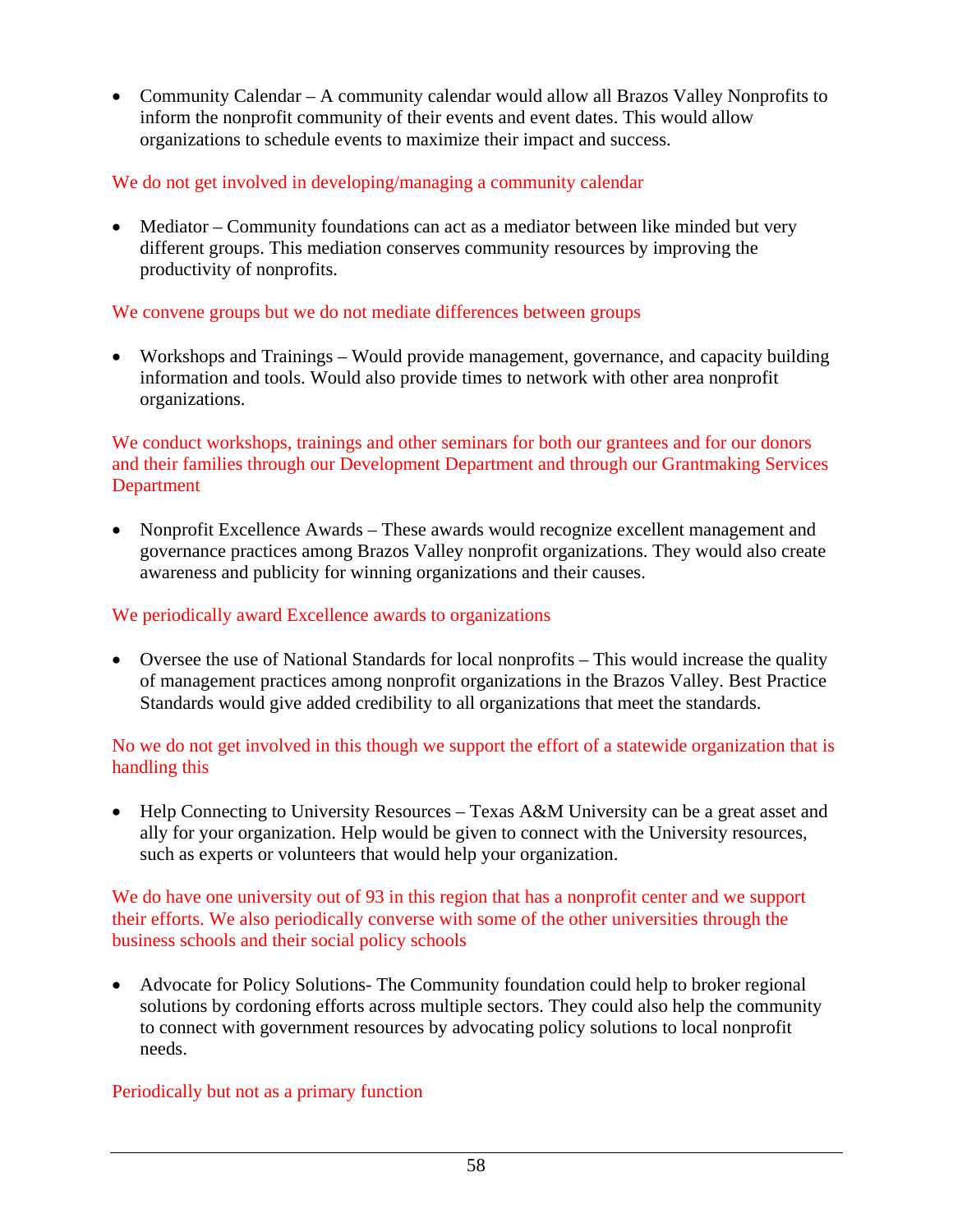• Nurture New Philanthropists - Community foundations can identify donors' areas of interest and inform them of pertinent community needs.

Yes we do especially through a family philanthropy service we are developing

Iowa West Foundation Board Size: N/A Number of FTE: N/A Total Revenue: \$29,915,254 Gross Receipts: \$365,602,781

Comments attached. Call if you need more. Best of luck. Important subject.

Reed Morgan Grants Program Director Iowa West Foundation 25 Main Place, Suite 550 Council Bluffs IA 51503 (712) 309-3007 voice (712) 322-2267 fax rmorgan@iowawest.com

*Iowa West Foundation*  Council Bluffs IA (metro-Omaha NE) www.iowawestfoundation.org contact: Reed Morgan, Grants Program Director rmorgan@iowawest.com (712) 309-3007

IWF has \$400 million assets, a \$23.5 million grants budget, & a \$2 million Admin budget. Iowa West Racing Assn (IWRA, est. 1984) built a dog track in the depths of the Farm Aid crisis. Riverboats arrived around 1989. IWRA "sponsors" two boats (a requirement of state law), for which IWRA currently receives \$8.8 million annually in contracted sponsorship fees; every penny is transferred to Iowa West Fdn (IWF, est. 1994) and granted into the community (to public charities and governments in 18 counties in SW Iowa and eastern NE). IWRA sold the track to Harrah's, which generated a substantial IWF endowment. IWF awards grants from income earned on the endowment.

IWRA & IWF are independent entities and have no formal ties to gaming corporations.

Community Leadership Roles

• Nonprofit Resource Center – This center could provide information to nonprofits on potential funders, grant writing, and community resources. This type of center could also offer workshops, trainings, and consulting services.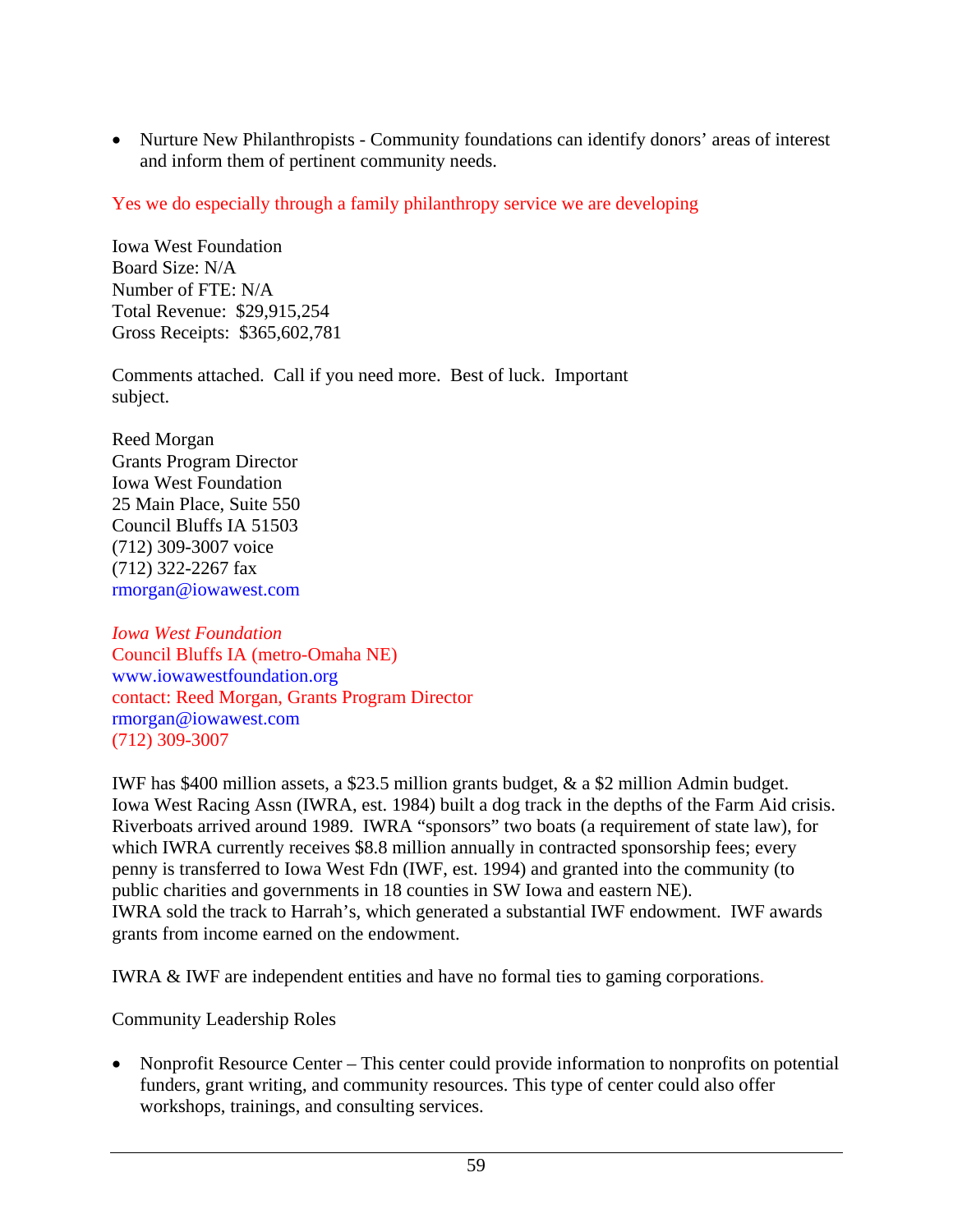Nonprofit Assn of the Midlands does some of this, and we have made small grants to NAM for various projects. IWF funded Council Bluffs Library to have Foundation Center On-Line grantsresearch capability and to build their management-related collection. My opinion: the Omaha metro area needs a more comprehensive management services organization (MSO) like the Texas network or the California Management Assistance Project (CMAP), honchoed by Compass Point in San Francisco.

• Volunteer Center- This center could be a central place for volunteer recruitment, assessment, and organization matching.

Ours is anemic, though we've funded it. Omaha does a better job.

• Community Calendar – A community calendar would allow all Brazos Valley Nonprofits to inform the nonprofit community of their events and event dates. This would allow organizations to schedule events to maximize their impact and success.

# Much needed here. Omaha Community Foundation puts out a daily e-bulletin on nonprofit happenings.

• Mediator – Community foundations can act as a mediator between like minded but very different groups. This mediation conserves community resources by improving the productivity of nonprofits.

We "convene" and fund consultants to broaden debate and get people on the same page (various topics). For example, IWF funded 5 nonprofits to plan and build a \$30 million human services campus in 2005-2008 (Red Cross, Salvation Army, Boys & Girls Club, Family Service Assn, and a homeless family shelter), saving \$10 million through collaboration.

IWF is funding an economic development strategic planning effort for the City of Council Bluffs (there is none now) with substantial community input included.

IWF is funding Urban Land Institute to bring in 10 practitioners for a week to assess competing development opportunities (business and government want the IWF to subsidize lots of projects and we can't).

• Workshops and Trainings – Would provide management, governance, and capacity building information and tools. Would also provide times to network with other area nonprofit organizations.

IWF funded Endowment Readiness Workshops (Endowment Development Institute, www.Endowment.com) directly. We've supported other programs offered by others. It's spotty. The metro area could use a more systematic approach, like Nonprofit Mgt Solutions (npsolutions.org) in San Diego Cuonty CA.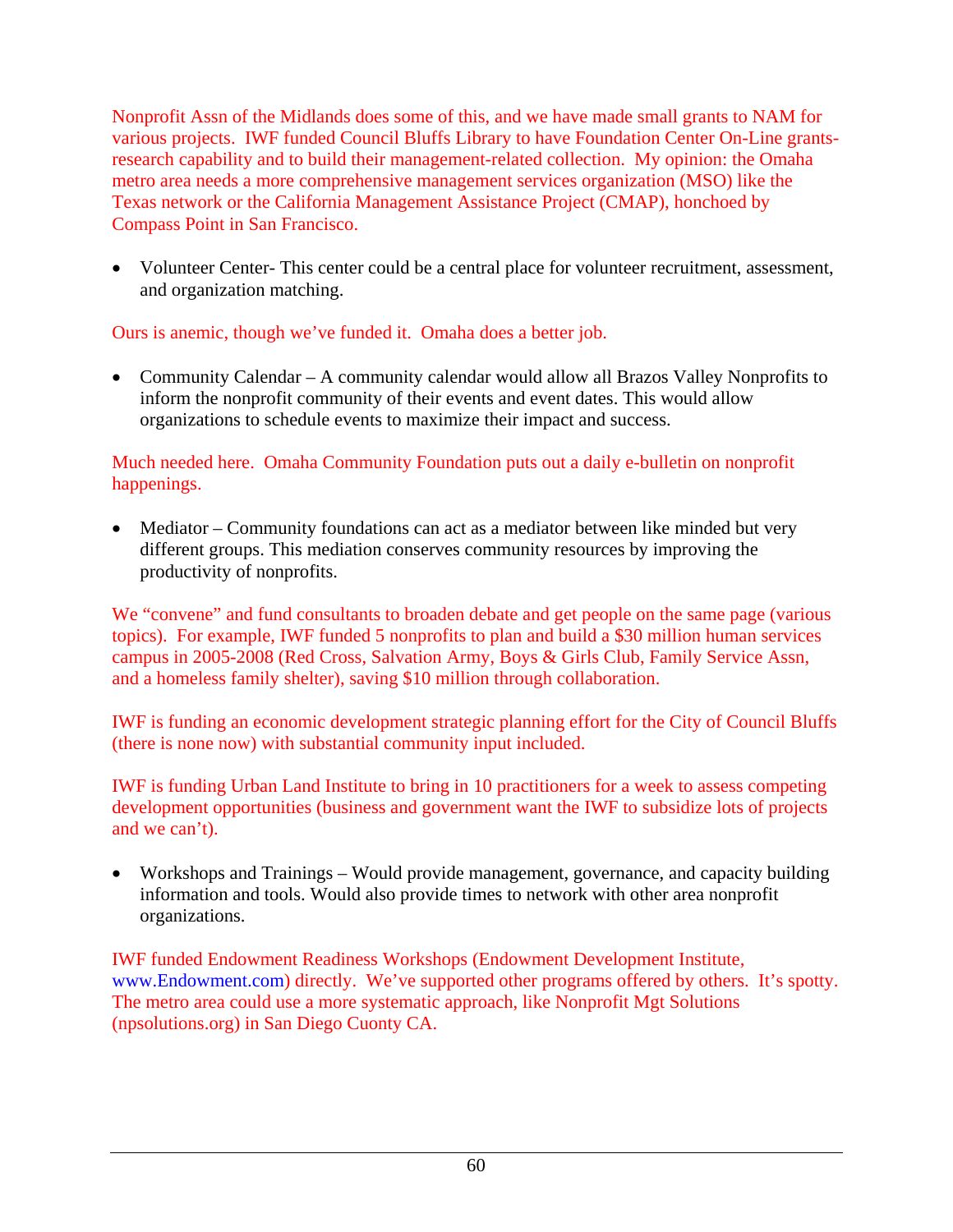• Nonprofit Excellence Awards – These awards would recognize excellent management and governance practices among Brazos Valley nonprofit organizations. They would also create awareness and publicity for winning organizations and their causes.

We have not funded these – though it's a superb idea – but the Omaha Chamber of Commerce has such an award (for Omaha-based nonprofits).

• Oversee the use of National Standards for local nonprofits – This would increase the quality of management practices among nonprofit organizations in the Brazos Valley. Best Practice Standards would give added credibility to all organizations that meet the standards.

 IWF funds best-practices research (through capacity-building grants) but we have not been asked to (or thought of) funding National Stds development per se.

• Help Connecting to University Resources – Texas A&M University can be a great asset and ally for your organization. Help would be given to connect with the University resources, such as experts or volunteers that would help your organization.

IWF hired Univ of Nebraska at Omaha to conduct our first independent community needs assessment and it was a very good experience. We'll likely hire them again for other things.

• Advocate for Policy Solutions- The Community foundation could help to broker regional solutions by cordoning efforts across multiple sectors. They could also help the community to connect with government resources by advocating policy solutions to local nonprofit needs.

 IWF has funded development of Downtown Design Guidelines, Public Art Master Plan, and a variety of community design workshops in small towns and in Council Bluffs. The City's economic development study will lead to development of criteria for subsidizing developments based on land-use type, wage-levels, etc., something we lack now.

IWF has funded a Downtown Revitalization Fund to promote the adaptive reuse of vacant historic structures in historic downtown Council Bluffs.

• Nurture New Philanthropists - Community foundations can identify donors' areas of interest and inform them of pertinent community needs.

IWF is providing \$6 million over six years to launch a Pottawattamie County Community Foundation, mostly for matching endowment gifts, but also for PCCF operations, capacity building, and re-granting.

*The Denver Foundation* 

Contact: Mr. David Miller, President

Telephone: (303) 300-1790 Fax: (303) 300-6547 Board Size: 20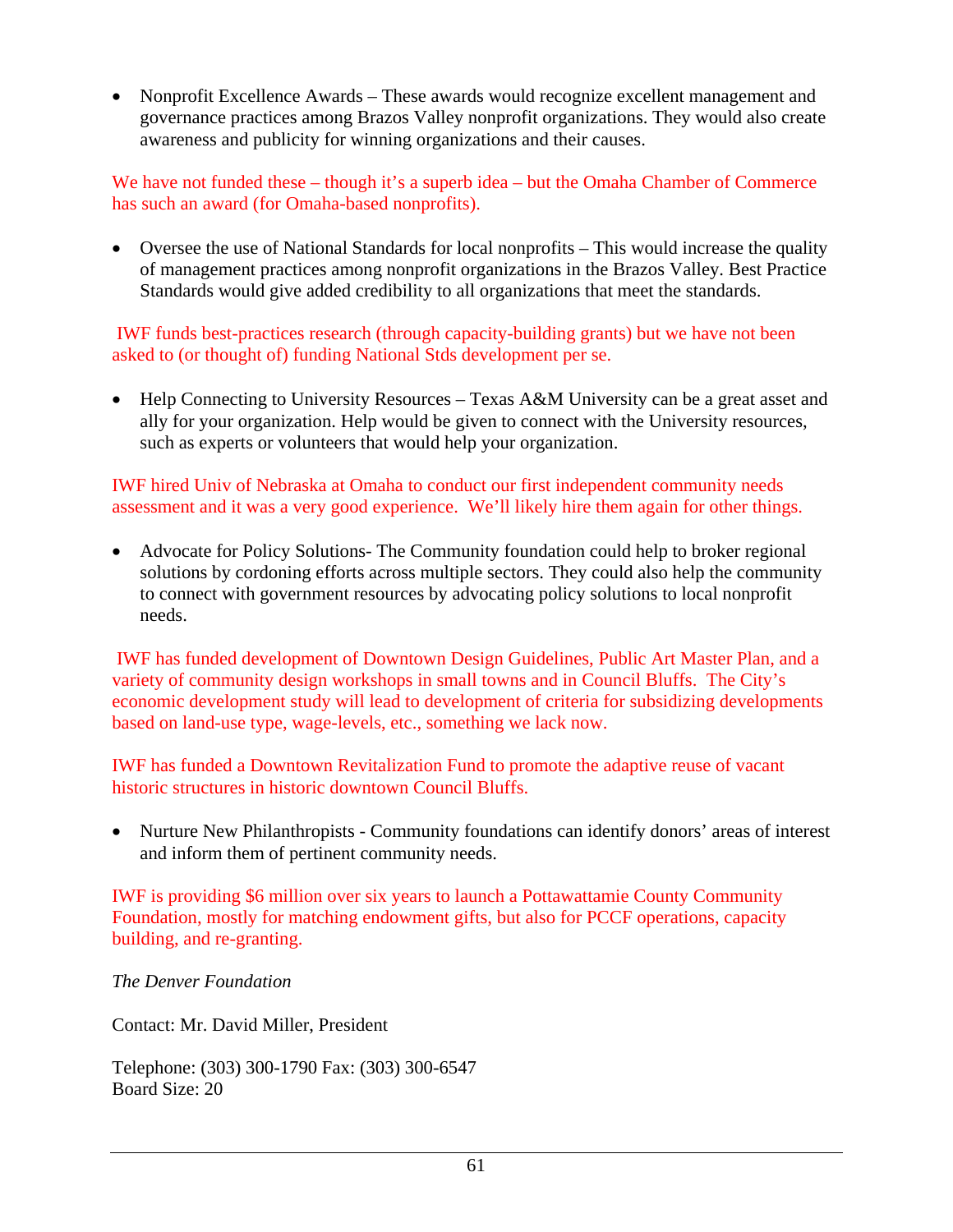Number of FTE: 21 – 100 Total Revenue: \$142,003,090 Gross Receipts: \$142,003,090

From your list, the following are roles that The Denver Foundation plays:

\* Nonprofit Resource Center - Our website includes a list of consultants for nonprofits.

\* Mediator - We don't mediate, but we often convene groups of like-minded nonprofits to encourage more collaboration.

\* Workshops and Trainings - We occasionally offer these ourselves, and we also offer technical assistance grants for nonprofits.

\* Advocate for Policy Solutions- We do this a lot.

\* Nurture New Philanthropists - We do this a lot.

All of the above are funded by our grants budget and/or our administrative budget. Dollars for these two budgets come from our community endowment that has been built by thousands of generous donors since our founding in 1925.

I hope this is helpful.

David Miller, President The Denver Foundation

Community Foundation of Sarasota County Contact: Mr. Stewart Stearns, President & CEO Telephone: (941) 955-3000 Fax: (941) 952-1951 Board Size: 24 Number of FTE:  $11 - 20$ Total Revenue: \$14,944,331 Gross Receipts: \$21,353,590

Attached is the list of those functions offered by our community foundation. Again, more information about all of these can be found at our website: www.cfsarasota.org.

Hope this helps.

Stewart W. Stearns President & CEO Community Foundation of Sarasota County P.O. Box 49587 Sarasota, FL 34230-6587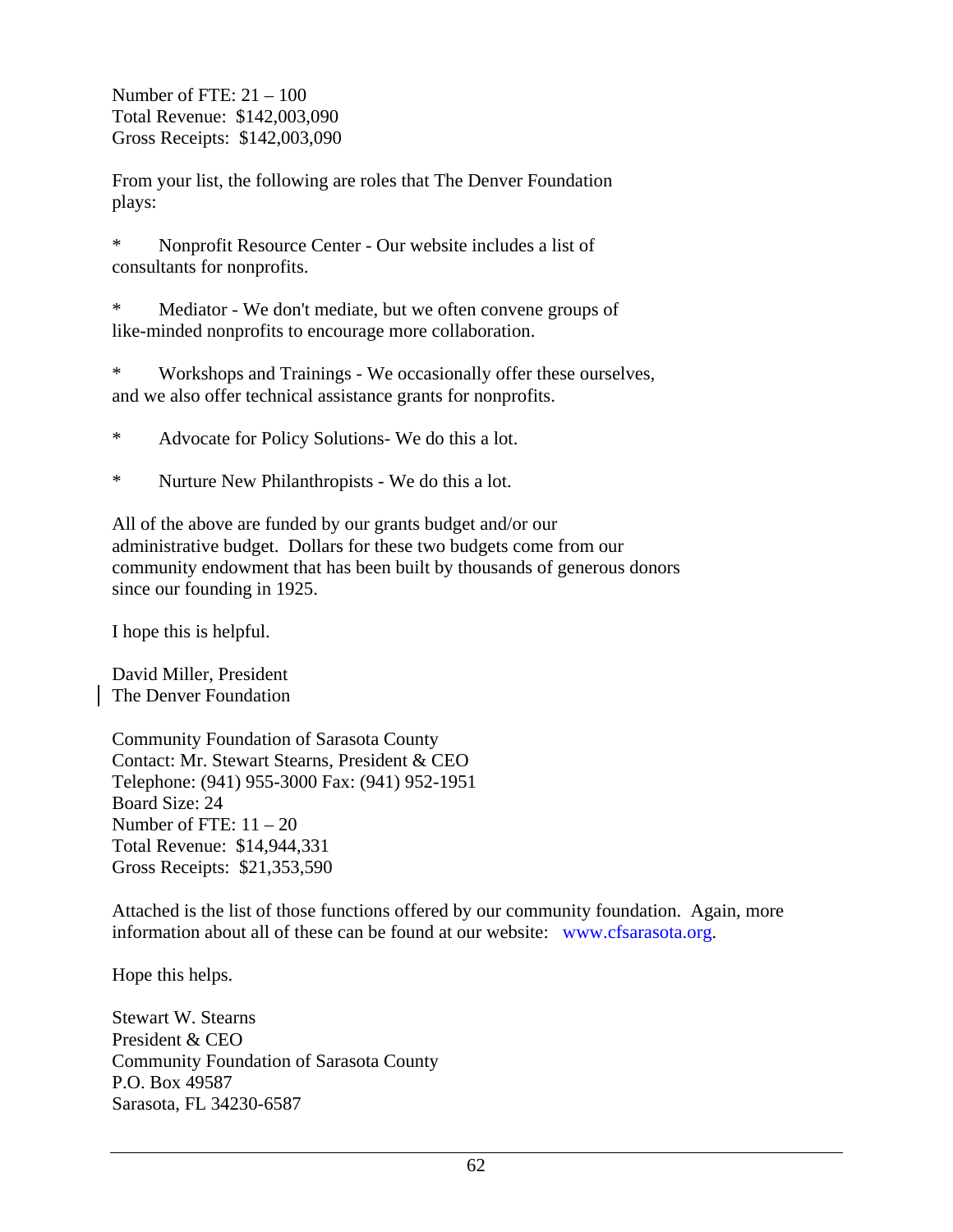Telephone: 941-556-7112 Fax: 941-556-7113

## FOR GOOD. FOR EVER.

Community Leadership Roles of the Community Foundation of Sarasota County Sarasota, Florida

Size: Approximately \$150 million Stewart W. Stearns, President & CEO

• Nonprofit Resource Center – This center could provide information to nonprofits on potential funders, grant writing, and community resources. This type of center could also offer workshops, trainings, and consulting services.

Full information about our Nonprofit Resource Center is available on our website: www.cfsarasota.org. The program costs about \$400,000 per year. We generate about \$60,000 in direct fees and then use annual income from our Unrestricted Endowment Funds to cover the balance.

• Mediator – Community foundations can act as a mediator between like minded but very different groups. This mediation conserves community resources by improving the productivity of nonprofits.

This has been a major source of our program services for years. Right now, we have divided our board members into "focus teams" that examine data and identify high priority community needs in areas of interest natural to community foundations (arts, civic engagement, education, environment, health care, and human services). These groups then bring nonprofit organizations together to broker new services or reinforce natural partnerships that address those needs. The "carrot" for participation are fairly significant grants from our Unrestricted and Field of Interest Funds.

• Workshops and Trainings – Would provide management, governance, and capacity building information and tools. Would also provide times to network with other area nonprofit organizations.

Again, this is a part of our Nonprofit Resource Center. Information about course offerings and fees is available on line.

• Nonprofit Excellence Awards – These awards would recognize excellent management and governance practices among Brazos Valley nonprofit organizations. They would also create awareness and publicity for winning organizations and their causes.

I started a fund that bears my name that provides one non-cash award annually to a nonprofit executive that has exhibited leadership skills beyond the mission of their organization. The main criterion for getting the award is community collaboration and participation in community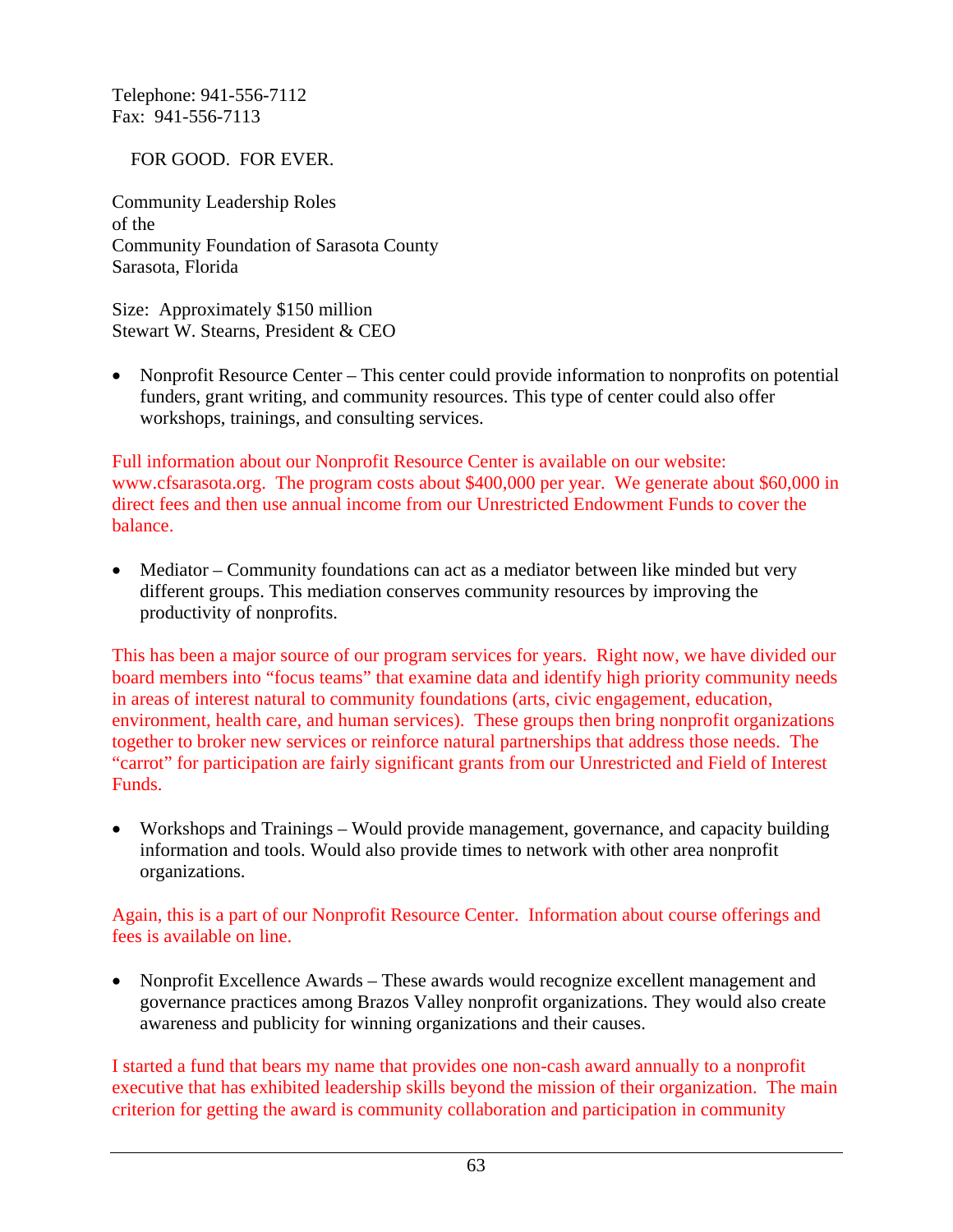projects beyond the scope of their daily duties. Again, the annual costs of a very unique award and recognition event are paid out of the Stewart Stearns Leadership Fund of the Community Foundation of Sarasota County. One day, I will be able to endow this award with a cash prize.

• Nurture New Philanthropists - Community foundations can identify donors' areas of interest and inform them of pertinent community needs.

This falls into the scope of our "focus team" process. In addition, as we learn of high priority community needs not being addressed by our focus teams, we take grantmaking opportunities to our donors that might have an interest in these projects. For example, because of the current economy, our food bank has not been able to deliver enough food to local faith-based and other distribution centers. The food bank needed \$90,000 for a new truck. We proactively went to our donors and raised that amount in less than a week.

*St. Croix Valley Community Foundation* Board Size: N/A Number of FTE: N/A Total Revenue: \$6,528,807 Gross Receipts: \$7,459,079

We, as most community foundations, receive funds from individuals, families and nonprofit organizations who wish to establish a fund with us. Now and then we receive grants from state government, for example, we have been receiving funds recently from the Wisconsin Arts Council to make grants to arts organizations in our region. But we do not receive government funds for our operations. Operations are funded solely by the fees we charge on the funds we administer. Please check out our website at www.scvcf.org.

Community Leadership Roles

- Nonprofit Resource Center This center could provide information to nonprofits on potential funders, grant writing, and community resources. This type of center could also offer workshops, trainings, and consulting services. YES
- Volunteer Center- This center could be a central place for volunteer recruitment, assessment, and organization matching. NO
- Community Calendar A community calendar would allow all Brazos Valley Nonprofits to inform the nonprofit community of their events and event dates. This would allow organizations to schedule events to maximize their impact and success. NO

• Mediator – Community foundations can act as a mediator between like minded but very different groups. This mediation conserves community resources by improving the productivity of nonprofits. YES

• Workshops and Trainings – Would provide management, governance, and capacity building information and tools. Would also provide times to network with other area nonprofit organizations. YES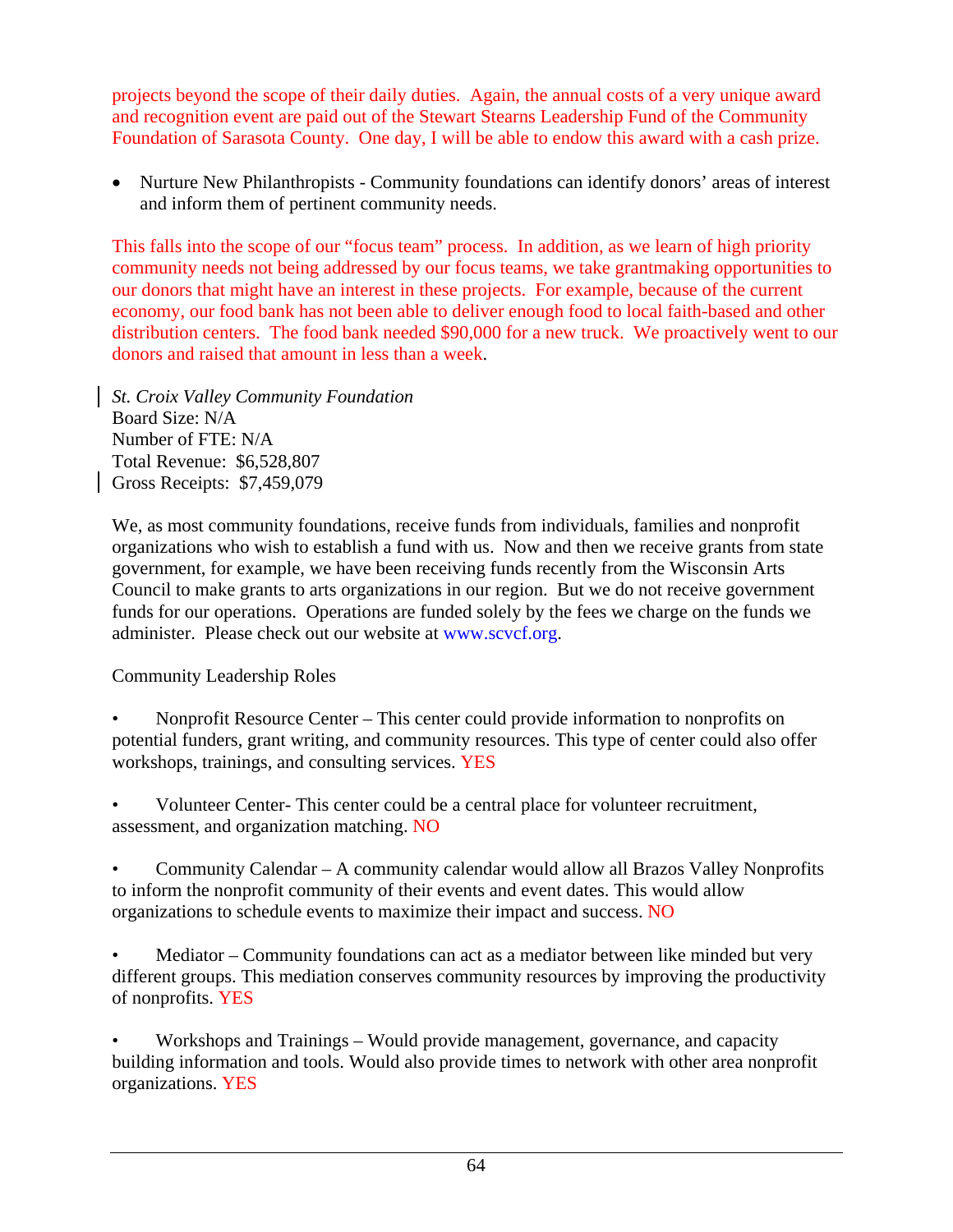• Nonprofit Excellence Awards – These awards would recognize excellent management and governance practices among Brazos Valley nonprofit organizations. They would also create awareness and publicity for winning organizations and their causes. NO

• Oversee the use of National Standards for local nonprofits – This would increase the quality of management practices among nonprofit organizations in the Brazos Valley. Best Practice Standards would give added credibility to all organizations that meet the standards. NO. DO SUCH STANDARDS EXIST FOR NONPROFITS? THEY DO FOR COMMUNITY FOUNDATIONS, AND WE MEET THOSE STANDARDS.

• Help Connecting to University Resources – Texas A&M University can be a great asset and ally for your organization. Help would be given to connect with the University resources, such as experts or volunteers that would help your organization. NO

• Advocate for Policy Solutions- The Community foundation could help to broker regional solutions by cordoning efforts across multiple sectors. They could also help the community to connect with government resources by advocating policy solutions to local nonprofit needs. NOT YET

• Nurture New Philanthropists - Community foundations can identify donors' areas of interest and inform them of pertinent community needs. ABSOLUTELY

Jane Hetland Stevenson President St. Croix Valley Community Foundation 516 Second St. Hudson, WI 54016 715-386-9490 www.scvcf.org

*Initiative Foundation*  Board Size: N/A Number of FTE: N/A Total Revenue: \$6,542,543 Gross Receipts: \$19,734,949

I'm going to send off a quick reply that I hope is helpful for your project. It appears that your core question is how various activities are funded, so I'm responding from that perspective. Please visit our website for more info on the Initiative Foundation: www.ifound.org We are one of six regional foundations in Minnesota that do not fit the mold of a traditional foundation. In addition to typical activities, we operate programs, make business loans (with special IRS authorization), and do extensive capacity building of other organizations through training and assistance.

Good luck with your project. Kathy

\* Nonprofit Resource Center - This center could provide information to nonprofits on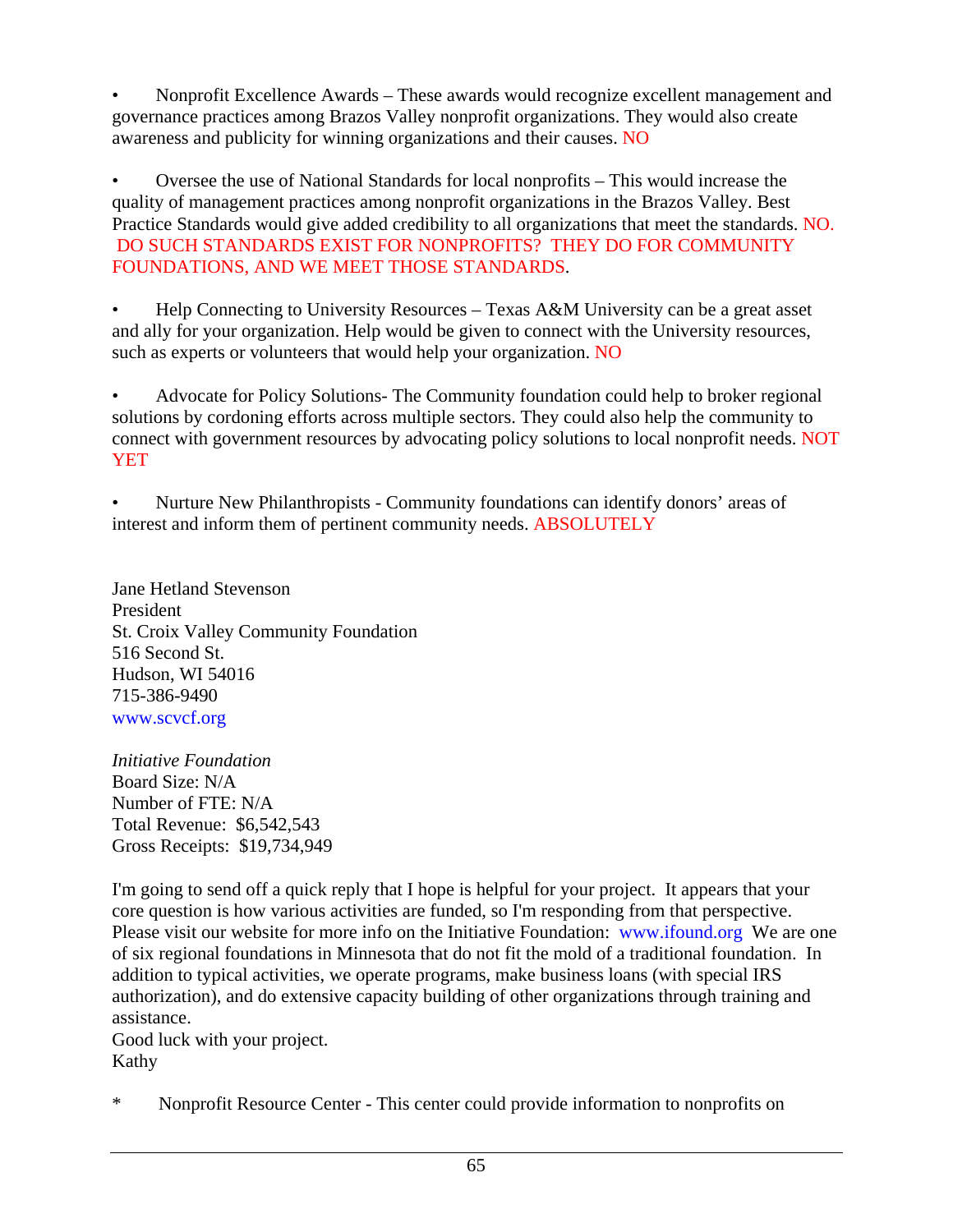potential funders, grant writing, and community resources. This type of center could also offer workshops, trainings, and consulting services.

Through our Healthy Organizations Partnership program (see website) we do all of this and more. The HOP program is funded primarily by grants from other larger private foundations as well as contracts for service.

\* Volunteer Center- This center could be a central place for volunteer recruitment, assessment, and organization matching.

We administer the VISTA program for our area, which is federally funded.

\* Community Calendar - A community calendar would allow all Brazos Valley Nonprofits to inform the nonprofit community of their events and event dates. This would allow organizations to schedule events to maximize their impact and success.

We do not keep a calendar. Local United Ways, chambers and another community foundation do this for our area.

Mediator - Community foundations can act as a mediator between like minded but very different groups. This mediation conserves community resources by improving the productivity of nonprofits.

We are called to do this on occasion. We tend to absorb these costs through our program budgets.

\* Workshops and Trainings - Would provide management, governance, and capacity building information and tools. Would also provide times to network with other area nonprofit organizations.

We do a lot of workshops and training, again through our various programs. See website: Healthy Organizations, Healthy Lakes and Rivers, Healthy Communities, Early Childhood Initiative, Meth Initiative, etc.

\* Nonprofit Excellence Awards - These awards would recognize excellent management and governance practices among Brazos Valley nonprofit organizations. They would also create awareness and publicity for winning organizations and their causes.

WE do a huge awards event every 18 months that honors a nonprofit, a youth, an environmental organization, a business, a volunteer and a community. We pay for this through event sponsorships.

\* Oversee the use of National Standards for local nonprofits - This would increase the quality of management practices among nonprofit organizations in the Brazos Valley. Best Practice Standards would give added credibility to all organizations that meet the standards.

Through our HOP program we provide training on national and state standards, but we do not "police" this. You might want to look at the Charities Review Council for Minnesota. They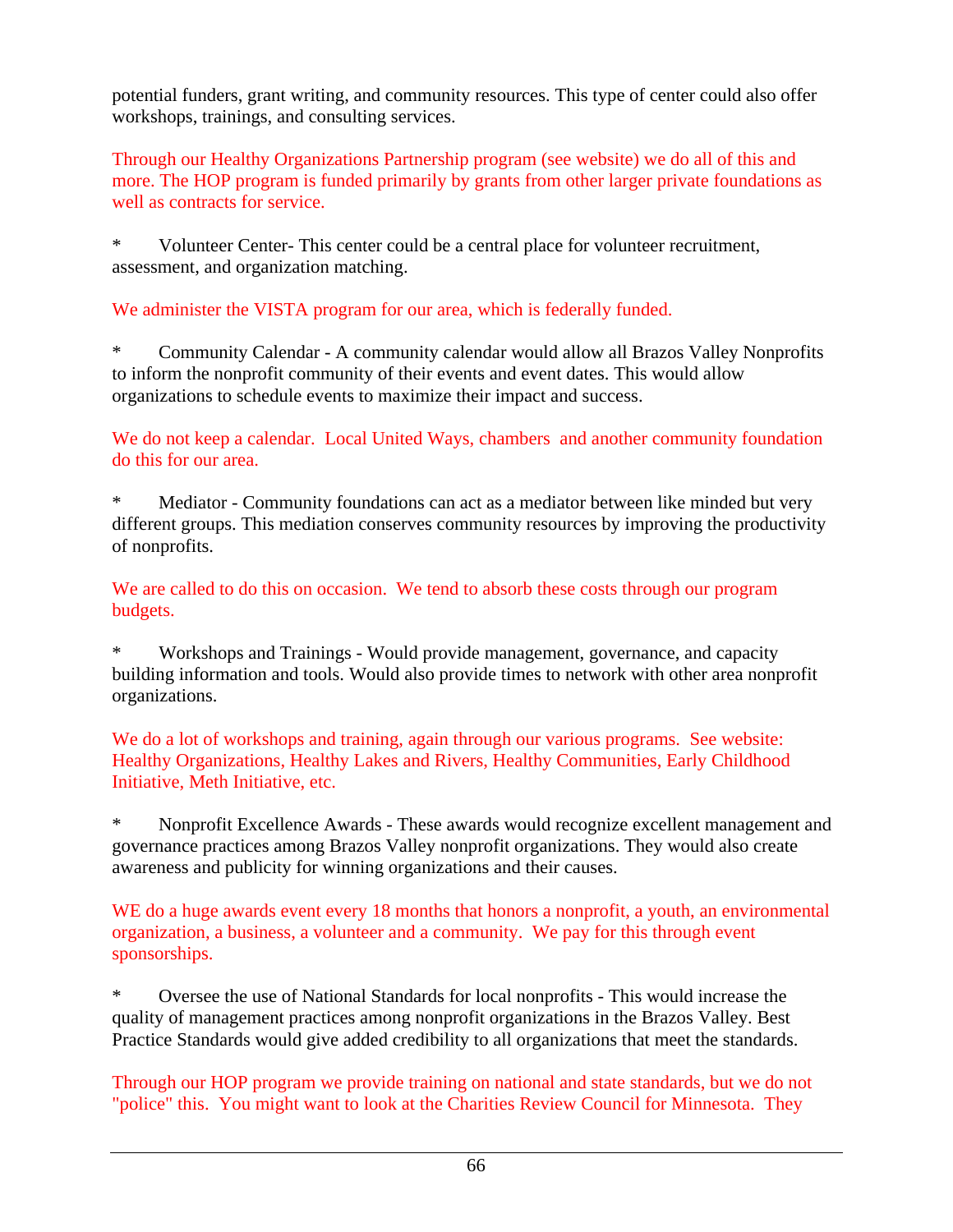have an excellent measure/system.

Help Connecting to University Resources - Texas A&M University can be a great asset and ally for your organization. Help would be given to connect with the University resources, such as experts or volunteers that would help your organization.

In our economic development work we partner frequently with our post secondary institutions around specific work force and business development efforts. They are typically grant funded or covered through private business donations.

\* Advocate for Policy Solutions- The Community foundation could help to broker regional solutions by cordoning efforts across multiple sectors. They could also help the community to connect with government resources by advocating policy solutions to local nonprofit needs.

Since our early childhood initiative is a statewide project, our advocacy work is most developed in that area, thanks to a partner that focuses on this: REady4K.org

\* Nurture New Philanthropists - Community foundations can identify donors' areas of interest and inform them of pertinent community needs.

We offer a range of donor services, are researching the transfer of wealth data and thinking of new ways to engage the next generation of philanthropists. AT every turn we try to link this to programs, but much of our donor services expense is covered by general operating funds which come from endowment earnings and grants.

Kathy Gaalswyk, President Initiative Foundation 405 First St. SE Little Falls, MN 56345 320-632-9255 Office 320-631-2005 Direct 320-632-9258 Fax www.ifound.org

*San Antonio Area Foundation*  Contact: Mrs. Michelle Cox, Controller Telephone: (210) 225-2243 Fax: (210) 225-1980 Board Size: 15 Number of FTE:  $11 - 20$ Total Revenue: \$28,929,064 Gross Receipts: \$28,929,064

Please see the attached document for the San Antonio Area Foundation's responses to the project question. Feel free to contact me should you have any questions concerning our responses.

Best regards, Nancy Y. Ayon Research Associate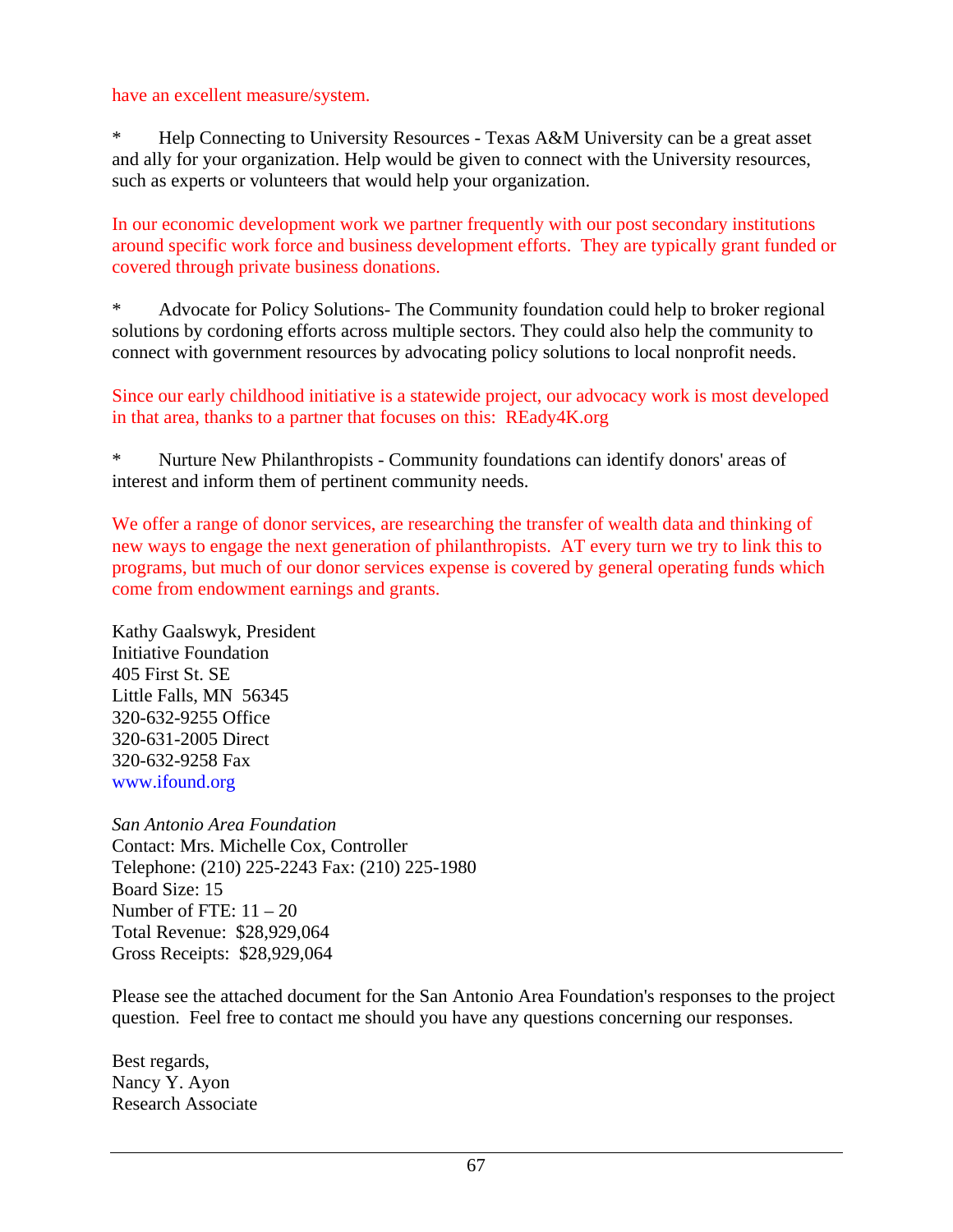San Antonio Area Foundation 110 Broadway St., Ste. 230 San Antonio, TX 78205 210-225-2243 main line 210-242-4721 direct line 210-225-1980 fax http://www.saafdn.org

| <b>ROLES</b>                                                                                                                                                                                                                                                    | <b>SAN ANTONIO AREA FOUNDATION</b>                                                                                                                                                                                                                                                                                                                                                                                                                                                                                                                                                                                                                                     |
|-----------------------------------------------------------------------------------------------------------------------------------------------------------------------------------------------------------------------------------------------------------------|------------------------------------------------------------------------------------------------------------------------------------------------------------------------------------------------------------------------------------------------------------------------------------------------------------------------------------------------------------------------------------------------------------------------------------------------------------------------------------------------------------------------------------------------------------------------------------------------------------------------------------------------------------------------|
| Nonprofit Resource Center – This center<br>could provide information to nonprofits on<br>potential funders, grant writing, and<br>community resources. This type of center<br>could also offer workshops, trainings, and<br>consulting services.                | Currently are not. The Nonprofit Resource Center<br>(a standalone nonprofit) and UT-San Antonio's<br>Nonprofit Management Program fill this role.                                                                                                                                                                                                                                                                                                                                                                                                                                                                                                                      |
| Volunteer Center-This center could be a<br>central place for volunteer recruitment,<br>assessment, and organization matching.                                                                                                                                   | Currently are not working to fill this role in the<br>community we serve. The United Way of San<br>Antonio and Bexar County fill this role in our<br>community.                                                                                                                                                                                                                                                                                                                                                                                                                                                                                                        |
| Community Calendar - A community<br>calendar would allow all Brazos Valley<br>Nonprofits to inform the nonprofit<br>community of their events and event dates.<br>This would allow organizations to<br>schedule events to maximize their impact<br>and success. | Currently are not working to fill this role in the<br>community we serve.                                                                                                                                                                                                                                                                                                                                                                                                                                                                                                                                                                                              |
| Mediator - Community foundations can<br>act as a mediator between like minded but<br>very different groups. This mediation<br>conserves community resources by<br>improving the productivity of nonprofits.                                                     | We have two community initiatives - (TRIAD-<br>Texas Resources for Iraq-Afghanistan<br>Deployment (see http://www.triadfund.org) and<br>Animal Initiatives (see www.ownupsa.com)). In<br>both, we have played an active role in convening<br>different funders and nonprofits related to the<br>above issues. Funding for TRIAD was obtained<br>through an anonymous donor from the California<br>Community Foundation (CCF). CCF approached<br>us with the proposal to partner with two other<br>community foundations in Texas to work on<br>TRIAD. Funding for the Animal Initiative was<br>obtained through the bequest of a San Antonio<br>Area Foundation donor. |
| Workshops and Trainings - Would<br>provide management, governance, and<br>capacity building information and tools.<br>Would also provide times to network with<br>other area nonprofit organizations.                                                           | Currently provide workshops and training for our<br>annual competitive grants process to assist<br>nonprofits with completing the application. The<br>Nonprofit Resource Center and UT-San Antonio's<br>Nonprofit Management Program currently fill this<br>role.                                                                                                                                                                                                                                                                                                                                                                                                      |

COMMUNITY LEADERSHIP ROLES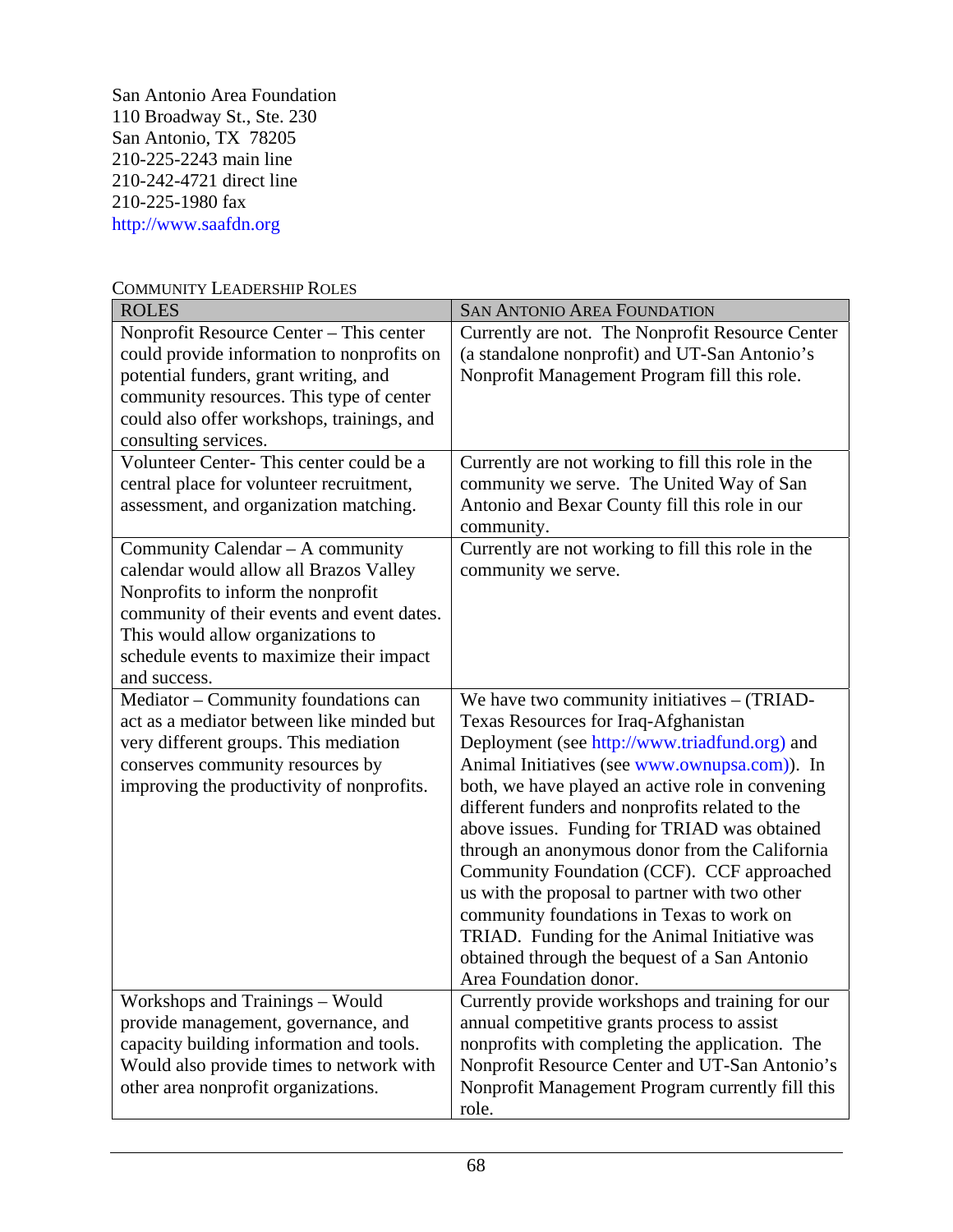| Nonprofit Excellence Awards - These         | Currently are not working to fill this role in the                          |
|---------------------------------------------|-----------------------------------------------------------------------------|
| awards would recognize excellent            | community we serve.                                                         |
|                                             |                                                                             |
| management and governance practices         |                                                                             |
| among Brazos Valley nonprofit               |                                                                             |
| organizations. They would also create       |                                                                             |
| awareness and publicity for winning         |                                                                             |
| organizations and their causes.             |                                                                             |
| Oversee the use of National Standards for   | Currently are not working to fill this role in the                          |
| local nonprofits - This would increase the  | community we serve.                                                         |
| quality of management practices among       |                                                                             |
| nonprofit organizations in the Brazos       |                                                                             |
| Valley. Best Practice Standards would       |                                                                             |
| give added credibility to all organizations |                                                                             |
| that meet the standards.                    |                                                                             |
| Help Connecting to University Resources     | Currently are not working to fill this role in the                          |
| - Texas A&M University can be a great       | community we serve. However, most of our                                    |
| asset and ally for your organization. Help  | interns (and some employees) have been students                             |
|                                             | or alumni from UT-San Antonio. We also look to                              |
| would be given to connect with the          |                                                                             |
| University resources, such as experts or    | the UT-San Antonio for volunteers and                                       |
| volunteers that would help your             | foundation-led research.                                                    |
| organization.                               |                                                                             |
| Advocate for Policy Solutions- The          | Currently are not working to fill this role in the                          |
| Community foundation could help to          | community we serve.                                                         |
| broker regional solutions by coordinating   |                                                                             |
| efforts across multiple sectors. They could |                                                                             |
| also help the community to connect with     |                                                                             |
| government resources by advocating          |                                                                             |
| policy solutions to local nonprofit needs.  |                                                                             |
| Nurture New Philanthropists - Community     |                                                                             |
|                                             |                                                                             |
|                                             | Are currently working on evaluating our current                             |
| foundations can identify donors' areas of   | and prospective donor base, as well as foresee                              |
| interest and inform them of pertinent       | conducting a community needs assessment to                                  |
| community needs.                            | better serve our community and assist our donors                            |
|                                             | in maximizing their impact as they wish to do so.                           |
|                                             | We also have a program, Partners in Philanthropy,                           |
|                                             | which provides donors with similar interests to                             |
|                                             | provide funding for unfunded grant requests that                            |
|                                             | came through our annual competitive process. We                             |
|                                             | also have three community outreach funds (South                             |
|                                             | Texas Hispanic Fund, African-American Fund,                                 |
|                                             | and the Women' Fund) to diversify the donor base                            |
|                                             | and initiate philanthropic learning and<br>involvement among these sectors. |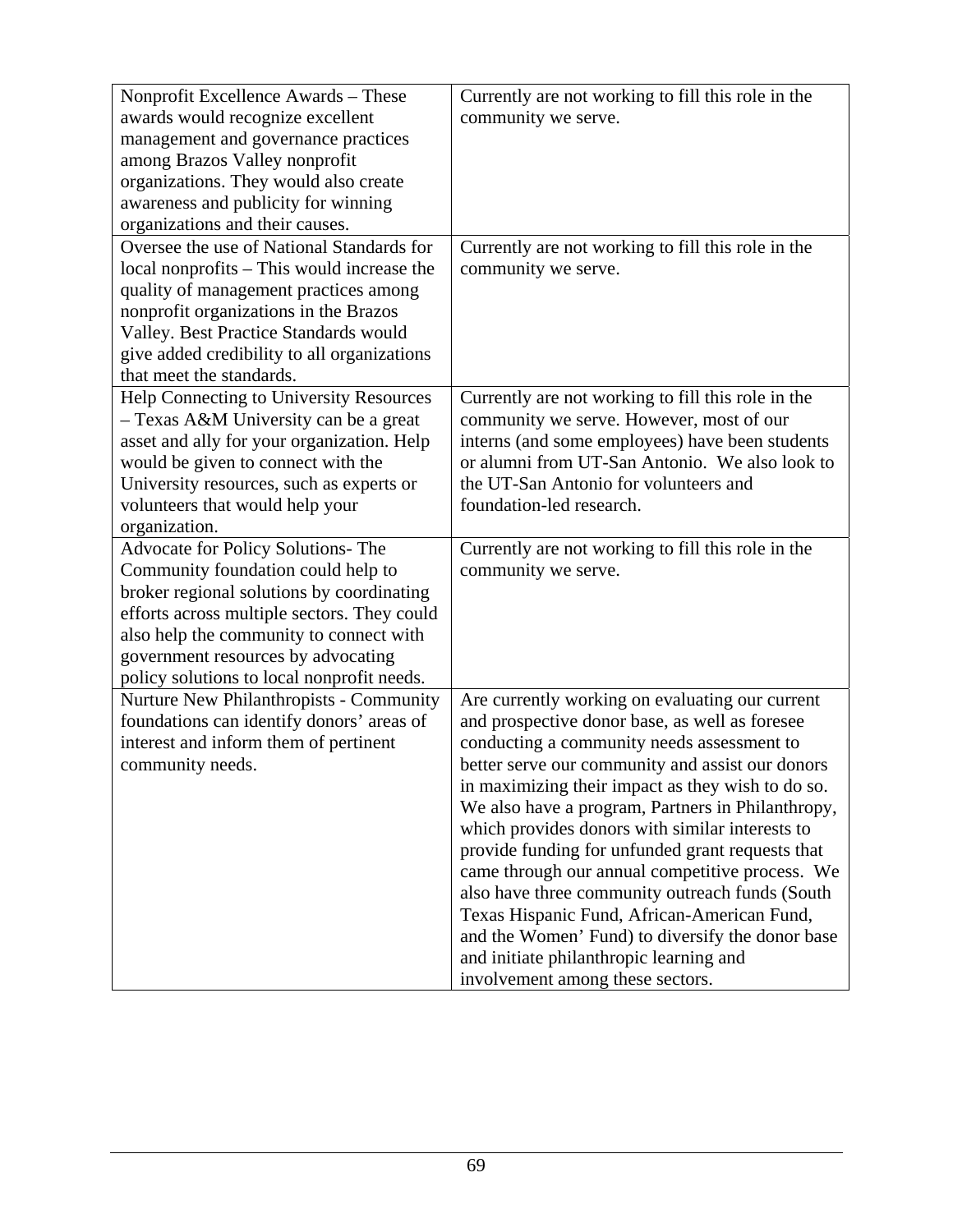# **Appendix 7 – Fall Workshop**

In October 2007, the Bush School, United Way, and BCF sponsored an all-day workshop focusing on the Standards of Excellence for Nonprofits and the National Nonprofit Congress. The presenters were Rose Mary Fry of the Texas Nonprofit Network and Dr. Angela Bies of the Bush School. Electronic invitations were sent to local nonprofit staff members, volunteers, and board members. Potential attendees were identified by the Capstone through a web search for local nonprofit organizations.

#### *Fall Workshop Agenda*

Nonprofit Town Hall and Workshop Friday, October 12th, 2007 Center for Regional Services, 3991 South 29th Street, Bryan, Texas 9:00 a.m. - 12:00 a.m. Town Hall Meeting 12:00 p.m. - 1:00 p.m. Lunch provided 1:00 p.m. - 4:00 p.m. Standards for Excellence Introductory Workshop

#### Standards for Excellence Introductory Workshop

The morning session provided a review the Maryland Standards for Excellence Program. This workshop provided an overview of the nationally recognized Standards for Excellence program and practical guidance to strengthen nonprofit organizations. The tool provides management advice and performance benchmarks in each of the eight areas. Visit http://www.standardsforexcellence.org/ for more information.

9:00 a.m. Welcome & Opening Remarks

9:05 a.m. Introduction of Table Participants - Gathering of Organization Statistics

9:15 a.m. Background & Priorities from the 2006 Nonprofit Congress Three Priorities

- Public Support & Awareness of the Sector
- Organizational Effectiveness with an Emphasis on Leadership and Accountability
- Advocacy

Update on Texas Activities

- Follow-up Meetings with Participants & Executive Directors
- Standards for Excellence Pilot Project

9:30 a.m. Actions by Your Nonprofit on the Three Priorities

10:00 a.m. Ways to Move Work Forward on the Three Priorities in Texas

10:30 a.m. Successful Community Collaborations

• Opportunities & Challenges

11:00 a.m. Issues to Share with Presidential Candidates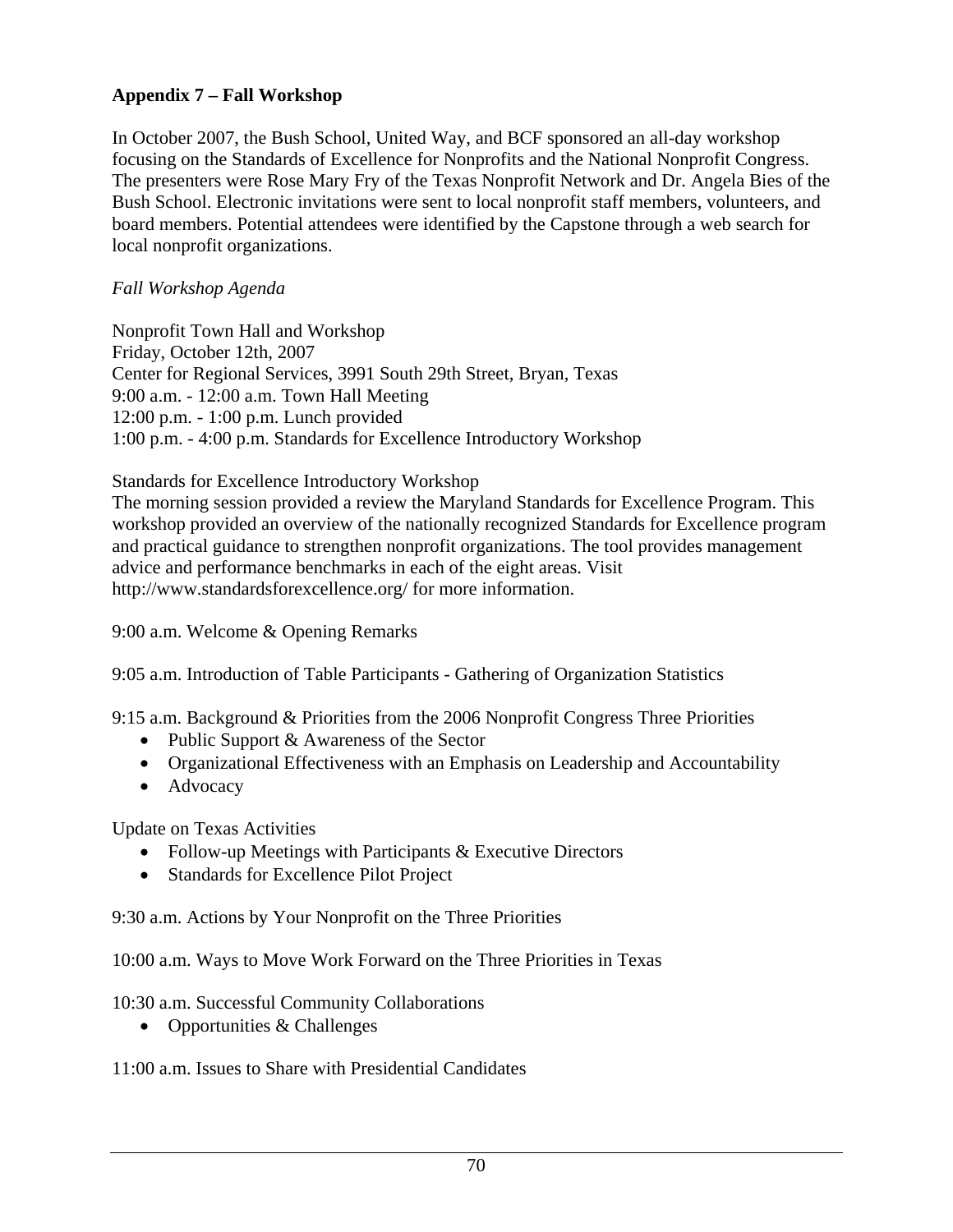## 11:30 a.m. Summary & Next Steps

## *Town Hall Meeting*

The afternoon session was structured as a Town Hall Meeting to discuss three pressing issues for the nonprofit sector: 1) Public Support and Awareness of the Sector, 2) Organizational Effectiveness and 3) Advocacy. Participants learned about this national initiative to strengthen the nonprofit sector and will help develop an agenda for issues relevant to the Brazos Valley. This town hall was developed by the Nonprofit Congress, which is an effort to unite and strengthen the nonprofit community (http://www.nonprofitcongress.org/).

#### *Fall Workshop Notes*

Values and Guiding Principles from the Nonprofit Congress

- Dedication to the betterment of the communities we serve
- Commitment to serve others
- Catalyst for change and innovation
- Operate with ethics and integrity

Song Titles – 2007 Nonprofit Sector

- One is the Loneliest Number
- Money
- Eye of the Tiger
- Lack of Wind Beneath Our Wings
- Amazing Grace

Three Top Priorities: Public Awareness and Support of the Nonprofit Sector, Organizational Effectiveness with an Emphasis on Leadership and Accountability and Best Practices, Advocacy and Grassroots Community Activities

1) What are your individual organizations doing in relation to these three priorities?

Public Awareness and Support of the Nonprofit Sector

- Hired a director of marketing and development
- Use of websites
- Community outreach
- More monies for advertising budget
- Different speaking engagements
- Addition of marketing line in the budget
- Visibility of numbers and clients served to the public
- Press releases and newspaper articles
- Newsletters for boards/walking billboards
- United Way rallies/work of individual agency programs
- Building infrastructure first
- Signs for the organization
- Showing a picture of client served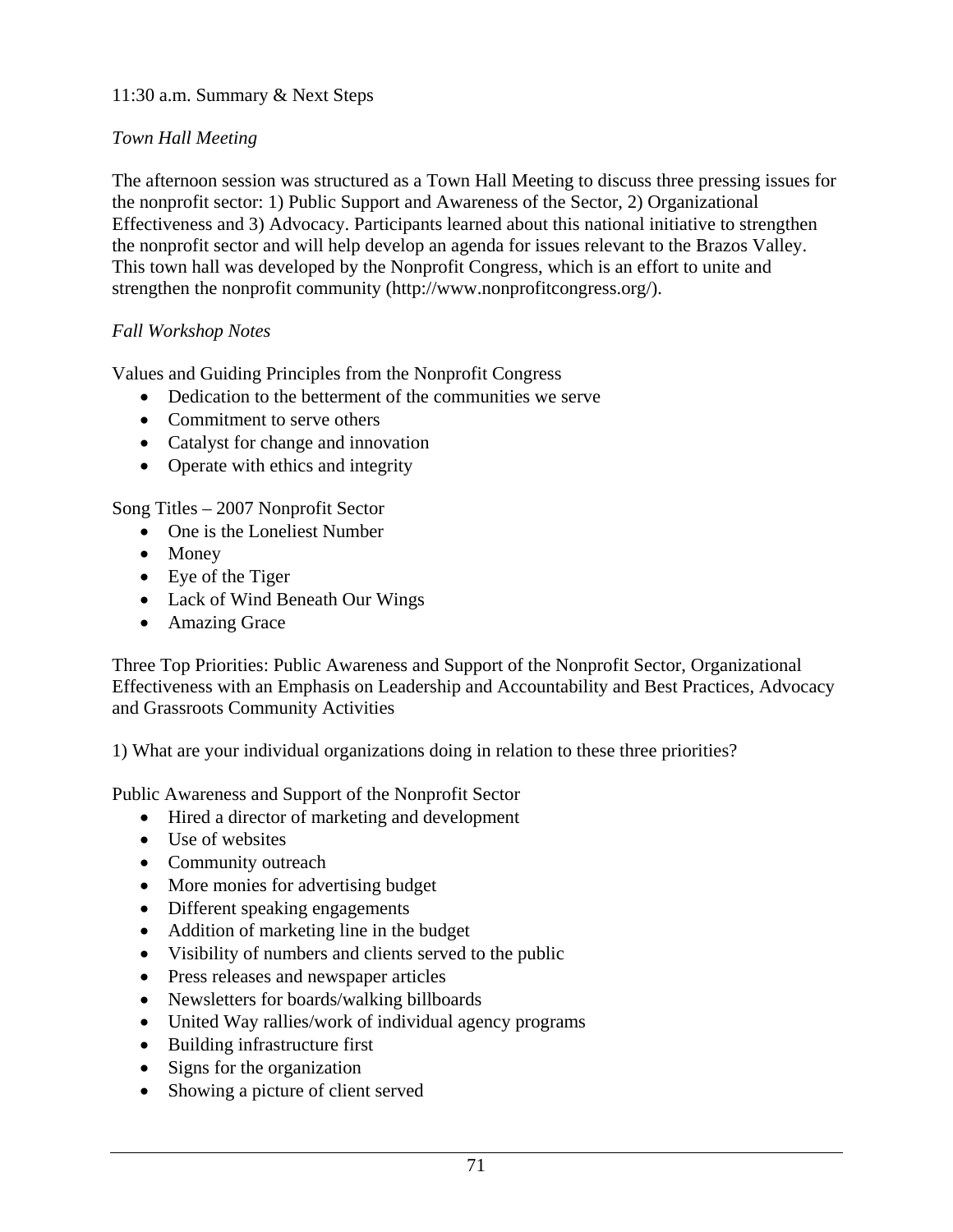• Getting involved in the community, service organization, and Leadership programs

Public Awareness and Support of the Nonprofit Sector continued…

- People served in the local community
- Hosting more events, visibility
- Dollar value/savings to the community
- Empowering board and staff and volunteers to speak on your behalf

Organizational Effectiveness with Emphasis on Leadership, Accountability, and Best Practices

- Annual Reports
- Board development about the agency's work
- Hiring employees as a good fit for our organization
- Organization/adding staff, built in flexibility for positions
- New employee training
- Diversity of the board
- Select and train volunteers
- Participation in community events about the sector
- Hiring outside organization to measure effectiveness
- Screening of volunteers
- Education of employees to talk with clients about other needs
- Policies and procedures manual
- Strategic plan
- Follow-through on work commitments
- Form 990 posted on the website
- Budget line item for professional development

Advocacy and Grassroots Community Activities

- Exhibit booth at appropriate events
- Visibility through events
- Build individual relationships
- Alliance with hospices within Texas
- Network with other nonprofits
- Calling on elected officials
- Fact Sheet
- Wallet Version of a Fact Sheet

2) What work could be done in Texas on Top Three Priorities?

Public Awareness and Support of the Nonprofit Sector

- One Voice for the sector
- Texas Association of Nonprofit Organizations
- Other umbrella organizations
- Registry for Texas nonprofits
- $\bullet$  211 Role
- Elected officials to read to children in a partnership project
- Build relationships at state and national level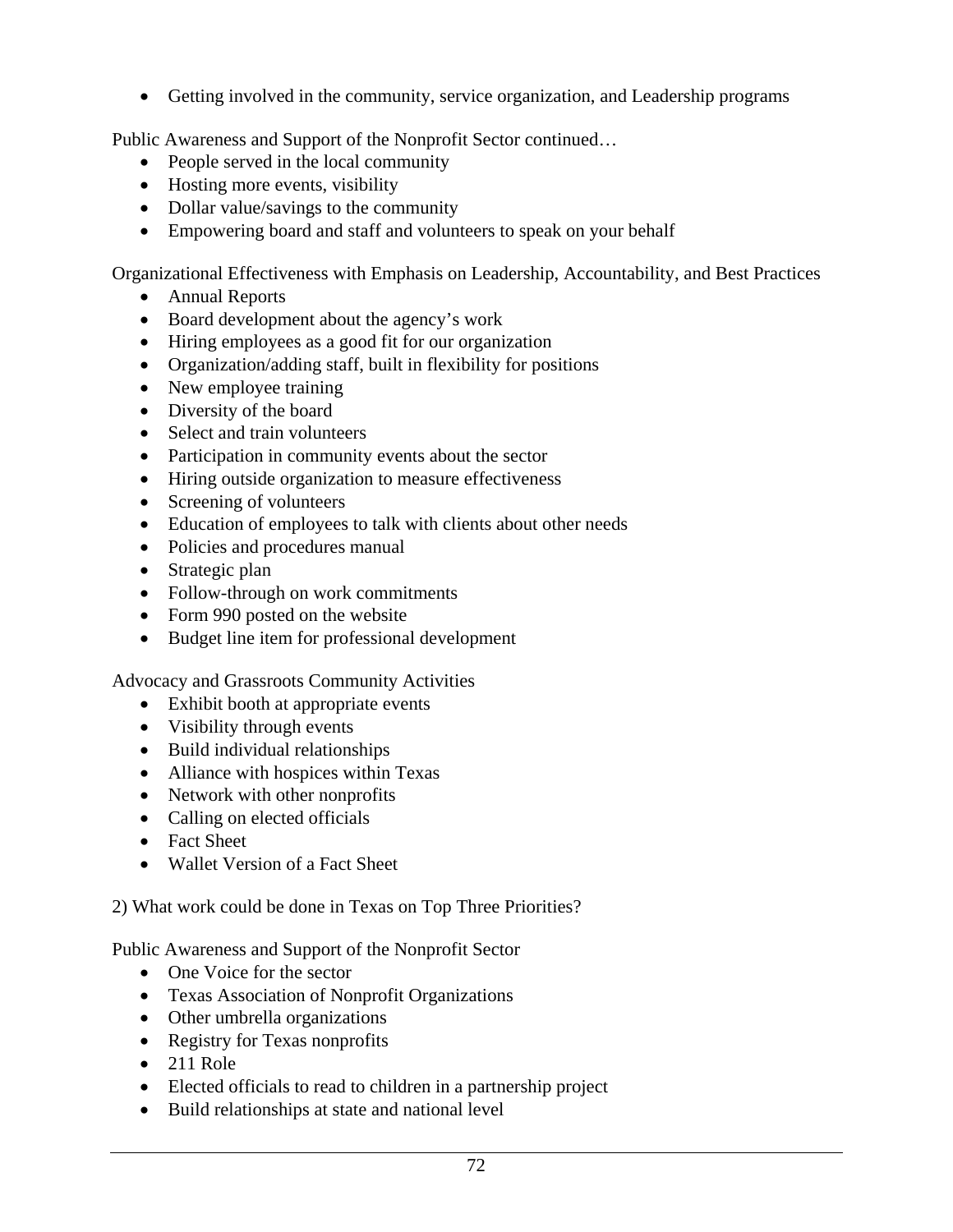• Information research/assessments/region, communication to a broader public

Public Awareness and Support of the Nonprofit Sector continued…

- Additional public recognition
- Economic impact of nonprofit sector
- Proud of nonprofit role in the community
- Think of self as a state industry
- Reminders to nonprofit colleagues with best business practices

Organizational Effectiveness with Emphasis on Leadership, Accountability, and Best Practices

- Increased communication to decrease duplication of services
- Annual registration
- Sharing with nonprofit organizations successes and challenges
- Joint purchasing
- Consistent accreditation for nonprofits
- Encourage succession planning
- Board diversity and participations
- Ask for help
- Affordable training

Advocacy and Grassroots Community Activities

- More collaborations
- Don't be scared to give up your power and influence
- Partnering with universities
- Statewide nonprofit meeting
- Be proactive and move forward
- Calling on legislators
- Working with state or national organizations
- Sensitivity to other issues
- Attending community events to build relationships with other organizations
- Nonprofit Lobbying Day

3) What are Successful Collaborations in Bryan College Station?

- Caregivers Conferences
- Partnering with the University, Dept. of Education/big events/literacy
- Department of Student Services and AggieServe
- 211
- Community Partnership Board
- Community of Promise Board
- Impact Committees/United Way
- Brazos Valley Health Partnership
- Brazos Valley CDC and Housing
- Affiliation with the COG
- Arts Council
- Domestic Violence Coalition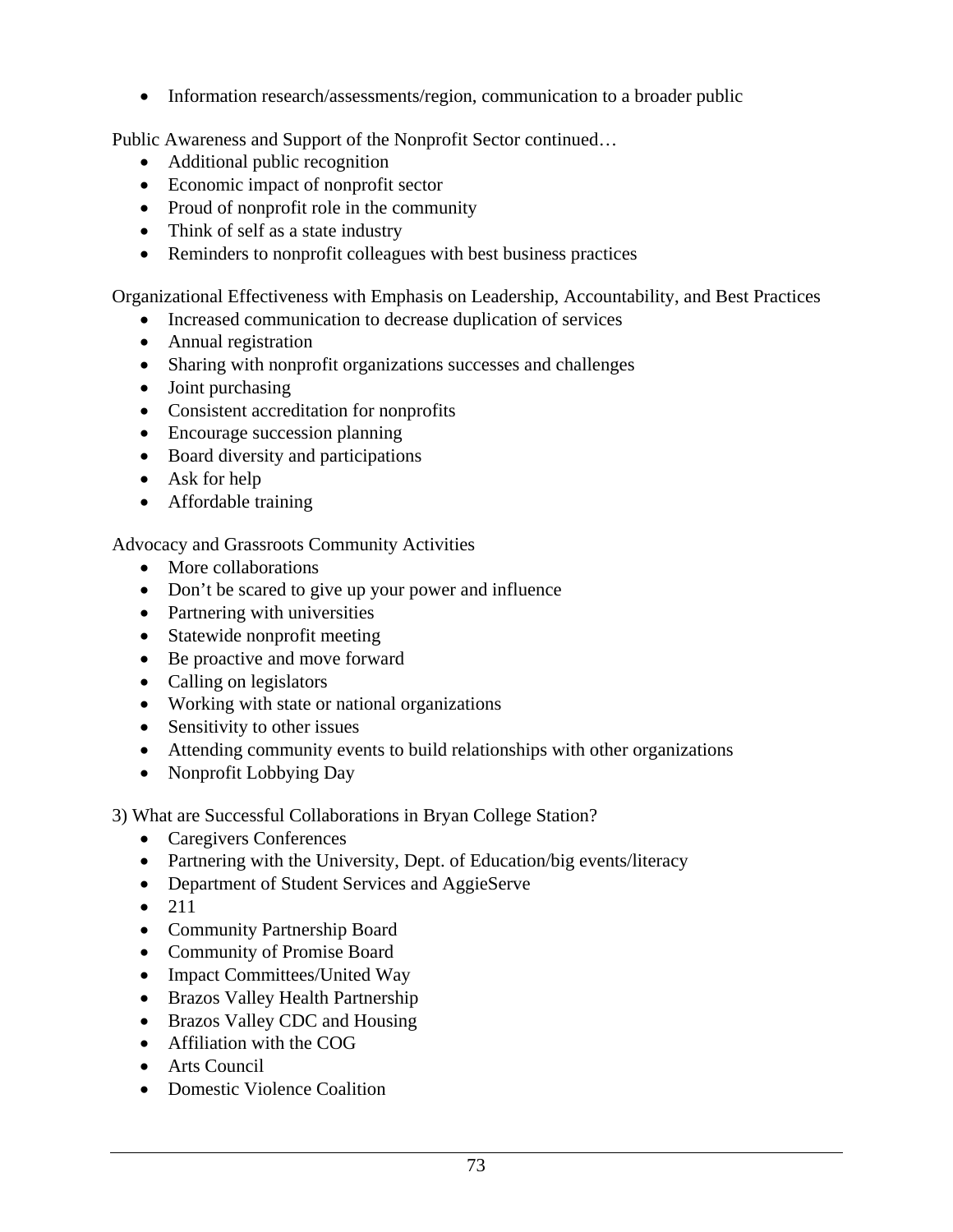4) What are assets of a successful collaboration?

- Sharing the same goals and roles
- Individual organizational agendas are set aside
- Serving different needs of the same clients
- Structured in their interactions
- Sharing of resources
- Leadership
- Right team members
- Honest with partners
- Trust
- Consistent participation
- Bring together diverse perspectives

5) What are barriers to successful collaborations?

- Personal agendas
- Competition for resources, funding, and time
- History of the organization
- Thinking with hearts but without business sense
- Band Aid: short-term rather than long-term
- Loss of discretion
- Abuse of good will
- Leadership of various organizations do not reward collaboration
- Lack of communication for whatever reason
- Lack of responsiveness to the constituent needs
- Expecting a payback
- Not doing proper research
- Too many Chiefs

6) How could nonprofit service providers help increase collaboration skills?

- Mediation
- How to listen
- Proper planning
- Project management
- Needs assessment
- Long-range vision
- Strategic planning
- Resource development
- Outside facilitator not involved in the collaborative
- Collaborative leadership
- How to let go
- When to close down the collaboration
- How to say no

7) What are issues to present to the presidential candidates?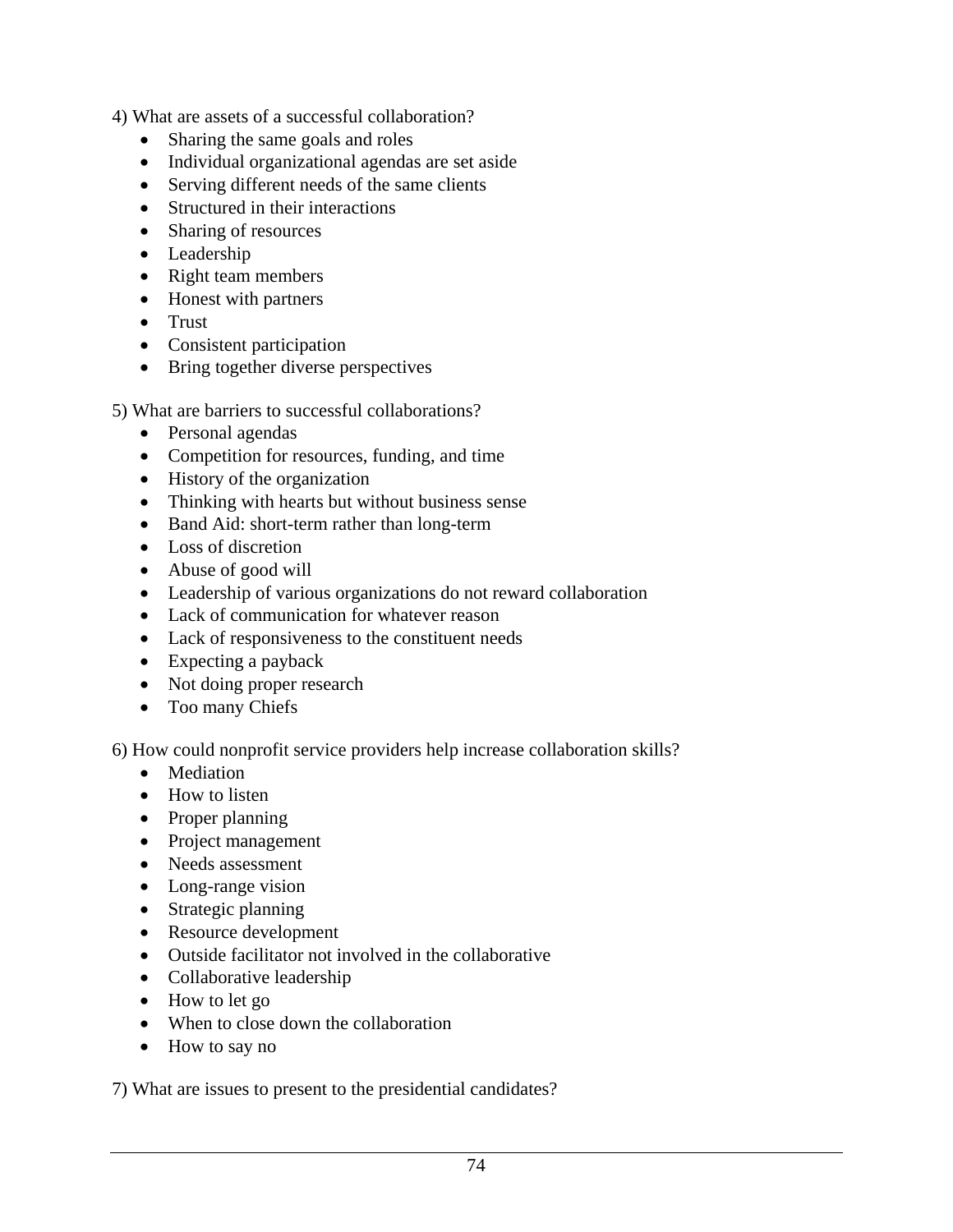- Greater knowledge of types of nonprofits
- Be aware of the language of nonprofits
- Realize local effects of national decisions
- Local contributions on national issues
- Nonprofits can intervene and impact of work
- Incentives for working for nonprofits
- Government funding should fund operational budgets
- HR and IT staff
- IRS tax structure proactive in improving the system
- Restrictions placed on funds
- Look at government fees as fee for service rather than donation
- Level the playing field in influencing the political process
- Standard accreditation process
- Mandatory public service for all citizens
- Cabinet level position for nonprofits
- Individual tax credit for volunteer hours
- Illustrate percentage value of nonprofit contributions to the community
- Creation of incentives for nonprofit employees
- Create research institution for nonprofit issues
- Real domestic agenda for social issues
- Stop unfunded mandates

### *Fall Workshop Follow-up Survey*

Capstone members distributed a survey to the workshop attendees to help gauge the success of the event, as well as to help determine who to focus on for interviews. The survey also helped identify areas where additional workshops would be helpful.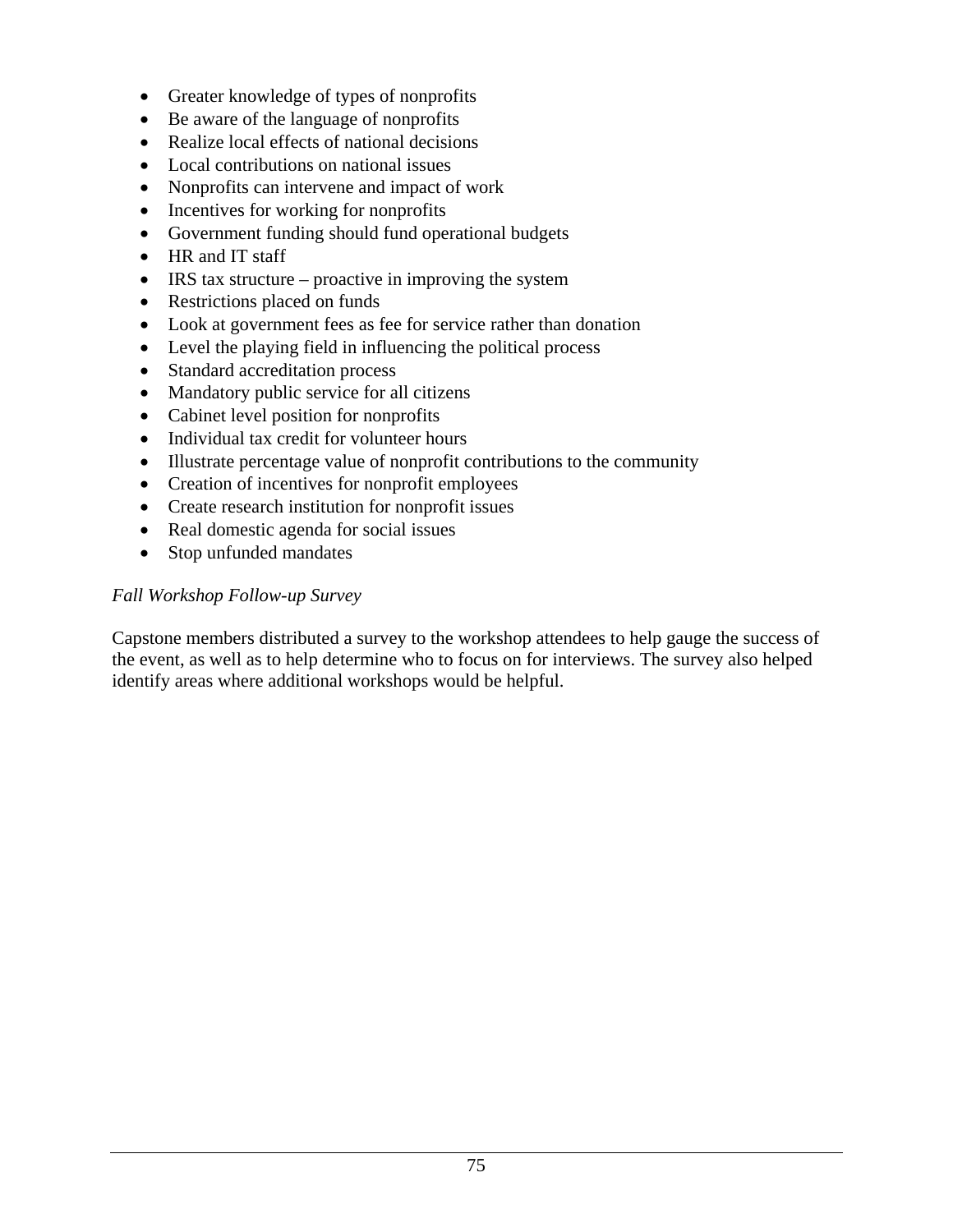### **Appendix 8 – Spring Forum**

In April 2008, the Capstone coordinated a spring nonprofit forum to provide training and to bring awareness of the BCF to the local nonprofit community. The forum included five workshop sessions, a lunch, a keynote speaker, and a panel session with the Capstone to present the final report and receive feedback. PowerPoint slides, handouts, and other information provided by workshop participants was provided to each attendee on a CD-ROM included in the registration packet.

*Spring Forum Agenda* 

8:15-9am – Check-in

9am – Welcome

9:15am – Steve Moore

9:45am – Break

- 10:00-11:15 am Workshop 1 Session 1a – Local Funding Panel Session 1b – The Board's role in developing a vision, Dr. Will Brown
- 11:30am Lunch
- 11:45am Dr. Elsa Murano

12:15-1:00 pm – Keynote speaker Dr. Alan Andreasen

- 1:15-2:15pm Workshop 2 Session 2a – Accountability for Success, Dr. Deborah Kerr Session 2b – Local Event Planning Panel
- 2:15-2:30pm Break
- 2:30-3:30pm Workshop 3 Marketing your Vision, Dr. Alan Andreasen
- 3:30-4:30pm Capstone presentation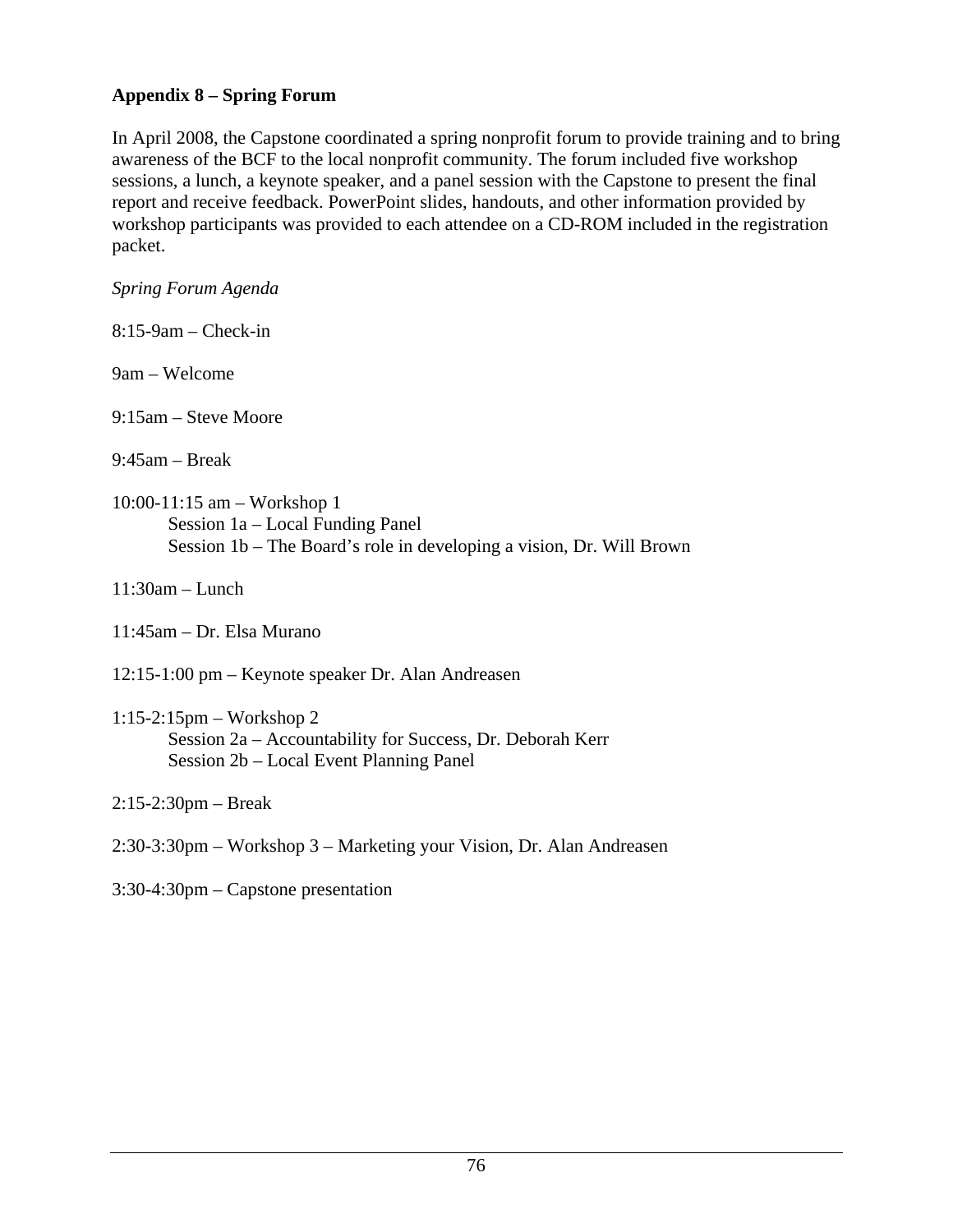### **Appendix 9 – Texas A&M University Interviews**

### *Dr. Bies, Bush School Professor*

Smaller communities have special needs and challenges. The Community Foundation issue overlaps with general capacity building issues within the community. It overlaps more, or it will be bigger where there are no community foundations or a present community foundation is newer. Where there is a void in community capacity building, community foundations are the logical choice to fill that role. Organizations like the United Way have a bit of a barrier as to who they serve and what their mission is in trying to fill this role. There is a "magic mix" when the community has a need for capacity building and a community foundation is growing and searching out its role; the Brazos Valley is currently in this stage.

Community foundations exist to raise money and to protect and help it grow to help local nonprofits fulfill their missions. They play a democratic role as well as a capacity building and service role for donors. They are brokers, champions for the nonprofit sector, and capacity builders. Community foundations also have an explicit role of building permanently restricted net assets to redistribute to nonprofits.

The BCF should fill the void here in capacity building, but should not stretch themselves too thin. For example, this community is missing a nonprofit attorney or accountant. The BCF should fill nonprofit service gaps by either providing the services themselves or funding the nonprofit to get the services themselves.

First and foremost, the BCF needs to attend to its own growth and bring nonprofits on board. The stronger they are as a being a broker and the more consistently local nonprofits understand that, they will better able to perform other functions. Secondly, all of these things are needed in the community; the issue is in what order and who and should be the primary players to what degree. The BCF cannot be all things.

### Nonprofit resource center

Not enough volume or scope in the community yet to do this. If nonprofits say they need things like accountants and attorneys, the BCF can help provide these services.

### Excellence awards

This is an opportunity for the BCF to recognize nonprofits and bring them to the public eye as well as to partner with the United Way and the Bush School and have an annual training conference with trainings that climaxes with awards for managers and organizations as well as awards for a business or individual philanthropists. A committee made up of various community members should pick the winners. The Nonprofit Forum the Capstone is putting on would be the best place to start this.

### University Resources

They should be thinking more broadly than A&M and include executives, retirees, and consultants. RSVP and some student initiatives already do some of this, but there is a void to some degree.

### Community Calendar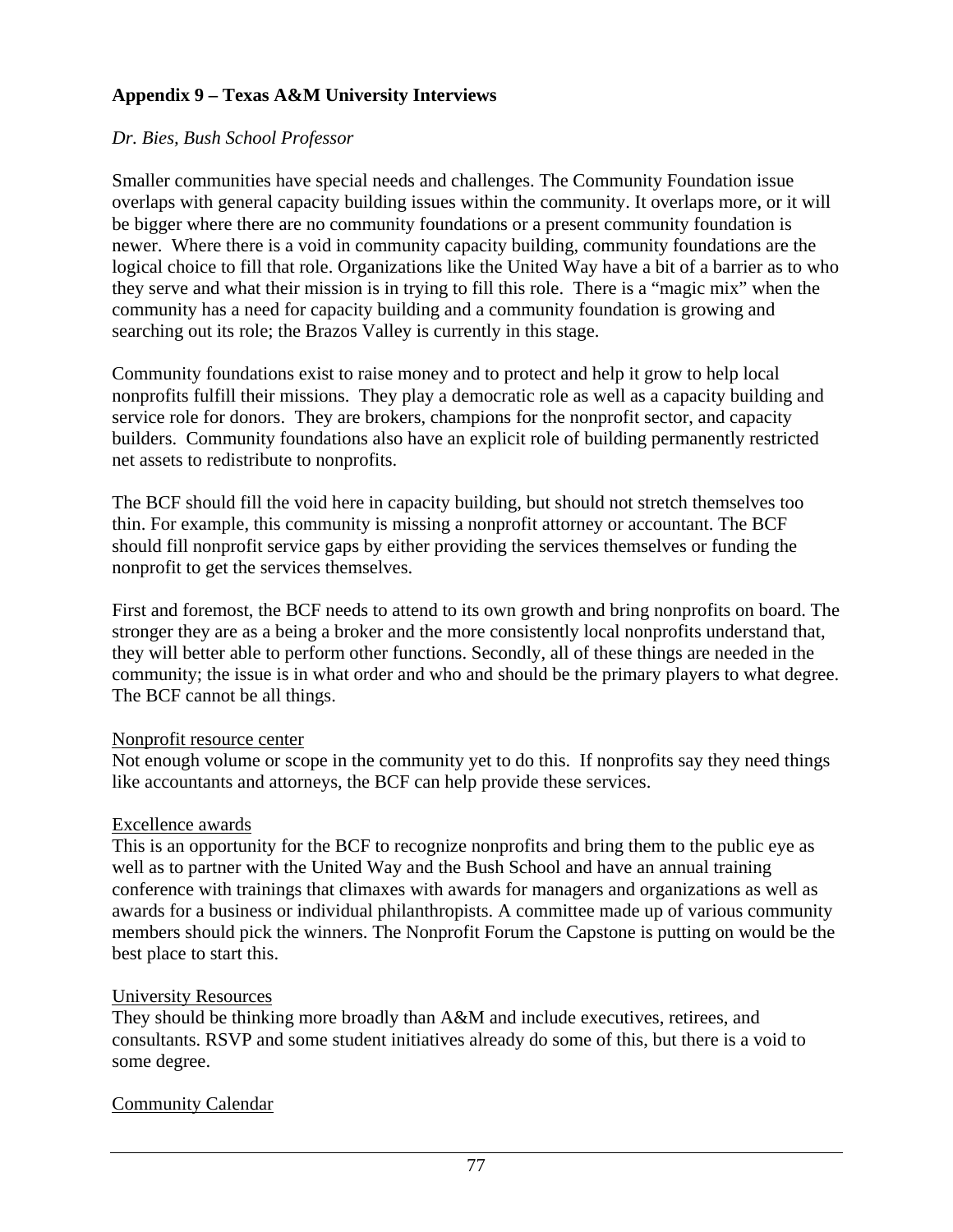Someone should be doing this; the question is at what cost. This sounds logistically difficult for a small staff.

### Mediation and advocacy

The BCF could hold a monthly roundtable for nonprofit executives to discuss advocacy and common interests in concert with the United Way and the Arts Council. When you are a funder, you have multiple stakeholders and the nonprofit sector will not see everything in concert. Some people will see the roundtable in conflict with their role of funder; at the same time, nonprofits need to educate the public and lawmakers on their issues.

# *Dr. Robinson, Bush School Professor*

The nonprofit resource center is a particularly good idea; this type of center could be a hub with which the other roles could eventually be put together (volunteer center, mediator, awards, oversight, etc.). The BCF could start with this nonprofit resource center and then go into the other roles. Any efforts to empower local nonprofits to seek independent funding would be a positive step. This would be both efficient and effective. A resource center would employ economies of scale and could provide information to nonprofits at a low cost; the more you centralize the support function the better and more effective and efficient it will be. The resource center could provide a newsletter that raises awareness about eligibility for funding and other opportunities.

The BCF could help to professionalize the nonprofit field by introducing patterns of problem solving and effective thinking. One idea is to form a community knowledge base; have nonprofits report how their project went after they are completed. This could be made into a Wikipedia style body of knowledge that other nonprofits could refer to when they are thinking of doing similar projects. This type of thing could be simple and possibly mandatory for the acceptance of a grant or other sources of funding.

A grant proposal for this type of project could include:

- Oversight (assessments etc.)
- Free software
- Hosting (could find cost sharing, or could get for free because it would require such a low band width.)
- Hosting companies could get this kind of thing as a tax write off.

Building a pool of money is good, but it is not the most efficient way of raising funds and support for organizations.

- Use the resource center to get large grants to be broken up among many nonprofits (this makes it worth the effort to apply for the grants) Get community block grant funding to possibly do this
- Build capacity to allow nonprofits to seek funding on their own. It is inefficient to write their own \$500 grant for a small project- get them to start looking at the bigger picture – seeking funding for 10 phases (\$500 each)- you save time, resources, and you are forced to look ahead when this is done.

# *Dr. Bresciani, VP of Student Affairs, Texas A&M University*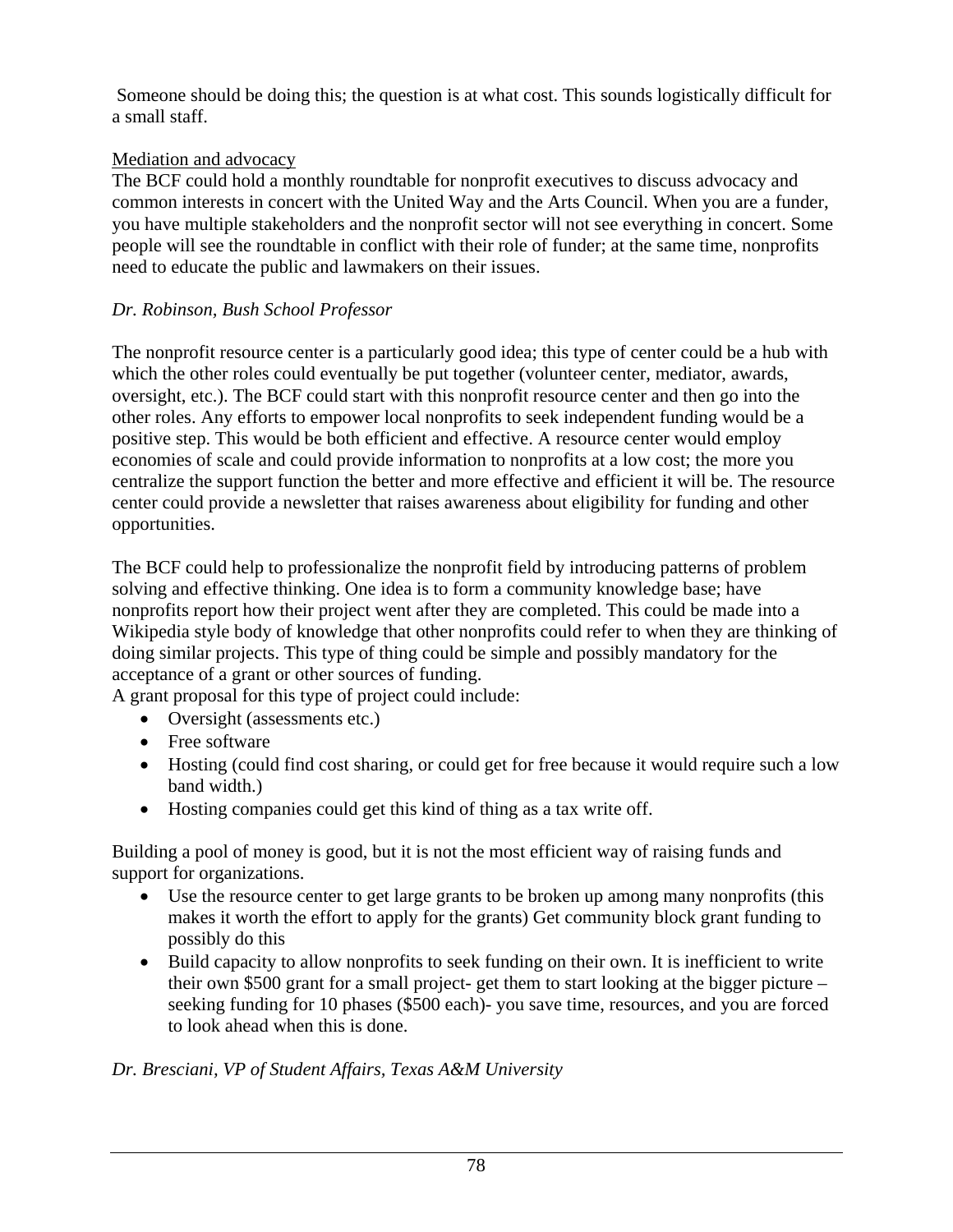There needs to be more outreach by nonprofits. TAMU can't promote specific causes because it is a state agency.

Connect with faculty – Dr. Luis Cifuentes – Vice Provost or Dean of Faculties NO JUNK MAIL Find the way to get their attending Get them to integrate local service as a class requirement

Nonprofit Resource Center example: University of North Carolina, Chappell Hill – Center for Public/Community Service

 Self-regulating database Virtual reference center Link from StuAct

The biggest concerns with a nonprofit resource center are who will fund it, where will it be located, and who will coordinate it? Money is tight for everyone.

# *Dr. Karen Watson, Dean of Faculties*

A&M is not a nonprofit outreach institute. Professors can not be required to donate time to the local community; they already have full-time jobs. If A&M is going to have a partnership with the local community that partnership needs to be defined; resources have to come to A&M too and it needs to be a reciprocated relationship. Things like Big event are great examples of how A&M is already working with the community; it is a tremendous thing for A&M to fund salaries for this activity. Nonprofits should approach the university just like they approach other organizations to enlist assistance.

# Service-learning

People in Student Affairs promote learning-service. There are classes where service-learning makes sense like projects courses & capstone projects, and others where it doesn't. It is difficult to gauge whether or not student and professor interests will be consistent from one year to the next, so A&M cannot guarantee opportunities. Where nonprofit needs exist, the university is always willing to help as much as they can. However, nonprofits needs to make an effort to connect with the university as well.

It the university was to establish a partnership with any organization, it would be seen as an endorsement, and A&M cannot do that. Even student consulting projects are seen as unfair competition by private companies, which is controversial considering the university is funded with state resources. The best places for outreach opportunities are within the offices of each Dean.

# *Dr. John Crompton, RPTS Professor*

It is a seemingly difficult task for nonprofits to contact A&M for help. However, this should not be centralized because it would just be added bureaucracy. Nonprofits would be better off creating networks with university departments.

# *Porter S. Garner, The Association of Former Students*